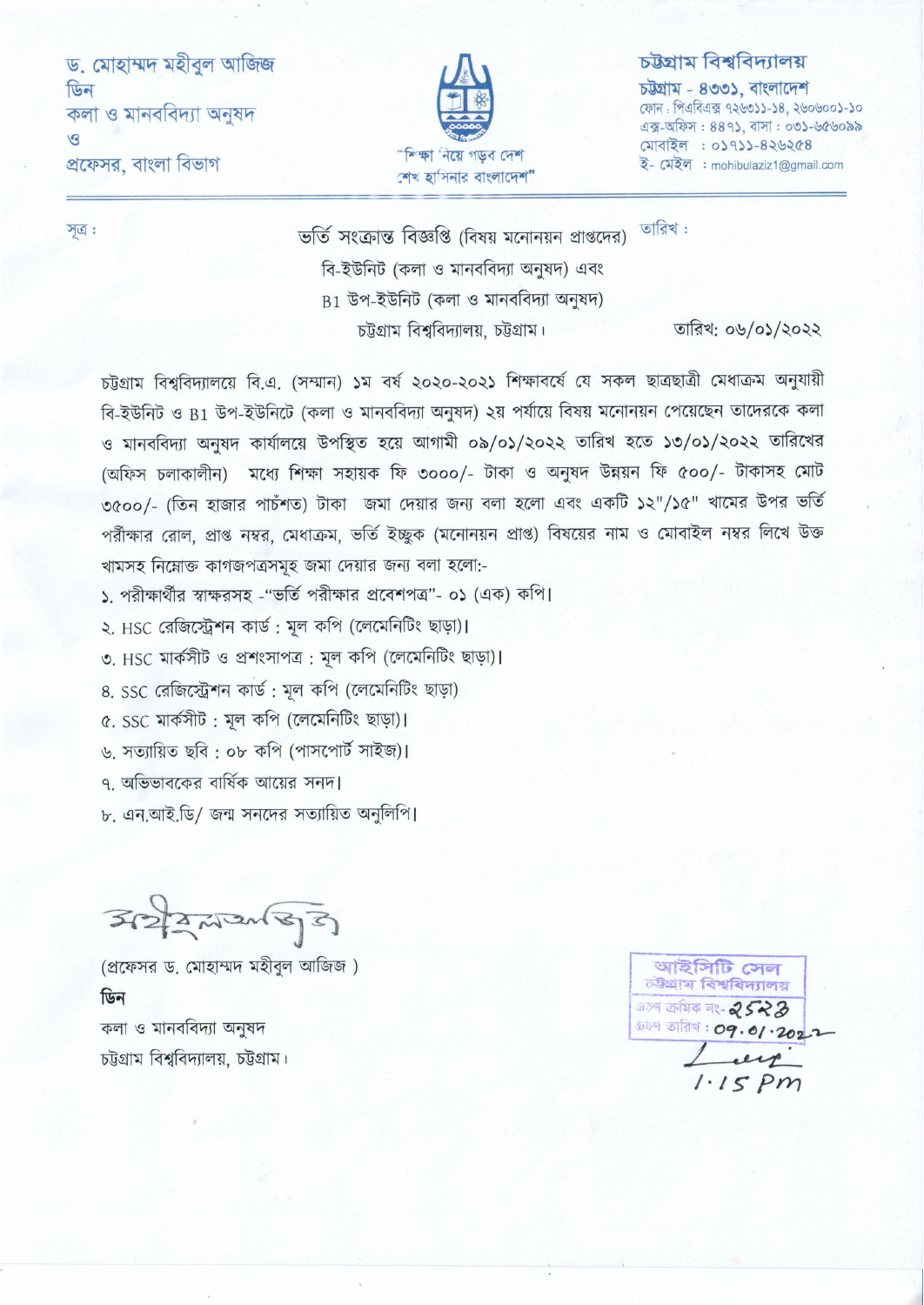|                 | <b>SI. No. Unit Roll Name</b> |                             |                 | <b>Merit Position Department Name</b> | <b>Status</b>                   |
|-----------------|-------------------------------|-----------------------------|-----------------|---------------------------------------|---------------------------------|
|                 | 235266                        | MD. RADOWAN ISLAM RABBY     | 33              | Dept. of Islamic History and Culture  | $\overline{\text{Admitted}}(1)$ |
| $\overline{2}$  | 234188                        | <b>MD. RAKIB HOWLADER</b>   | $\overline{43}$ | Dept. of English                      | $\overline{\text{Admitted}}(1)$ |
| 3               | 241858                        | <b>FARIHA MUNIR PRITY</b>   | 47              | Dept. of English                      | Admitted (1)                    |
| $\overline{4}$  | 237162                        | <b>MD. MANIK UDDIN</b>      | $\overline{50}$ | Dept. of English                      | Admitted (1)                    |
| 5               | 233426                        | MOHAMMAD SHAHIDUL ISLAM     | $\overline{53}$ | Dept. of History                      | Admitted (1)                    |
| 6               | 235064                        | SADIA SULTANA               | 58              | Dept. of English                      | Admitted (1)                    |
| $\tau$          | 234786                        | MD. PARVAZ ALOM             | 61              | Dept. of English                      | Admitted (1)                    |
| 8               | 232255                        | <b>SHARMIN AKTER ANYE</b>   | 68              | Dept. of English                      | Admitted (1)                    |
| 9               | 234186                        | MD. SAJJAD HOSSAIN SAJAL    | $\overline{71}$ | Dept. of English                      | Admitted (1)                    |
| 10              | 239841                        | <b>DELWAR HOSSAN</b>        | 83              | Dept. of English                      | Admitted (1)                    |
| 11              | 229978                        | <b>MANJURUL HASAN SHUVO</b> | 86              | Dept. of English                      | Admitted (1)                    |
| 12              | 234228                        | <b>MD. SAJJAD HOSSEN</b>    | 90              | Dept. of English                      | Admitted (1)                    |
| $\overline{13}$ | 235867                        | MD. ZUBAER RAHMAN HIMEL     | $\overline{92}$ | Dept. of English                      | Admitted (1)                    |
| 14              | 238293                        | REZAUL ISLAM                | 93              | Dept. of Islamic History and Culture  | Admitted (1)                    |
| $\overline{15}$ | 241498                        | SHEIKH TANIMA BINTA SHARIF  | 94              | Dept. of English                      | Admitted (1)                    |
| 16              | 234751                        | <b>SADIA ISHTIAQUE</b>      | $\overline{95}$ | Dept. of English                      | Admitted (1)                    |
| $\overline{17}$ | 234151                        | <b>LAMISA KHOSNOD SAMI</b>  | 104             | Dept. of English                      | Admitted (1)                    |
| 18              | 242412                        | MD. NAZMUL HASAN            | 119             | Dept. of English                      | Admitted (1)                    |
| 19              | 231280                        | <b>MINAR RAHMAN</b>         | 120             | Dept. of History                      | Admitted (1)                    |
| 20              | 234357                        | <b>NURUL AFSAR</b>          | 132             | Dept. of Bangla                       | Admitted (1)                    |
| $\overline{21}$ | 242392                        | MD. SABBIR ABDULLAH         | 136             | Dept. of English                      | Admitted (1)                    |
| 22              | 239536                        | TASRIN SULTANA RUBA         | 139             | Dept. of English                      | Admitted (1)                    |
| 23              | 227656                        | MOHAMMAD SALEH              | 140             | Dept. of English                      | Admitted (1)                    |
| 24              | 239785                        | <b>SABBIR HOSSIN</b>        | 144             | Dept. of English                      | Admitted (1)                    |
| $\overline{25}$ | 224861                        | MD. OMAR FARUK CHOWDHURY    | 147             | Dept. of English                      | Admitted (1)                    |
| 26              | 232785                        | <b>NOURIN SULTANA JERIN</b> | 177             | Dept. of English                      | Admitted (1)                    |
| $\overline{27}$ | 234311                        | <b>MAHMODUL HASAN</b>       | 183             | Dept. of History                      | Admitted (1)                    |
| 28              | 242458                        | MD. ALAMIN                  | 184             | Dept. of Bangla                       | Admitted (1)                    |
| $\overline{29}$ | 233726                        | <b>MINA KHATUN</b>          | 186             | Dept. of English                      | Admitted (1)                    |
| $\overline{30}$ | 223946                        | <b>SAJU AKTHER</b>          | 189             | Dept. of English                      | Admitted (1)                    |
| $\overline{31}$ | 242157                        | FERDOUSI ASHRAFI            | 198             | Dept. of English                      | $\overline{\text{Admitted}}(1)$ |
| 32              | 236527                        | KAMRAN MAHMUD OHY           | 206             | Dept. of History                      | Admitted (1)                    |
| $\overline{33}$ | 220884                        | NAHRIN JANNAT TUBA          | 208             | Dept. of English                      | $\overline{\text{Admitted}}(1)$ |
| $\overline{34}$ | 242582                        | <b>SALIM REZA SOIKAT</b>    | 209             | Dept. of English                      | Migrated $(1)$                  |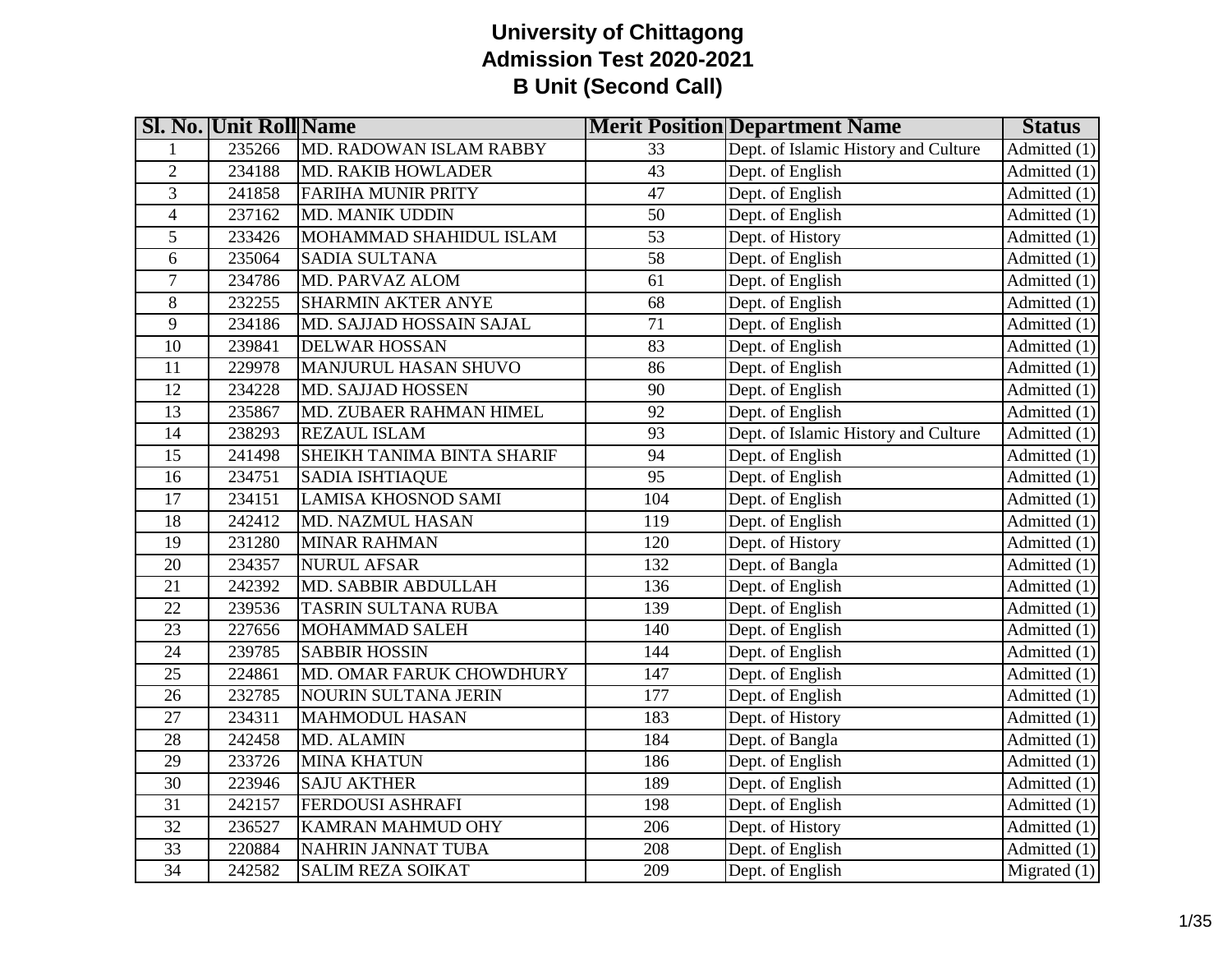| 35              | 236787 | MD. ABDUL KADER MUNNA           | 210              | Dept. of English                           | $\overline{\text{Migrated}}(1)$ |
|-----------------|--------|---------------------------------|------------------|--------------------------------------------|---------------------------------|
| 36              | 238332 | NUR MUHAMMAD MANNA              | 211              | Dept. of English                           | Migrated $(1)$                  |
| $\overline{37}$ | 233151 | MD. SHAKIL AHMMED               | 214              | Dept. of English                           | Migrated $(1)$                  |
| 38              | 233584 | <b>MD. TANVIR AHMMED</b>        | 219              | <b>Institute of Education And Research</b> | $\overline{\text{Admitted}}(1)$ |
| $\overline{39}$ | 236903 | PRONAB BALA                     | 220              | Dept. of English                           | Migrated $(1)$                  |
| 40              | 239458 | <b>TASKINA JAHAN</b>            | 223              | Dept. of English                           | Migrated $(1)$                  |
| 41              | 234451 | <b>SHAJID HASSAN</b>            | 224              | Dept. of History                           | Admitted (1)                    |
| 42              | 234901 | MD. SAJJADUL KARIM              | 234              | Dept. of Bangla                            | Admitted (1)                    |
| 43              | 230749 | MD. MEJBAUR RAHMAN              | 237              | Dept. of History                           | Admitted (1)                    |
| $\overline{44}$ | 233443 | <b>MD. TANJIRUL ISLAM KAYES</b> | 238              | Dept. of Bangla                            | Admitted $(1)$                  |
| 45              | 219793 | MOHAMMAD RAIHAN UDDIN           | 241              | Dept. of English                           | Migrated $(1)$                  |
| 46              | 239773 | <b>JANNATUL FAHIM</b>           | 244              | Dept. of Bangla                            | $\overline{\text{Admitted}}(1)$ |
| 47              | 234816 | <b>SUMAIA AKTER RUMA</b>        | 248              | Dept. of English                           | Migrated $(1)$                  |
| $\overline{48}$ | 236586 | <b>SORIFUL ISLAM</b>            | 252              | Dept. of Bangla                            | Admitted (1)                    |
| 49              | 241758 | MAHAMUD KAMAL RISHAD            | 253              | Dept. of History                           | Admitted (1)                    |
| $\overline{50}$ | 223604 | MOHAMMAD ARAFAT                 | 256              | Dept. of Islamic Studies                   | Admitted (1)                    |
| 51              | 232701 | K.M. MUJAHID                    | 266              | Dept. of English                           | Migrated $(1)$                  |
| $\overline{52}$ | 240816 | MD. AL-MAHMUD SAJIB             | 269              | Dept. of Bangla                            | Admitted $(1)$                  |
| 53              | 240984 | <b>TASLIM HASAN</b>             | 270              | Dept. of Bangla                            | Admitted $(1)$                  |
| $\overline{54}$ | 229223 | MD. MUSHFIQUR RAHMAN            | 273              | Dept. of Bangla                            | Admitted (1)                    |
| $\overline{55}$ | 225201 | MD. RAFEYAT HASAN               | 274              | Dept. of English                           | Migrated $(1)$                  |
| $\overline{56}$ | 235027 | <b>SHAHWALIULLAH</b>            | 284              | Dept. of English                           | Migrated $(1)$                  |
| $\overline{57}$ | 233141 | MD.MOJAMMAL HAQE                | 285              | Dept. of English                           | $\overline{\text{Migrated}}(1)$ |
| 58              | 226819 | <b>SAKIB HOSEN</b>              | 288              | Dept. of English                           | Migrated $(1)$                  |
| $\overline{59}$ | 221826 | <b>MD. RAKIN ABSAR</b>          | 290              | Dept. of Philosophy                        | Admitted $(1)$                  |
| 60              | 216945 | <b>MD. TUSHAR MOLLA</b>         | 295              | Dept. of Bangla                            | Admitted (1)                    |
| 61              | 236267 | SHAJLY SALSABIL RUIAT           | 302              | Dept. of English                           | Migrated $(1)$                  |
| $\overline{62}$ | 239962 | MD. SHAHIN MIA                  | $\overline{305}$ | Dept. of Bangla                            | Admitted $(1)$                  |
| 63              | 222016 | MOHAMMAD MOKHTER ALAM           | 309              | Dept. of Bangla                            | Admitted (1)                    |
| 64              | 238587 | <b>SREE KANTA MALLICK</b>       | 314              | <b>Institute of Education And Research</b> | Admitted (1)                    |
| 65              | 237612 | SYED MOHAMMAD MINHAZ            | 318              | Dept. of Philosophy                        | Admitted (1)                    |
| 66              | 238638 | <b>JANNATUL NAYEM</b>           | 320              | Dept. of English                           | Migrated $(1)$                  |
| 67              | 233747 | MEHER AFROJ BINTE REAZ          | 322              | Dept. of English                           | $\overline{\text{Migrated}}(1)$ |
| 68              | 238722 | <b>MD. MAHFUJUL ISLAM</b>       | 324              | Dept. of English                           | Migrated $(1)$                  |
| 69              | 218165 | MD. SAHARIAR FARUQUE BHUIYAN    | 332              | Dept. of English                           | Migrated $(1)$                  |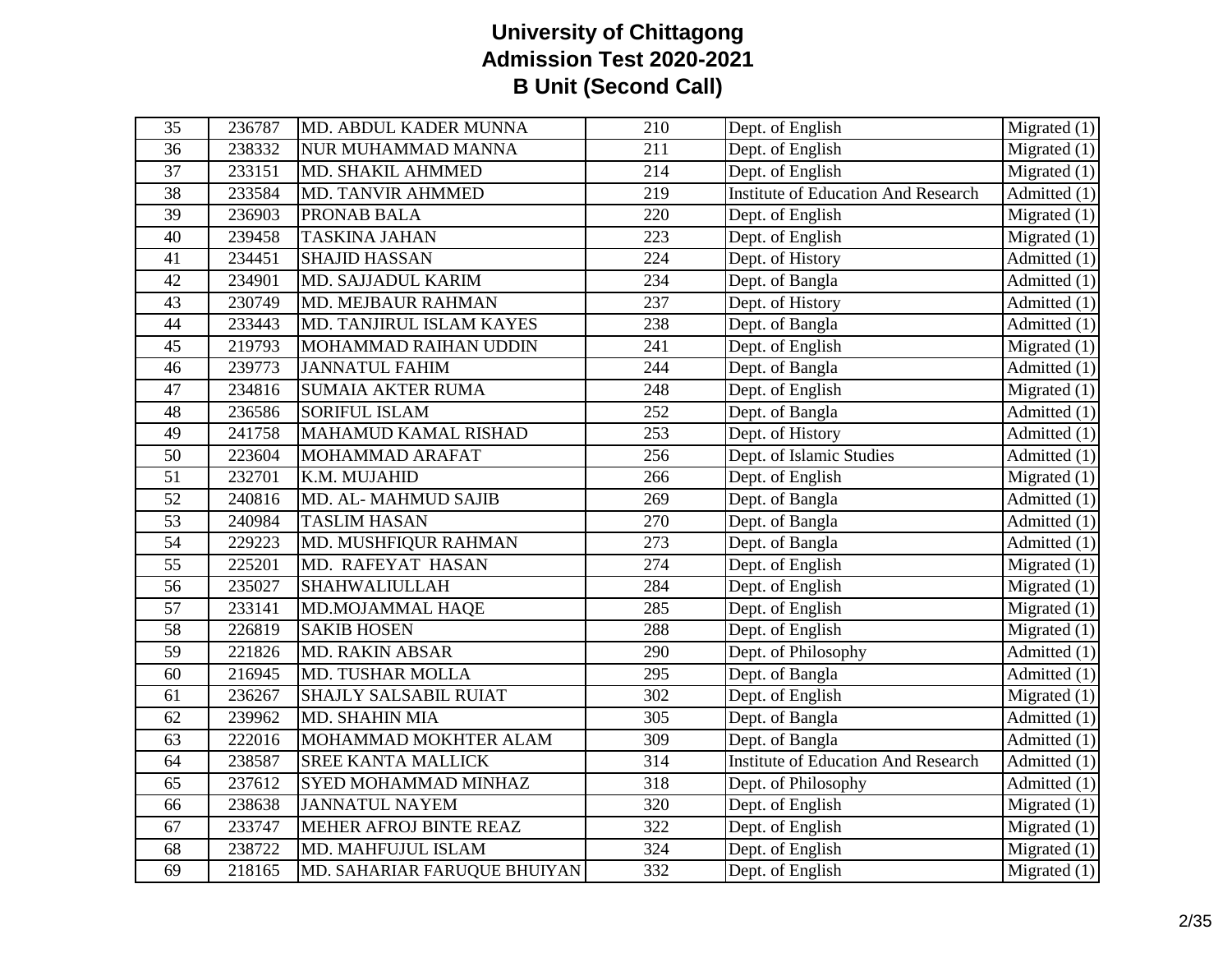| 70              | 229100 | <b>WALID JUMLAT</b>         | 334              | Dept. of English                           | $\overline{\text{Migrated}}(1)$ |
|-----------------|--------|-----------------------------|------------------|--------------------------------------------|---------------------------------|
| 71              | 232344 | <b>AFSANA ALAMGIR</b>       | 338              | Dept. of English                           | Migrated $(1)$                  |
| 72              | 238256 | <b>SANJIDA AKTER</b>        | 340              | Dept. of Islamic Studies                   | Admitted $(1)$                  |
| 73              | 235295 | AL SHAHRIAR ROHAN           | 344              | Dept. of Bangla                            | $\overline{Admitted}$ (1)       |
| 74              | 230354 | MD. MIJAN UDDIN             | $\overline{355}$ | Dept. of English                           | Migrated $(1)$                  |
| 75              | 231175 | <b>MD. TAYEBUR RAHMAN</b>   | 365              | Dept. of Bangla                            | Admitted (1)                    |
| $\overline{76}$ | 217341 | <b>ASIF MAHMUD</b>          | 371              | Dept. of English                           | Migrated $(1)$                  |
| 77              | 236395 | FAHMIDA YASMIN JABA         | 373              | Dept. of English                           | Migrated $(1)$                  |
| 78              | 219472 | MD. AHAD                    | 375              | Dept. of English                           | Migrated $(1)$                  |
| 79              | 231196 | <b>ASHRAFUL ISLAM</b>       | 376              | Dept. of Bangla                            | Admitted $(1)$                  |
| 80              | 237020 | <b>MASUD PERVEZ</b>         | 383              | Dept. of Bangla                            | Admitted (1)                    |
| 81              | 234615 | <b>SALSABIL</b>             | 394              | Dept. of Bangla                            | $\overline{\text{Admitted}}(1)$ |
| 82              | 217992 | <b>MST. ISRAT JAHAN EMO</b> | 397              | Dept. of Bangla                            | Admitted (1)                    |
| 83              | 214549 | <b>ISMAIL HASAN</b>         | 399              | Dept. of Bangla                            | Admitted (1)                    |
| 84              | 236113 | MD. SABBIR ZAKARIA SHAWN    | 400              | Dept. of Bangla                            | Admitted (1)                    |
| 85              | 231311 | MD. RABBI MIAH              | 401              | Dept. of Bangla                            | $\overline{\text{Admitted}}(1)$ |
| 86              | 228165 | <b>DURJOY KUMAR SARKER</b>  | 402              | Dept. of English                           | Migrated $(1)$                  |
| 87              | 242608 | <b>JANATUN TAJREE.</b>      | 411              | Dept. of Bangla                            | $\overline{\text{Admitted}}(1)$ |
| 88              | 229933 | MOHAMMAD MUDDASIR SAKIB     | 417              | Dept. of Bangla                            | Admitted (1)                    |
| 89              | 234837 | ABDULLAH AL MAMUN           | 421              | Dept. of History                           | Admitted (1)                    |
| 90              | 232719 | <b>IKBAL HOSSAIN</b>        | 424              | Dept. of History                           | Admitted (1)                    |
| 91              | 239496 | <b>SAYMA BENTA AFAZ</b>     | 446              | Dept. of Arabic                            | Admitted (1)                    |
| 92              | 219673 | <b>SABBIR AHMED</b>         | 450              | Dept. of History                           | Admitted (1)                    |
| 93              | 235576 | MD. TOFAIL AHMAD NASIM      | 454              | Dept. of English                           | Migrated $(1)$                  |
| 94              | 230067 | MD. TARIQUL ISLAM           | 456              | Dept. of English                           | Migrated $(1)$                  |
| 95              | 230096 | MOHAMMAD NAJMUL HASAN       | 477              | Dept. of English                           | $\overline{\text{Migrated}}(1)$ |
| 96              | 236750 | MD. ALIF HUSSAIN MAJQURY    | 480              | <b>Institute of Education And Research</b> | Admitted (1)                    |
| 97              | 240157 | <b>RAFIK ISLAM</b>          | 482              | Dept. of Bangla                            | Migrated $(1)$                  |
| $\overline{98}$ | 233432 | MD. HASAN ALI               | 487              | Dept. of History                           | Admitted $(1)$                  |
| 99              | 220396 | <b>MD. RAHAT HASAN</b>      | 491              | Dept. of Bangla                            | Migrated $(1)$                  |
| 100             | 214303 | SUPTA PURKAYESTHA           | 497              | Dept. of History                           | Admitted (1)                    |
| 101             | 234110 | <b>MST. ALIA AKTER LIA</b>  | 499              | Dept. of Bangla                            | $\overline{\text{Migrated}}(1)$ |
| 102             | 238146 | <b>MD TAJIM HASAN</b>       | 501              | Dept. of Bangla                            | Migrated $(1)$                  |
| 103             | 229640 | AHMUDUR RAHMAN PAVEL        | 517              | Dept. of History                           | Admitted $(1)$                  |
| 104             | 242469 | <b>MD. GULAM RASUL</b>      | 520              | Dept. of History                           | $\overline{\text{Admitted}}(1)$ |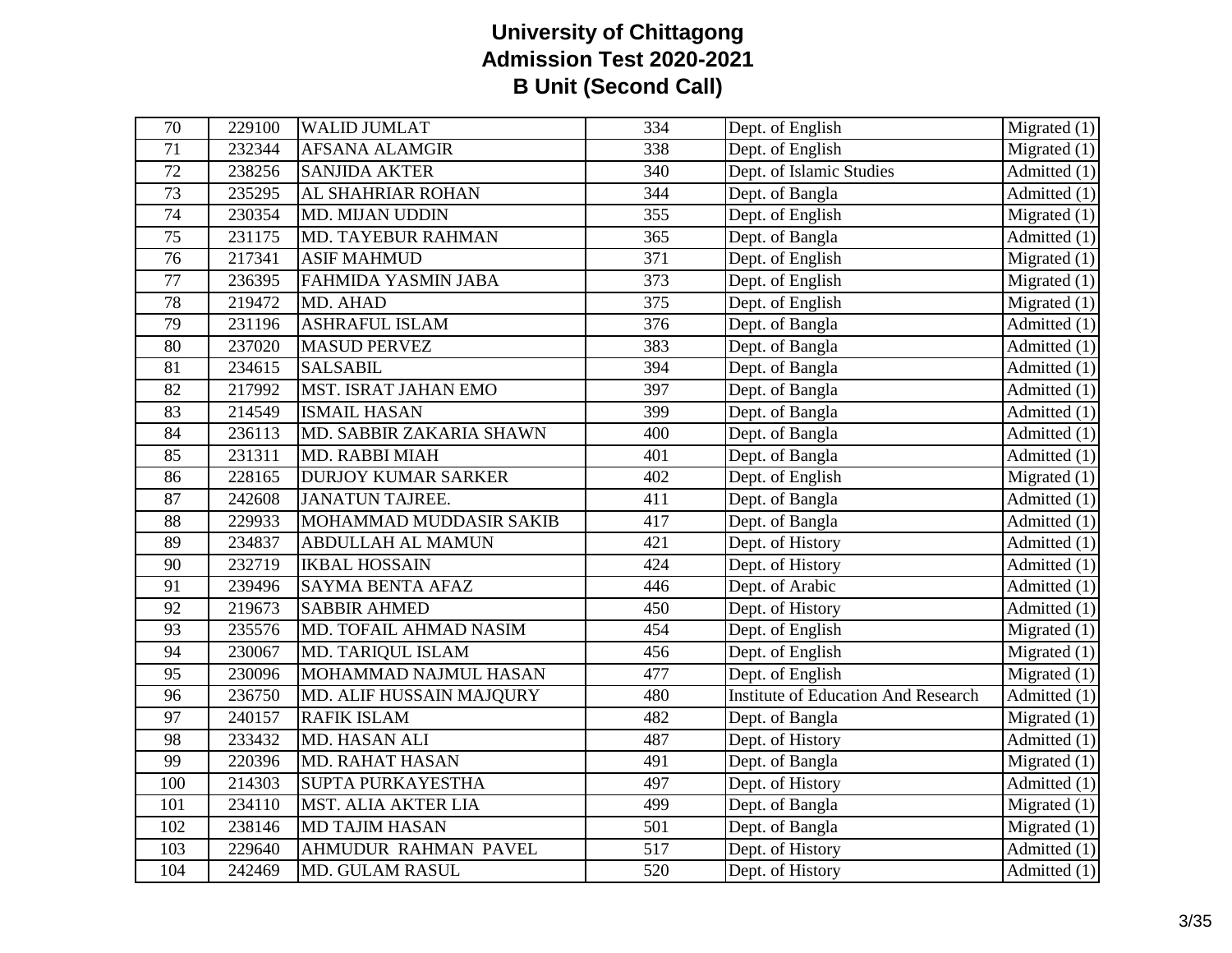| 105              | 236888 | <b>MONIRUL ISLAM</b>         | 528              | Dept. of Bangla                            | $\overline{\text{Migrated}}(1)$            |
|------------------|--------|------------------------------|------------------|--------------------------------------------|--------------------------------------------|
| 106              | 232933 | NOWRIN ATIA NITU             | 533              | <b>Institute of Modern Languages</b>       | $\overline{\text{Admitted}}(1)$            |
| 107              | 232530 | <b>MOHAMMAD HUSSAIN</b>      | 536              | Dept. of History                           | Admitted $(1)$                             |
| 108              | 229137 | MD. IBNE WALID SAMRAT        | 540              | Dept. of Bangla                            | Migrated $(1)$                             |
| 109              | 235274 | <b>MD. RAKIB ISLAM</b>       | 541              | Dept. of Bangla                            | Migrated $(1)$                             |
| 110              | 233126 | <b>NURUL ABEDIN</b>          | 543              | Dept. of History                           | Admitted (1)                               |
| 111              | 226136 | RAFIUL ISLAM RONY            | 544              | Dept. of English                           | Migrated (1)                               |
| 112              | 237053 | <b>SHOB NUR TANISHA</b>      | 548              | Dept. of History                           | Admitted (1)                               |
| 113              | 234825 | MD. RIDOY MIA                | 551              | <b>Institute of Education And Research</b> | $\overline{Admitted}$ (1)                  |
| 114              | 224583 | <b>BAKEDUL ISLAM AKANDA</b>  | 552              | Dept. of English                           | Migrated $(1)$                             |
| 115              | 233751 | <b>SOHEL RANA</b>            | $\overline{553}$ | Dept. of Bangla                            | Migrated $(1)$                             |
| 116              | 236035 | <b>RAKIBUL ISLAM</b>         | 554              | Dept. of History                           | Admitted $(1)$                             |
| 117              | 237650 | <b>JAHIDUL ISLAM</b>         | 560              | Dept. of Bangla                            | Migrated $(1)$                             |
| 118              | 233949 | <b>MD. LEON SARKER</b>       | 568              | Dept. of Bangla                            | Migrated $(1)$                             |
| 119              | 240903 | <b>MD.SAIMUN ISLAM TUHIN</b> | 569              | Dept. of History                           | Admitted (1)                               |
| 120              | 230735 | MD. SHAZZADUL ISLAM          | 576              | Dept. of History                           | $\overline{\text{Admitted}}(1)$            |
| 121              | 228832 | <b>MD. NASIR UDDIN</b>       | 578              | Dept. of Bangla                            | Migrated $(1)$                             |
| 122              | 235386 | <b>HRIDOY MIA</b>            | 579              | Dept. of Bangla                            | Migrated $(1)$                             |
| 123              | 234256 | MD. KOBIR UDDIN              | 583              | Dept. of Bangla                            | Migrated $(1)$                             |
| 124              | 229974 | <b>UMME MAHFUJA MUKTA</b>    | 584              | Dept. of Bangla                            | $\overline{\text{Migrated}}(1)$            |
| $\overline{125}$ | 214765 | NUR MOHAMMOD SHAON           | 586              | Dept. of English                           | Migrated $(1)$                             |
| 126              | 218474 | <b>ABDUR RAHAMAN</b>         | 588              | Dept. of English                           | $\overline{\text{Migrated}}(1)$            |
| 127              | 241540 | S.M.NAHID                    | 590              | Dept. of History                           | Migrated $(1)$                             |
| 128              | 237900 | <b>MIM AFROSE</b>            | 592              | Dept. of Bangla                            | $\overline{\text{Migrated}}(1)$            |
| 129              | 233028 | <b>SAGAR</b>                 | 594              | Dept. of History                           | Migrated $(1)$                             |
| 130              | 241184 | <b>SAHRIAR SHEJAN</b>        | 597              | Dept. of English                           | $\overline{\text{Migrated}}(1)$            |
| 131              | 234890 | <b>JAGONNATH ROY</b>         | 598              | Dept. of Bangla                            | Migrated $(1)$                             |
| 132              | 214548 | SAIFUL ISLAM ASHRAF          | 599              | Dept. of English                           | Migrated $(1)$                             |
| 133              | 224023 | <b>NARMIN SULTANA</b>        | 603              | Dept. of Philosophy                        | Admitted $(1)$                             |
| 134              | 219663 | MST. REJWANA KARIM           | 606              | Dept. of Bangla                            | Migrated $(1)$                             |
| 135              | 231498 | NOUSHIN TARANNUM ANANNA      | $\overline{612}$ | Dept. of Bangla                            | $\overline{\text{Migrated}}(1)$            |
| 136              | 227319 | RABEYA SULTANA               | 614              | Dept. of History                           | Migrated $(1)$                             |
| 137              | 239213 | MD. NEZHUM RAHMAN RABBI      | 615              | Dept. of Bangla                            | Migrated $(1)$                             |
| 138              | 225421 | MOHAMMAD SAKAWAT HOSSAIN     | $\overline{616}$ | Dept. of English                           | $\overline{\text{Migrated}\left(1\right)}$ |
| 139              | 235086 | <b>OPAMA AHMED</b>           | 619              | Dept. of History                           | Migrated $(1)$                             |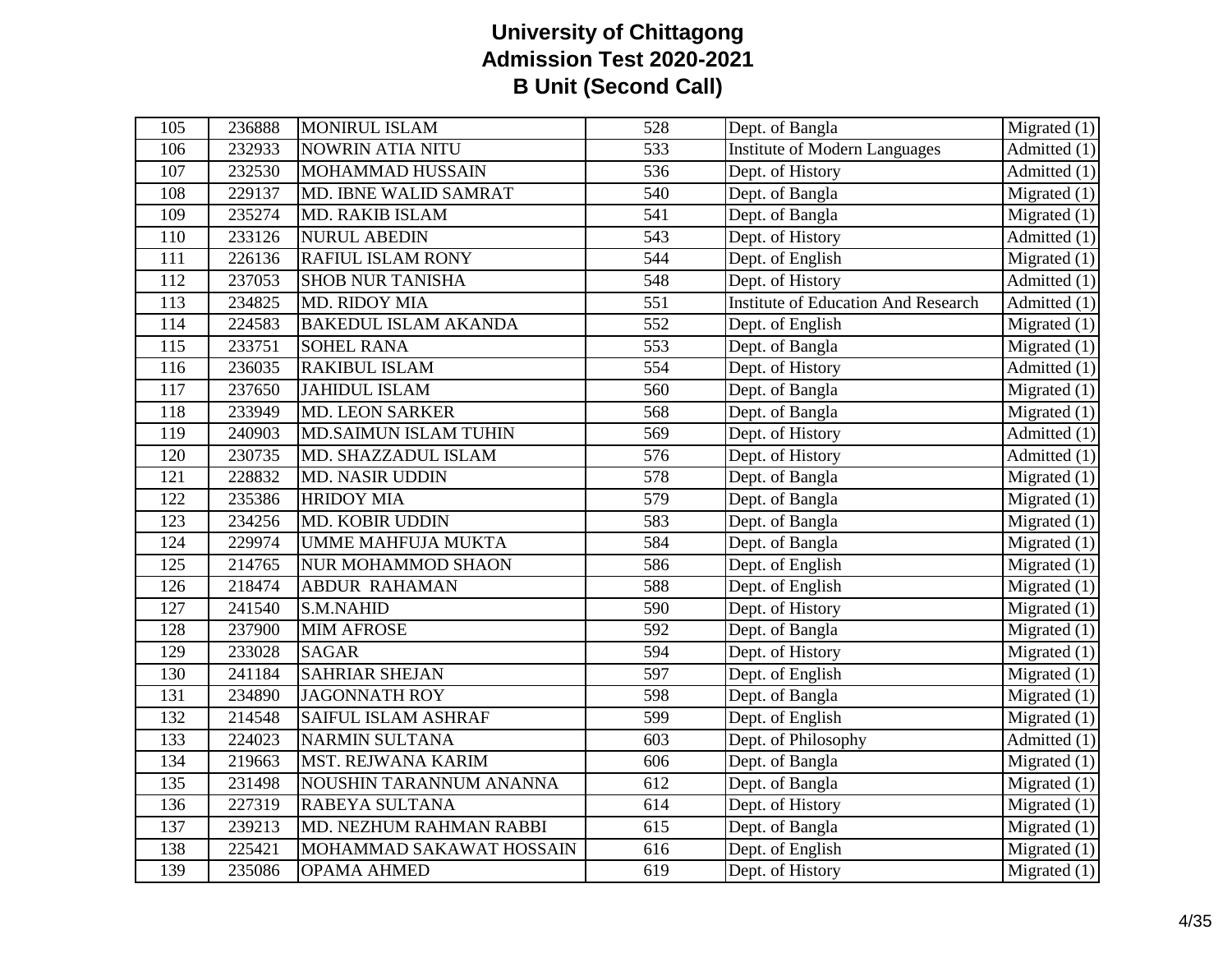| 140 | 234939             | MD. HASIBUL HOSSAIN SANTO    | 620 | Dept. of English                           | Migrated $(1)$                  |
|-----|--------------------|------------------------------|-----|--------------------------------------------|---------------------------------|
| 141 | 234830             | <b>ROKY AHMAD</b>            | 623 | Dept. of English                           | Migrated $(1)$                  |
| 142 | 231516             | MD. RABBIUL HASAN SHANTO     | 624 | Dept. of Bangla                            | Migrated $(1)$                  |
| 143 | 233185             | <b>MST.BILKIS KHATUN</b>     | 633 | <b>Institute of Education And Research</b> | $\overline{\text{Admitted}}(1)$ |
| 144 | 237258             | <b>MD. RASEL RANA</b>        | 634 | Dept. of History                           | Migrated $(1)$                  |
| 145 | 242221             | <b>SAMIA AFROSE DINA</b>     | 641 | Dept. of English                           | $\overline{\text{Migrated}}(1)$ |
| 146 | 236013             | SHAHRIAR KADER KAJAL         | 644 | Dept. of Islamic History and Culture       | Admitted (1)                    |
| 147 | 239246             | YESIR ARAFAT                 | 645 | Dept. of Bangla                            | Migrated $(1)$                  |
| 148 | 229428             | MD. ANAMUL HASAN             | 648 | Dept. of English                           | Migrated $(1)$                  |
| 149 | 234249             | <b>BHUKIL BASHNAB</b>        | 651 | Dept. of Bangla                            | Migrated $(1)$                  |
| 150 | 241742             | MD. RASEL SHEIKH             | 659 | Dept. of English                           | Migrated $(1)$                  |
| 151 | 231897             | MD. KHAIRUL ISLAM            | 662 | Dept. of History                           | $\overline{\text{Migrated}}(1)$ |
| 152 | 240621             | <b>MOFASSIL</b>              | 663 | Dept. of Bangla                            | Migrated $(1)$                  |
| 153 | 238004             | MD. SHAHIDUL ISLAM           | 666 | Dept. of History                           | Migrated $(1)$                  |
| 154 | 234184             | MD MUNNA HOSSAIN             | 669 | Dept. of History                           | Migrated $(1)$                  |
| 155 | 201089             | <b>SURIYA RAISA</b>          | 670 | Dept. of English                           | $\overline{\text{Migrated}}(1)$ |
| 156 | 235498             | <b>MS. ROHIMA</b>            | 672 | Dept. of Bangla                            | Migrated $(1)$                  |
| 157 | 223431             | <b>ROKIB UDDIN JOY</b>       | 673 | Dept. of Bangla                            | Migrated $(1)$                  |
| 158 | 238655             | AL JUBAYER TURZO             | 675 | Dept. of English                           | Migrated $(1)$                  |
| 159 | 235303             | <b>UMME SALMA HIME</b>       | 678 | Dept. of History                           | Migrated $(1)$                  |
| 160 | 233580             | MD. NURUZZAMAN               | 679 | Dept. of Bangla                            | Migrated $(1)$                  |
| 161 | 230824             | <b>ARNAB BAIRAGI</b>         | 681 | Dept. of Bangla                            | $\overline{\text{Migrated}}(1)$ |
| 162 | 238824             | <b>MAHABUB ALAM</b>          | 685 | Dept. of Bangla                            | Migrated $(1)$                  |
| 163 | 231761             | <b>UMMAY SABAH TABASSOOM</b> | 695 | Dept. of English                           | $\overline{\text{Migrated}}(1)$ |
| 164 | 236731             | <b>MD. ABIR HOSSAIN</b>      | 703 | Dept. of Islamic History and Culture       | Admitted $(1)$                  |
| 165 | $\frac{1}{241719}$ | MD SAMIUL ALAM ARMAN         | 705 | Dept. of Bangladesh Studies                | Admitted (1)                    |
| 166 | 239594             | <b>MSOT. SARMIN AKTER</b>    | 712 | Dept. of Bangla                            | Migrated $(1)$                  |
| 167 | 238072             | <b>JANNATUL FERDOUS</b>      | 713 | Dept. of English                           | Migrated $(1)$                  |
| 168 | 241555             | <b>SAFIUL ALAM</b>           | 714 | Dept. of Bangla                            | Migrated $(1)$                  |
| 169 | 235607             | <b>UPAMA MAZUMDER</b>        | 717 | Dept. of English                           | Migrated $(1)$                  |
| 170 | 217516             | <b>JANNAT FERDOUS SHWRNA</b> | 720 | Dept. of English                           | Migrated $(1)$                  |
| 171 | 221216             | <b>SADIA AFRIN</b>           | 721 | Dept. of Bangla                            | $\overline{\text{Migrated}}(1)$ |
| 172 | 229262             | MD. MIJANUR RAHMAN RONI      | 722 | Dept. of Bangla                            | Migrated $(1)$                  |
| 173 | 235497             | <b>MD.SAKIB</b>              | 724 | Dept. of Bangla                            | Migrated $(1)$                  |
| 174 | 236987             | <b>MUNSI MAHAR ALAHI</b>     | 728 | Dept. of Bangla                            | $\overline{\text{Migrated}}(1)$ |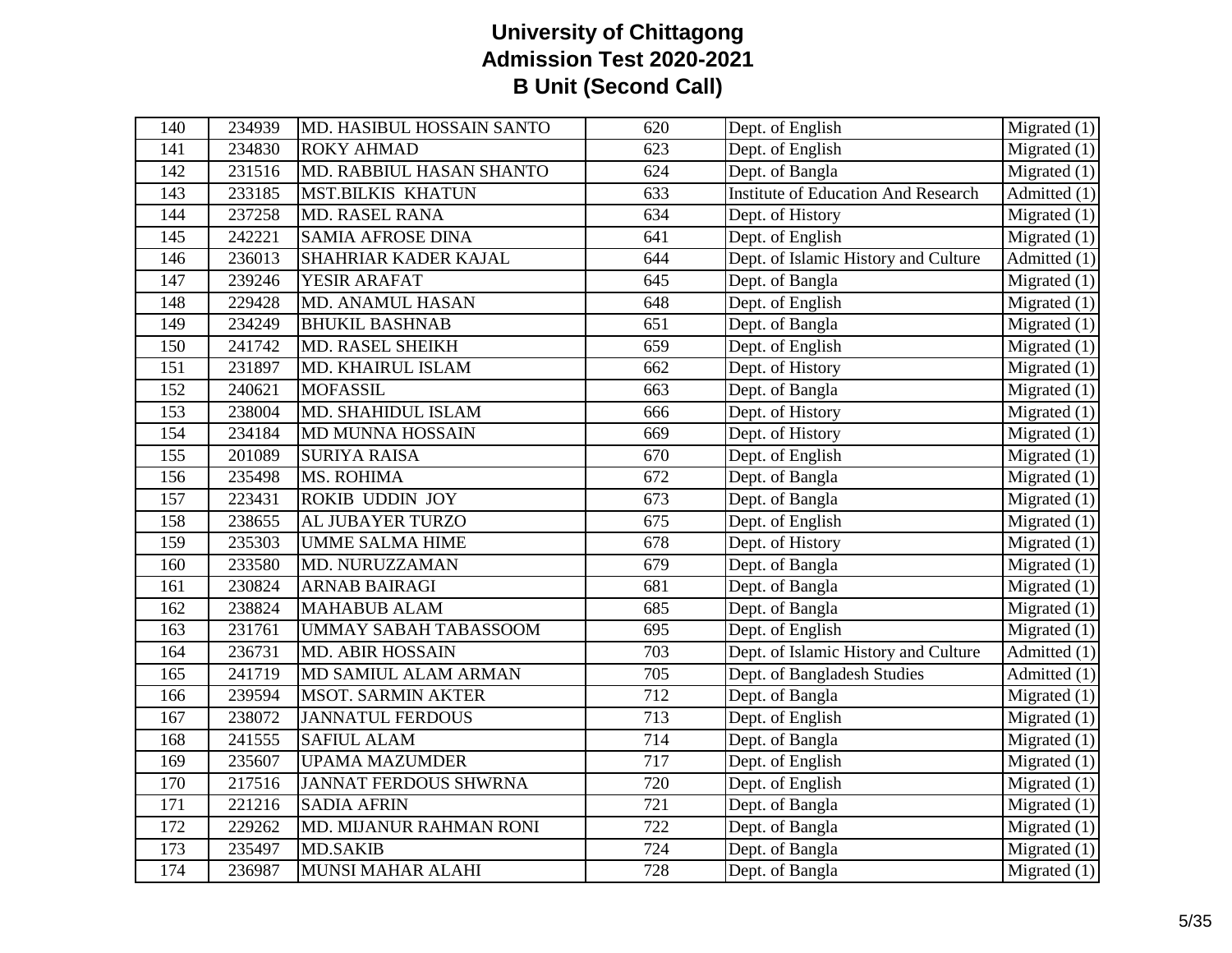| $\overline{175}$ | 219568 | MD. IMRAN HOSSAIN         | 730              | Dept. of Bangla                            | Migrated $(1)$                   |
|------------------|--------|---------------------------|------------------|--------------------------------------------|----------------------------------|
| 176              | 240973 | <b>SHAKIB MIA</b>         | 732              | Dept. of Bangla                            | Migrated (1)                     |
| $\overline{177}$ | 217961 | <b>JANNATUL KAWSER</b>    | 735              | Dept. of English                           | Migrated $(1)$                   |
| 178              | 241248 | MOHAMMAD MUAZZAM HOSSEN   | 737              | Dept. of Islamic History and Culture       | Admitted (1)                     |
| 179              | 223287 | <b>ABDULLAH HOSSAIN</b>   | 739              | Dept. of English                           | Migrated (1)                     |
| 180              | 230486 | <b>AFIUN JANNAT ENNI</b>  | 741              | Dept. of Bangladesh Studies                | Admitted (1)                     |
| 181              | 242169 | PARAG MONDAL              | $\overline{743}$ | Dept. of Bangla                            | Migrated (1)                     |
| 182              | 229634 | MD. HELAL AHAMMED         | 745              | Dept. of History                           | Migrated (1)                     |
| 183              | 230041 | <b>TASNIM AKTER MEEM</b>  | 746              | Dept. of Bangla                            | Migrated $(1)$                   |
| 184              | 242436 | <b>FORHAD HOSSAIN</b>     | 747              | Dept. of Bangla                            | Migrated $(1)$                   |
| 185              | 218200 | <b>MONISHA SHIL</b>       | 749              | Dept. of Philosophy                        | Admitted (1)                     |
| 186              | 240928 | <b>SYED NASIF IMTIYAZ</b> | 756              | Dept. of English                           | Migrated (1)                     |
| 187              | 241596 | <b>UMME SALMA JARIN</b>   | 757              | Dept. of English                           | Migrated $(1)$                   |
| 188              | 218647 | <b>MD.SABBIR HOSSEN</b>   | 758              | Dept. of English                           | $\overline{\text{Migrated}}$ (1) |
| 189              | 233319 | <b>SHARIKA TABASSUM</b>   | 760              | Dept. of Bangla                            | Migrated (1)                     |
| 190              | 230560 | MD. RAKIBUL HASAN PIASH   | $\overline{761}$ | Dept. of Bangla                            | Migrated $(1)$                   |
| 191              | 240097 | MD. RAKIB DEWAN           | 762              | Dept. of Bangla                            | Migrated (1)                     |
| 192              | 231400 | DHRUBAJYOTI DEBNATH       | 764              | <b>Institute of Education And Research</b> | Admitted (1)                     |
| 193              | 218851 | <b>IQBAL HOSSAIN</b>      | 765              | Dept. of Bangla                            | Migrated (1)                     |
| 194              | 239738 | <b>GOBINDA DAS</b>        | 773              | Dept. of Bangla                            | Migrated (1)                     |
| 195              | 240285 | <b>AKASH MIA</b>          | 774              | Dept. of Bangla                            | Migrated (1)                     |
| 196              | 226975 | <b>AFNAN ABRAR</b>        | 778              | Dept. of English                           | $\overline{\text{Migrated}}$ (1) |
| 197              | 240858 | MD. JONAED UDDIN          | 780              | Dept. of History                           | Migrated $(1)$                   |
| 198              | 227986 | MD. SALMAN ABEDIN         | 782              | Dept. of Islamic History and Culture       | $\overline{\text{Admitted}}(1)$  |
| 199              | 219002 | <b>TANIA AKTER</b>        | 786              | Dept. of English                           | Migrated $(1)$                   |
| 200              | 229555 | <b>JANNATUL MAOYA</b>     | 798              | Dept. of Islamic History and Culture       | $\overline{\text{Admitted}}(1)$  |
| 201              | 236404 | MD. AHAD MIA              | 799              | Dept. of Bangla                            | Migrated $(1)$                   |
| 202              | 225869 | <b>AJMAIN JANNAT</b>      | 802              | Dept. of Philosophy                        | Admitted (1)                     |
| $\overline{203}$ | 218742 | <b>ANANNA RAHMAN</b>      | 804              | Dept. of Bangla                            | Migrated $(1)$                   |
| 204              | 235395 | <b>ANIK SARKER</b>        | 805              | Dept. of Bangla                            | Migrated (1)                     |
| $\overline{205}$ | 220135 | <b>TAHMINA KHANAM</b>     | 807              | Dept. of Bangla                            | Migrated (1)                     |
| 206              | 216760 | MD. ZIAUL HOQUE           | 812              | Dept. of Islamic History and Culture       | $\overline{\text{Admitted}}(1)$  |
| 207              | 238547 | MD. SHAMIM                | 814              | Dept. of Islamic History and Culture       | Admitted (1)                     |
| 208              | 240006 | MD: FERDAUS.              | 822              | Dept. of Bangla                            | Migrated (1)                     |
| 209              | 236560 | <b>JOY DAS</b>            | 823              | Dept. of Bangladesh Studies                | $\overline{\text{Admitted}}(1)$  |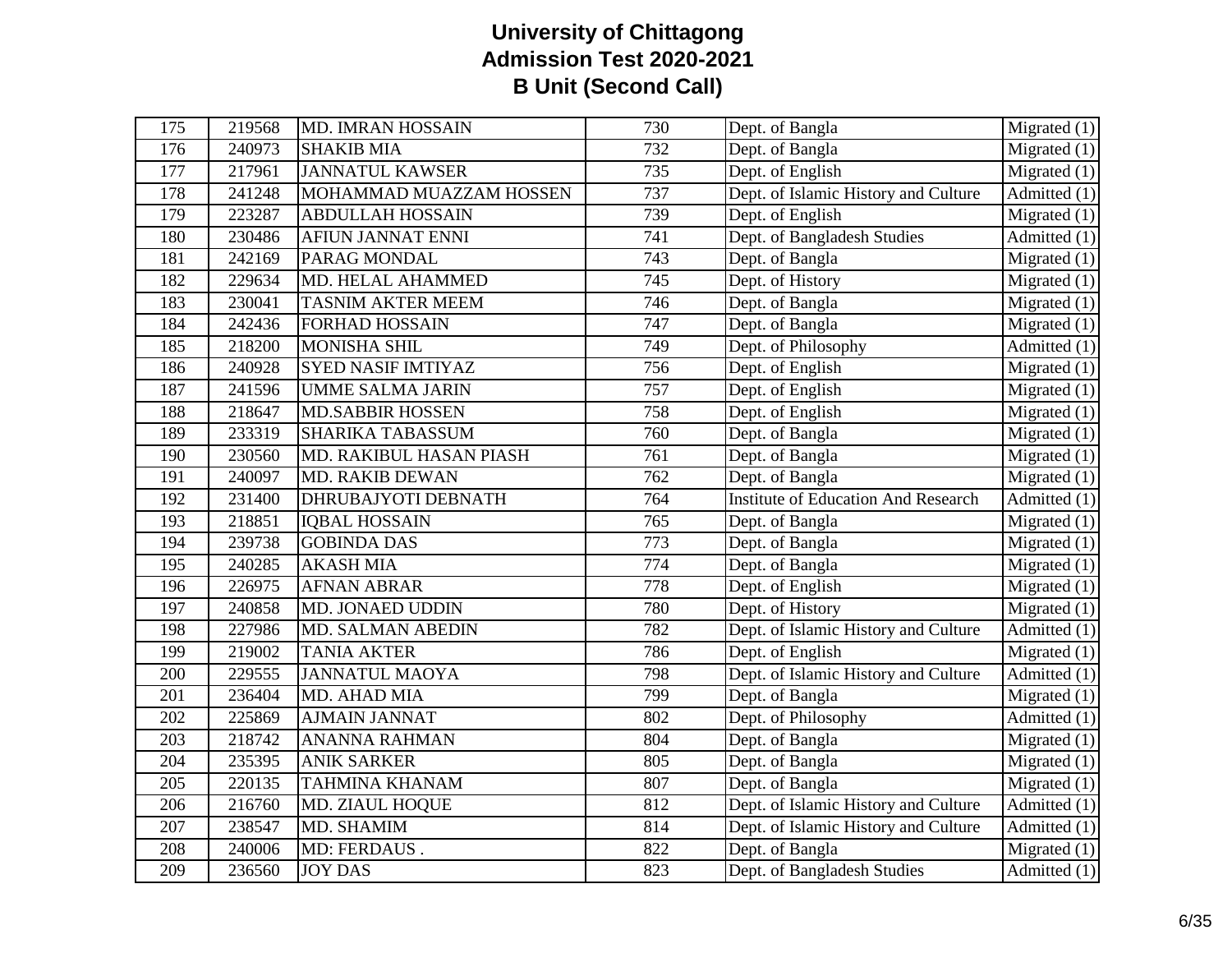| Dept. of English<br>Migrated $(1)$<br>211<br>218385<br><b>SHAHIR MUNTASIR</b><br>826<br>Dept. of English<br>212<br>242368<br><b>SANZIDA SULTANA</b><br>827<br>Migrated $(1)$<br>213<br>217798<br><b>RAFID RADUAN KHAN</b><br>830<br>Dept. of English<br>Migrated $(1)$<br>Dept. of English<br>214<br>227090<br>MD. RASHEDUL HAQ SUMON<br>835<br>Migrated $(1)$<br>233464<br>215<br><b>OSMAN AL MAHADI</b><br>837<br>Dept. of Bangla<br>Migrated $(1)$<br>216<br>235979<br><b>UTSHA ROY</b><br>844<br>Dept. of English<br>Migrated $(1)$<br>217<br>236599<br><b>SHOVA AKTER</b><br>851<br>Dept. of Bangla<br>$\overline{\text{Migrated}}(1)$<br>218<br>218288<br>MD. MAHBUBUL HAQUE<br>853<br>Dept. of History<br>Migrated $(1)$<br><b>NAJNIN NAHAR SHATHY</b><br>Dept. of English<br>Migrated $(1)$<br>219<br>234578<br>856<br>220<br>239164<br>857<br>Dept. of Bangla<br>NUR MOHAMMAD SAGOR BADSHA<br>Migrated $(1)$<br>Dept. of Bangla<br>221<br>238353<br><b>TABASSUM BILKIS</b><br>858<br>Migrated $(1)$<br>222<br>859<br>Dept. of Islamic History and Culture<br>239439<br><b>MD.AJMUN</b><br>Admitted (1)<br>$\overline{223}$<br>235890<br><b>SOHEL UDDIN</b><br>860<br>Dept. of History<br>Migrated(1)<br>224<br>218632<br><b>JOYITA GHOSH</b><br>861<br>Dept. of English<br>$\overline{\text{Migrated}}(1)$<br>$\overline{225}$<br>Dept. of English<br>242173<br>MD. SHAHRIAR RAFAT EMON<br>862<br>Migrated $(1)$<br>Dept. of Bangla<br>Migrated $(1)$<br>226<br>216878<br><b>SAIDA HASAN</b><br>867<br>227<br>230767<br>MST. JANNATUL FERDOUSI<br>Dept. of Bangla<br>869<br>Migrated $(1)$<br>Dept. of History<br>236555<br>870<br>$\overline{\text{Migrated}}(1)$<br>228<br>MD. HASAN ALI<br>229<br>871<br>Dept. of History<br>241213<br><b>RUPALI AKTER</b><br>Migrated $(1)$<br>230244<br>872<br>Dept. of Islamic Studies<br>230<br><b>MD. JUBAIR HOSSAIN</b><br>Admitted (1)<br>231<br>215431<br>MD. MAIN UDDIN RABBY<br>875<br>Dept. of Bangla<br>Migrated (1)<br>876<br>232<br>227243<br><b>MD. ALAMGIR HOSEN</b><br>Dept. of Bangla<br>Migrated $(1)$<br>233<br>877<br>$\overline{\text{Migrated}}(1)$<br>241599<br>MST. NUSRAT JAHAN SUMIYA<br>Dept. of Bangla<br>234<br>235384<br>878<br>Dept. of Bangla<br>Migrated $(1)$<br>MOST. ATKIA MUBASSIRA BRITY<br>235<br>239670<br><b>SHAFIKUL ALAM</b><br>880<br>Dept. of History<br>Migrated $(1)$<br>237699<br><b>SONIA BEGUM</b><br>882<br>Dept. of Bangla<br>236<br>Migrated $(1)$<br>237<br>233035<br><b>MD. HAKIBUL HASAN</b><br>884<br>Dept. of Bangla<br>Migrated $(1)$<br>238<br>214863<br><b>MD. HABIBUR RAHMAN</b><br>886<br>Dept. of English<br>Migrated $(1)$<br>889<br>239<br>220357<br>MOHAMMAD HABIBUR RAHMAN<br>Dept. of English<br>Migrated $(1)$<br>890<br>Dept. of History<br>$\overline{\text{Migrated}}(1)$<br>240<br>233599<br>MORSHEDUL ISLAM<br>241<br>891<br>Dept. of Philosophy<br>$\overline{\text{Admitted}}(1)$<br>229476<br>MD. RASHADUL HOQUE RAKIB<br>242<br>Dept. of History<br>220676<br>TAMANNA JANNAT PRIYA<br>893<br>Migrated $(1)$ | 210 | 242631 |                    | 825 |                 |                                 |
|-----------------------------------------------------------------------------------------------------------------------------------------------------------------------------------------------------------------------------------------------------------------------------------------------------------------------------------------------------------------------------------------------------------------------------------------------------------------------------------------------------------------------------------------------------------------------------------------------------------------------------------------------------------------------------------------------------------------------------------------------------------------------------------------------------------------------------------------------------------------------------------------------------------------------------------------------------------------------------------------------------------------------------------------------------------------------------------------------------------------------------------------------------------------------------------------------------------------------------------------------------------------------------------------------------------------------------------------------------------------------------------------------------------------------------------------------------------------------------------------------------------------------------------------------------------------------------------------------------------------------------------------------------------------------------------------------------------------------------------------------------------------------------------------------------------------------------------------------------------------------------------------------------------------------------------------------------------------------------------------------------------------------------------------------------------------------------------------------------------------------------------------------------------------------------------------------------------------------------------------------------------------------------------------------------------------------------------------------------------------------------------------------------------------------------------------------------------------------------------------------------------------------------------------------------------------------------------------------------------------------------------------------------------------------------------------------------------------------------------------------------------------------------------------------------------------------------------------------------------------------------------------------------------------------------------------------------------------------------------------------------------------------------------------|-----|--------|--------------------|-----|-----------------|---------------------------------|
|                                                                                                                                                                                                                                                                                                                                                                                                                                                                                                                                                                                                                                                                                                                                                                                                                                                                                                                                                                                                                                                                                                                                                                                                                                                                                                                                                                                                                                                                                                                                                                                                                                                                                                                                                                                                                                                                                                                                                                                                                                                                                                                                                                                                                                                                                                                                                                                                                                                                                                                                                                                                                                                                                                                                                                                                                                                                                                                                                                                                                                         |     |        | MD. RASHIDUL ISLAM |     | Dept. of Bangla | $\overline{\text{Migrated}}(1)$ |
|                                                                                                                                                                                                                                                                                                                                                                                                                                                                                                                                                                                                                                                                                                                                                                                                                                                                                                                                                                                                                                                                                                                                                                                                                                                                                                                                                                                                                                                                                                                                                                                                                                                                                                                                                                                                                                                                                                                                                                                                                                                                                                                                                                                                                                                                                                                                                                                                                                                                                                                                                                                                                                                                                                                                                                                                                                                                                                                                                                                                                                         |     |        |                    |     |                 |                                 |
|                                                                                                                                                                                                                                                                                                                                                                                                                                                                                                                                                                                                                                                                                                                                                                                                                                                                                                                                                                                                                                                                                                                                                                                                                                                                                                                                                                                                                                                                                                                                                                                                                                                                                                                                                                                                                                                                                                                                                                                                                                                                                                                                                                                                                                                                                                                                                                                                                                                                                                                                                                                                                                                                                                                                                                                                                                                                                                                                                                                                                                         |     |        |                    |     |                 |                                 |
|                                                                                                                                                                                                                                                                                                                                                                                                                                                                                                                                                                                                                                                                                                                                                                                                                                                                                                                                                                                                                                                                                                                                                                                                                                                                                                                                                                                                                                                                                                                                                                                                                                                                                                                                                                                                                                                                                                                                                                                                                                                                                                                                                                                                                                                                                                                                                                                                                                                                                                                                                                                                                                                                                                                                                                                                                                                                                                                                                                                                                                         |     |        |                    |     |                 |                                 |
|                                                                                                                                                                                                                                                                                                                                                                                                                                                                                                                                                                                                                                                                                                                                                                                                                                                                                                                                                                                                                                                                                                                                                                                                                                                                                                                                                                                                                                                                                                                                                                                                                                                                                                                                                                                                                                                                                                                                                                                                                                                                                                                                                                                                                                                                                                                                                                                                                                                                                                                                                                                                                                                                                                                                                                                                                                                                                                                                                                                                                                         |     |        |                    |     |                 |                                 |
|                                                                                                                                                                                                                                                                                                                                                                                                                                                                                                                                                                                                                                                                                                                                                                                                                                                                                                                                                                                                                                                                                                                                                                                                                                                                                                                                                                                                                                                                                                                                                                                                                                                                                                                                                                                                                                                                                                                                                                                                                                                                                                                                                                                                                                                                                                                                                                                                                                                                                                                                                                                                                                                                                                                                                                                                                                                                                                                                                                                                                                         |     |        |                    |     |                 |                                 |
|                                                                                                                                                                                                                                                                                                                                                                                                                                                                                                                                                                                                                                                                                                                                                                                                                                                                                                                                                                                                                                                                                                                                                                                                                                                                                                                                                                                                                                                                                                                                                                                                                                                                                                                                                                                                                                                                                                                                                                                                                                                                                                                                                                                                                                                                                                                                                                                                                                                                                                                                                                                                                                                                                                                                                                                                                                                                                                                                                                                                                                         |     |        |                    |     |                 |                                 |
|                                                                                                                                                                                                                                                                                                                                                                                                                                                                                                                                                                                                                                                                                                                                                                                                                                                                                                                                                                                                                                                                                                                                                                                                                                                                                                                                                                                                                                                                                                                                                                                                                                                                                                                                                                                                                                                                                                                                                                                                                                                                                                                                                                                                                                                                                                                                                                                                                                                                                                                                                                                                                                                                                                                                                                                                                                                                                                                                                                                                                                         |     |        |                    |     |                 |                                 |
|                                                                                                                                                                                                                                                                                                                                                                                                                                                                                                                                                                                                                                                                                                                                                                                                                                                                                                                                                                                                                                                                                                                                                                                                                                                                                                                                                                                                                                                                                                                                                                                                                                                                                                                                                                                                                                                                                                                                                                                                                                                                                                                                                                                                                                                                                                                                                                                                                                                                                                                                                                                                                                                                                                                                                                                                                                                                                                                                                                                                                                         |     |        |                    |     |                 |                                 |
|                                                                                                                                                                                                                                                                                                                                                                                                                                                                                                                                                                                                                                                                                                                                                                                                                                                                                                                                                                                                                                                                                                                                                                                                                                                                                                                                                                                                                                                                                                                                                                                                                                                                                                                                                                                                                                                                                                                                                                                                                                                                                                                                                                                                                                                                                                                                                                                                                                                                                                                                                                                                                                                                                                                                                                                                                                                                                                                                                                                                                                         |     |        |                    |     |                 |                                 |
|                                                                                                                                                                                                                                                                                                                                                                                                                                                                                                                                                                                                                                                                                                                                                                                                                                                                                                                                                                                                                                                                                                                                                                                                                                                                                                                                                                                                                                                                                                                                                                                                                                                                                                                                                                                                                                                                                                                                                                                                                                                                                                                                                                                                                                                                                                                                                                                                                                                                                                                                                                                                                                                                                                                                                                                                                                                                                                                                                                                                                                         |     |        |                    |     |                 |                                 |
|                                                                                                                                                                                                                                                                                                                                                                                                                                                                                                                                                                                                                                                                                                                                                                                                                                                                                                                                                                                                                                                                                                                                                                                                                                                                                                                                                                                                                                                                                                                                                                                                                                                                                                                                                                                                                                                                                                                                                                                                                                                                                                                                                                                                                                                                                                                                                                                                                                                                                                                                                                                                                                                                                                                                                                                                                                                                                                                                                                                                                                         |     |        |                    |     |                 |                                 |
|                                                                                                                                                                                                                                                                                                                                                                                                                                                                                                                                                                                                                                                                                                                                                                                                                                                                                                                                                                                                                                                                                                                                                                                                                                                                                                                                                                                                                                                                                                                                                                                                                                                                                                                                                                                                                                                                                                                                                                                                                                                                                                                                                                                                                                                                                                                                                                                                                                                                                                                                                                                                                                                                                                                                                                                                                                                                                                                                                                                                                                         |     |        |                    |     |                 |                                 |
|                                                                                                                                                                                                                                                                                                                                                                                                                                                                                                                                                                                                                                                                                                                                                                                                                                                                                                                                                                                                                                                                                                                                                                                                                                                                                                                                                                                                                                                                                                                                                                                                                                                                                                                                                                                                                                                                                                                                                                                                                                                                                                                                                                                                                                                                                                                                                                                                                                                                                                                                                                                                                                                                                                                                                                                                                                                                                                                                                                                                                                         |     |        |                    |     |                 |                                 |
|                                                                                                                                                                                                                                                                                                                                                                                                                                                                                                                                                                                                                                                                                                                                                                                                                                                                                                                                                                                                                                                                                                                                                                                                                                                                                                                                                                                                                                                                                                                                                                                                                                                                                                                                                                                                                                                                                                                                                                                                                                                                                                                                                                                                                                                                                                                                                                                                                                                                                                                                                                                                                                                                                                                                                                                                                                                                                                                                                                                                                                         |     |        |                    |     |                 |                                 |
|                                                                                                                                                                                                                                                                                                                                                                                                                                                                                                                                                                                                                                                                                                                                                                                                                                                                                                                                                                                                                                                                                                                                                                                                                                                                                                                                                                                                                                                                                                                                                                                                                                                                                                                                                                                                                                                                                                                                                                                                                                                                                                                                                                                                                                                                                                                                                                                                                                                                                                                                                                                                                                                                                                                                                                                                                                                                                                                                                                                                                                         |     |        |                    |     |                 |                                 |
|                                                                                                                                                                                                                                                                                                                                                                                                                                                                                                                                                                                                                                                                                                                                                                                                                                                                                                                                                                                                                                                                                                                                                                                                                                                                                                                                                                                                                                                                                                                                                                                                                                                                                                                                                                                                                                                                                                                                                                                                                                                                                                                                                                                                                                                                                                                                                                                                                                                                                                                                                                                                                                                                                                                                                                                                                                                                                                                                                                                                                                         |     |        |                    |     |                 |                                 |
|                                                                                                                                                                                                                                                                                                                                                                                                                                                                                                                                                                                                                                                                                                                                                                                                                                                                                                                                                                                                                                                                                                                                                                                                                                                                                                                                                                                                                                                                                                                                                                                                                                                                                                                                                                                                                                                                                                                                                                                                                                                                                                                                                                                                                                                                                                                                                                                                                                                                                                                                                                                                                                                                                                                                                                                                                                                                                                                                                                                                                                         |     |        |                    |     |                 |                                 |
|                                                                                                                                                                                                                                                                                                                                                                                                                                                                                                                                                                                                                                                                                                                                                                                                                                                                                                                                                                                                                                                                                                                                                                                                                                                                                                                                                                                                                                                                                                                                                                                                                                                                                                                                                                                                                                                                                                                                                                                                                                                                                                                                                                                                                                                                                                                                                                                                                                                                                                                                                                                                                                                                                                                                                                                                                                                                                                                                                                                                                                         |     |        |                    |     |                 |                                 |
|                                                                                                                                                                                                                                                                                                                                                                                                                                                                                                                                                                                                                                                                                                                                                                                                                                                                                                                                                                                                                                                                                                                                                                                                                                                                                                                                                                                                                                                                                                                                                                                                                                                                                                                                                                                                                                                                                                                                                                                                                                                                                                                                                                                                                                                                                                                                                                                                                                                                                                                                                                                                                                                                                                                                                                                                                                                                                                                                                                                                                                         |     |        |                    |     |                 |                                 |
|                                                                                                                                                                                                                                                                                                                                                                                                                                                                                                                                                                                                                                                                                                                                                                                                                                                                                                                                                                                                                                                                                                                                                                                                                                                                                                                                                                                                                                                                                                                                                                                                                                                                                                                                                                                                                                                                                                                                                                                                                                                                                                                                                                                                                                                                                                                                                                                                                                                                                                                                                                                                                                                                                                                                                                                                                                                                                                                                                                                                                                         |     |        |                    |     |                 |                                 |
|                                                                                                                                                                                                                                                                                                                                                                                                                                                                                                                                                                                                                                                                                                                                                                                                                                                                                                                                                                                                                                                                                                                                                                                                                                                                                                                                                                                                                                                                                                                                                                                                                                                                                                                                                                                                                                                                                                                                                                                                                                                                                                                                                                                                                                                                                                                                                                                                                                                                                                                                                                                                                                                                                                                                                                                                                                                                                                                                                                                                                                         |     |        |                    |     |                 |                                 |
|                                                                                                                                                                                                                                                                                                                                                                                                                                                                                                                                                                                                                                                                                                                                                                                                                                                                                                                                                                                                                                                                                                                                                                                                                                                                                                                                                                                                                                                                                                                                                                                                                                                                                                                                                                                                                                                                                                                                                                                                                                                                                                                                                                                                                                                                                                                                                                                                                                                                                                                                                                                                                                                                                                                                                                                                                                                                                                                                                                                                                                         |     |        |                    |     |                 |                                 |
|                                                                                                                                                                                                                                                                                                                                                                                                                                                                                                                                                                                                                                                                                                                                                                                                                                                                                                                                                                                                                                                                                                                                                                                                                                                                                                                                                                                                                                                                                                                                                                                                                                                                                                                                                                                                                                                                                                                                                                                                                                                                                                                                                                                                                                                                                                                                                                                                                                                                                                                                                                                                                                                                                                                                                                                                                                                                                                                                                                                                                                         |     |        |                    |     |                 |                                 |
|                                                                                                                                                                                                                                                                                                                                                                                                                                                                                                                                                                                                                                                                                                                                                                                                                                                                                                                                                                                                                                                                                                                                                                                                                                                                                                                                                                                                                                                                                                                                                                                                                                                                                                                                                                                                                                                                                                                                                                                                                                                                                                                                                                                                                                                                                                                                                                                                                                                                                                                                                                                                                                                                                                                                                                                                                                                                                                                                                                                                                                         |     |        |                    |     |                 |                                 |
|                                                                                                                                                                                                                                                                                                                                                                                                                                                                                                                                                                                                                                                                                                                                                                                                                                                                                                                                                                                                                                                                                                                                                                                                                                                                                                                                                                                                                                                                                                                                                                                                                                                                                                                                                                                                                                                                                                                                                                                                                                                                                                                                                                                                                                                                                                                                                                                                                                                                                                                                                                                                                                                                                                                                                                                                                                                                                                                                                                                                                                         |     |        |                    |     |                 |                                 |
|                                                                                                                                                                                                                                                                                                                                                                                                                                                                                                                                                                                                                                                                                                                                                                                                                                                                                                                                                                                                                                                                                                                                                                                                                                                                                                                                                                                                                                                                                                                                                                                                                                                                                                                                                                                                                                                                                                                                                                                                                                                                                                                                                                                                                                                                                                                                                                                                                                                                                                                                                                                                                                                                                                                                                                                                                                                                                                                                                                                                                                         |     |        |                    |     |                 |                                 |
|                                                                                                                                                                                                                                                                                                                                                                                                                                                                                                                                                                                                                                                                                                                                                                                                                                                                                                                                                                                                                                                                                                                                                                                                                                                                                                                                                                                                                                                                                                                                                                                                                                                                                                                                                                                                                                                                                                                                                                                                                                                                                                                                                                                                                                                                                                                                                                                                                                                                                                                                                                                                                                                                                                                                                                                                                                                                                                                                                                                                                                         |     |        |                    |     |                 |                                 |
|                                                                                                                                                                                                                                                                                                                                                                                                                                                                                                                                                                                                                                                                                                                                                                                                                                                                                                                                                                                                                                                                                                                                                                                                                                                                                                                                                                                                                                                                                                                                                                                                                                                                                                                                                                                                                                                                                                                                                                                                                                                                                                                                                                                                                                                                                                                                                                                                                                                                                                                                                                                                                                                                                                                                                                                                                                                                                                                                                                                                                                         |     |        |                    |     |                 |                                 |
|                                                                                                                                                                                                                                                                                                                                                                                                                                                                                                                                                                                                                                                                                                                                                                                                                                                                                                                                                                                                                                                                                                                                                                                                                                                                                                                                                                                                                                                                                                                                                                                                                                                                                                                                                                                                                                                                                                                                                                                                                                                                                                                                                                                                                                                                                                                                                                                                                                                                                                                                                                                                                                                                                                                                                                                                                                                                                                                                                                                                                                         |     |        |                    |     |                 |                                 |
|                                                                                                                                                                                                                                                                                                                                                                                                                                                                                                                                                                                                                                                                                                                                                                                                                                                                                                                                                                                                                                                                                                                                                                                                                                                                                                                                                                                                                                                                                                                                                                                                                                                                                                                                                                                                                                                                                                                                                                                                                                                                                                                                                                                                                                                                                                                                                                                                                                                                                                                                                                                                                                                                                                                                                                                                                                                                                                                                                                                                                                         |     |        |                    |     |                 |                                 |
|                                                                                                                                                                                                                                                                                                                                                                                                                                                                                                                                                                                                                                                                                                                                                                                                                                                                                                                                                                                                                                                                                                                                                                                                                                                                                                                                                                                                                                                                                                                                                                                                                                                                                                                                                                                                                                                                                                                                                                                                                                                                                                                                                                                                                                                                                                                                                                                                                                                                                                                                                                                                                                                                                                                                                                                                                                                                                                                                                                                                                                         |     |        |                    |     |                 |                                 |
|                                                                                                                                                                                                                                                                                                                                                                                                                                                                                                                                                                                                                                                                                                                                                                                                                                                                                                                                                                                                                                                                                                                                                                                                                                                                                                                                                                                                                                                                                                                                                                                                                                                                                                                                                                                                                                                                                                                                                                                                                                                                                                                                                                                                                                                                                                                                                                                                                                                                                                                                                                                                                                                                                                                                                                                                                                                                                                                                                                                                                                         |     |        |                    |     |                 |                                 |
| Dept. of Islamic History and Culture<br>$\overline{243}$<br>219358<br><b>KAISAR HAMID</b><br>895<br>Admitted $(1)$                                                                                                                                                                                                                                                                                                                                                                                                                                                                                                                                                                                                                                                                                                                                                                                                                                                                                                                                                                                                                                                                                                                                                                                                                                                                                                                                                                                                                                                                                                                                                                                                                                                                                                                                                                                                                                                                                                                                                                                                                                                                                                                                                                                                                                                                                                                                                                                                                                                                                                                                                                                                                                                                                                                                                                                                                                                                                                                      |     |        |                    |     |                 |                                 |
| 244<br>Dept. of English<br>214784<br>900<br>Migrated $(1)$<br>MD. SAIFUL ISLAM                                                                                                                                                                                                                                                                                                                                                                                                                                                                                                                                                                                                                                                                                                                                                                                                                                                                                                                                                                                                                                                                                                                                                                                                                                                                                                                                                                                                                                                                                                                                                                                                                                                                                                                                                                                                                                                                                                                                                                                                                                                                                                                                                                                                                                                                                                                                                                                                                                                                                                                                                                                                                                                                                                                                                                                                                                                                                                                                                          |     |        |                    |     |                 |                                 |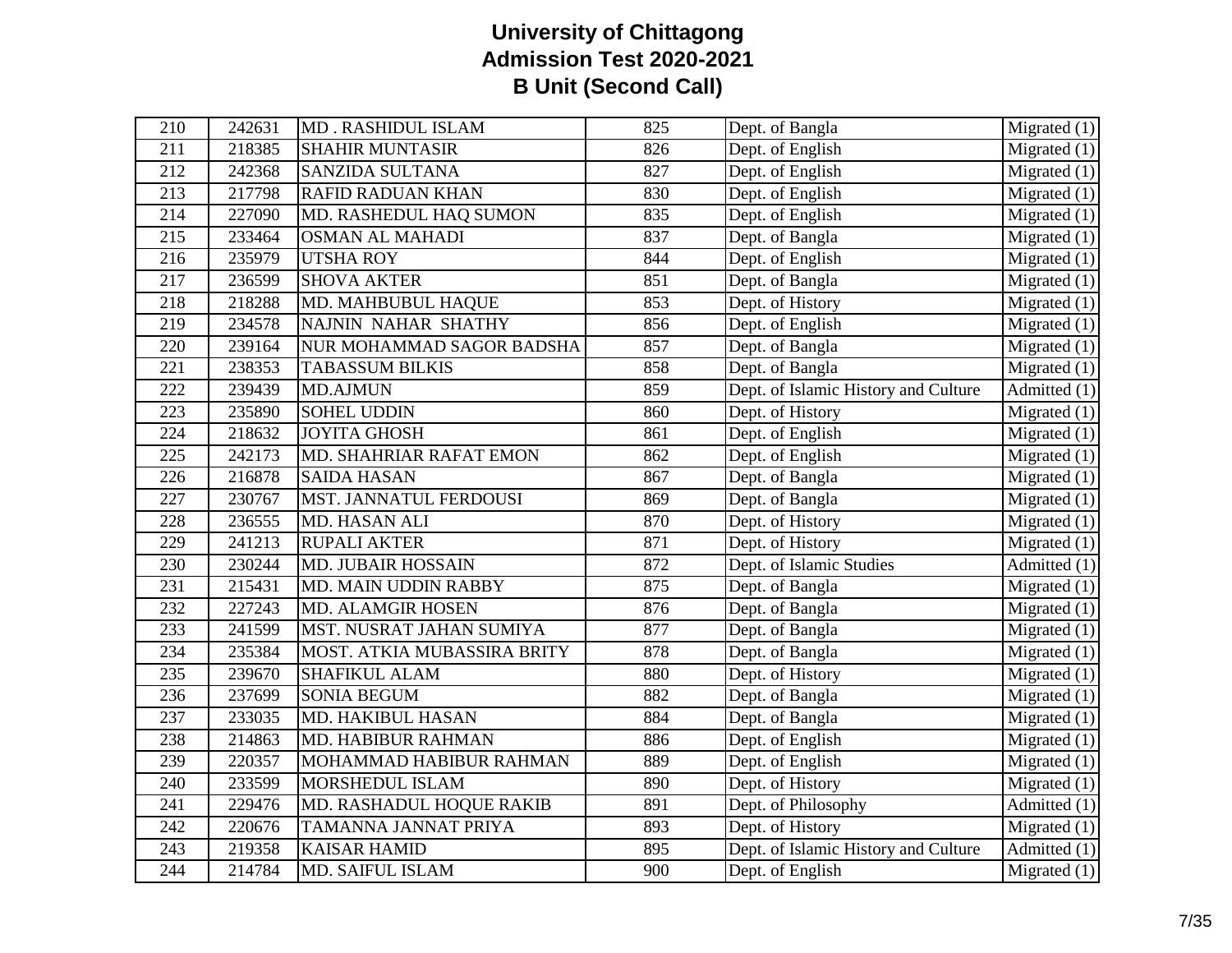| 245 | 214383 | MD. SABBIR ALI              | 902              | Dept. of History                           | $\overline{\text{Migrated}}(1)$ |
|-----|--------|-----------------------------|------------------|--------------------------------------------|---------------------------------|
| 246 | 225373 | <b>MAHADI HASAN</b>         | 904              | Dept. of Bangla                            | Migrated $(1)$                  |
| 247 | 235456 | <b>MARJIYA SARKER</b>       | $\overline{906}$ | Dept. of History                           | Migrated $(1)$                  |
| 248 | 230360 | <b>MD. BULBUL AHMED</b>     | 909              | Dept. of Islamic History and Culture       | Admitted $(1)$                  |
| 249 | 216828 | <b>MINHAZUR RAHMAN</b>      | 911              | Dept. of English                           | Migrated $(1)$                  |
| 250 | 224921 | MOHAMMAD ABDUL KADER        | 913              | Dept. of Arabic                            | Admitted (1)                    |
| 251 | 215672 | <b>SAMANTA BARUA</b>        | 914              | Dept. of English                           | $\overline{\text{Migrated}}(1)$ |
| 252 | 236594 | MD. KABIR MIA               | 917              | Dept. of History                           | $\overline{\text{Migrated}}(1)$ |
| 253 | 240329 | <b>HASIN ISRAK</b>          | 918              | <b>Institute of Education And Research</b> | $\overline{\text{Admitted}}(1)$ |
| 254 | 232651 | <b>EMON CHANDARA BARMAN</b> | 920              | Dept. of History                           | Migrated $(1)$                  |
| 255 | 235659 | <b>MD. SOLAYMAN HOSSEN</b>  | 923              | Dept. of History                           | Migrated $(1)$                  |
| 256 | 224840 | <b>ROUNAK JAHAN</b>         | 928              | Dept. of English                           | $\overline{\text{Migrated}}(1)$ |
| 257 | 218072 | MD. SHIHAB                  | 934              | Dept. of English                           | Migrated $(1)$                  |
| 258 | 240577 | TABAYA TABASSUM JOUTHO      | 937              | Dept. of Bangla                            | Migrated $(1)$                  |
| 259 | 239253 | MD. MASHFEQUR RAHMAN        | 941              | Dept. of Bangla                            | Migrated $(1)$                  |
| 260 | 238844 | MD. AKRABIAT                | 945              | Dept. of History                           | $\overline{\text{Migrated}}(1)$ |
| 261 | 219292 | MOHAMMAD ARAFAT HOSSAIN     | 946              | Dept. of English                           | Migrated $(1)$                  |
| 262 | 238098 | <b>MUABBIZ HOSEN</b>        | 947              | Dept. of Bangla                            | Migrated $(1)$                  |
| 263 | 224414 | MD. JUWEL BABU              | 950              | Dept. of Bangla                            | Migrated $(1)$                  |
| 264 | 225680 | <b>HASIBUR RAHMAN</b>       | 951              | Dept. of English                           | Migrated $(1)$                  |
| 265 | 236561 | <b>BITHI DAS</b>            | 954              | Dept. of Bangla                            | Migrated $(1)$                  |
| 266 | 241648 | <b>JANNATUL FERDOUSI</b>    | 956              | Dept. of Bangla                            | Migrated $(1)$                  |
| 267 | 241870 | <b>MST.FARJANA AKTER</b>    | 958              | Dept. of History                           | Migrated $(1)$                  |
| 268 | 226833 | MD. IMRAN ISLAM             | 960              | Dept. of Bangla                            | $\overline{\text{Migrated}}(1)$ |
| 269 | 218116 | S. M. MAHMUDUL HASAN        | 961              | Dept. of English                           | Migrated $(1)$                  |
| 270 | 232800 | SADIA DILSHAD LATA          | 963              | Dept. of English                           | $\overline{\text{Migrated}}(1)$ |
| 271 | 216474 | ORPITA SAMMI LOPA           | 964              | Dept. of English                           | Migrated $(1)$                  |
| 272 | 216411 | <b>AVISHEK SAHA</b>         | 967              | Dept. of English                           | Migrated $(1)$                  |
| 273 | 231194 | MD. SAROWAR HOSSAIN KHAN    | 968              | Dept. of History                           | Migrated $(1)$                  |
| 274 | 237742 | <b>MD. ATIK AHNAF</b>       | 972              | Dept. of Bangla                            | Migrated $(1)$                  |
| 275 | 219063 | MD. MERAJUL ISLAM           | 973              | Dept. of English                           | Migrated $(1)$                  |
| 276 | 215954 | MOST. JANNATUL FERDOUSY ETI | $\overline{975}$ | <b>Institute of Modern Languages</b>       | $\overline{\text{Admitted}}(1)$ |
| 277 | 239273 | <b>ANISUR RAHMAN</b>        | 977              | Dept. of Bangla                            | Migrated $(1)$                  |
| 278 | 239904 | MD. SHABBIR AHMED           | 978              | Dept. of Bangla                            | Migrated(1)                     |
| 279 | 242056 | MD ABDULLA AL MUBIN         | 979              | Dept. of Bangla                            | Migrated $(1)$                  |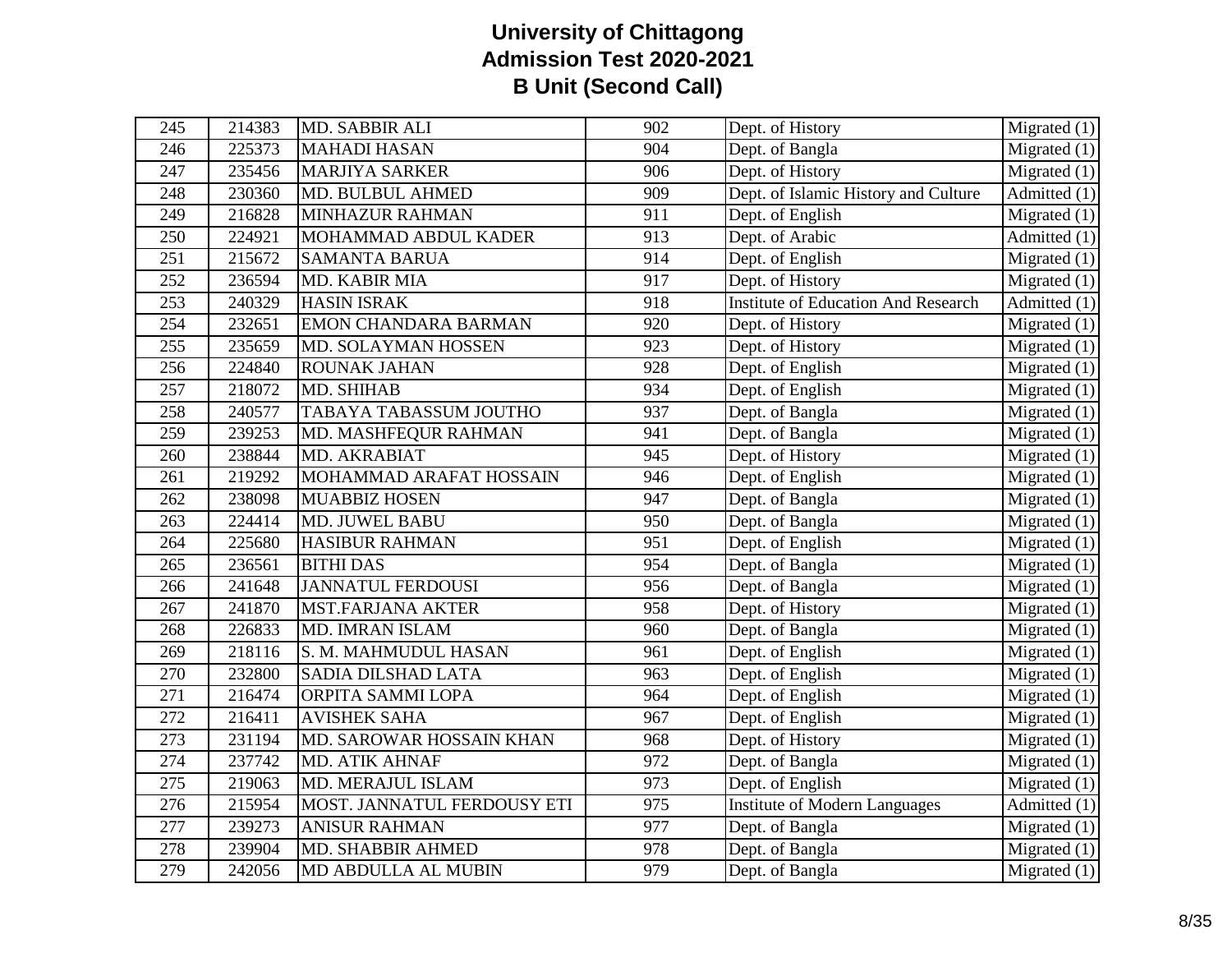| 280              | 236061 | MD. RIAZ UDDIN SUMON        | 980  | Dept. of Islamic History and Culture       | Migrated $(1)$                  |
|------------------|--------|-----------------------------|------|--------------------------------------------|---------------------------------|
| 281              | 238071 | <b>MD. ZISON AHMED</b>      | 981  | Dept. of Bangla                            | $\overline{\text{Migrated}}(1)$ |
| 282              | 240845 | <b>SYED FARHAN ISRAK</b>    | 984  | Dept. of History                           | Migrated $(1)$                  |
| 283              | 235560 | <b>ARPA DAS</b>             | 986  | Dept. of Bangla                            | Migrated $(1)$                  |
| 284              | 214862 | <b>MD. SAKIB MONDAL</b>     | 994  | Dept. of English                           | Migrated $(1)$                  |
| 285              | 222943 | <b>ARAFAT ISLAM AKASH</b>   | 995  | Dept. of English                           | Migrated $(1)$                  |
| 286              | 232337 | <b>NAIEM NEWAZ</b>          | 1001 | Dept. of English                           | Migrated $(1)$                  |
| 287              | 221988 | MD. TALHA BIN RASHID SOUMIK | 1002 | Dept. of History                           | Migrated $(1)$                  |
| 288              | 218325 | MD. NAIMUR RAHMAN SHAWON    | 1005 | Dept. of History                           | Migrated $(1)$                  |
| 289              | 219085 | MUHAMMAD ABDUL AZIZ         | 1006 | Dept. of Islamic Studies                   | Admitted $(1)$                  |
| 290              | 240174 | MD. MAHMUDUL HASAN          | 1007 | Dept. of Bangla                            | Migrated $(1)$                  |
| 291              | 238000 | <b>MST. RAWNAK JAHAN</b>    | 1008 | Dept. of Bangla                            | Migrated $(1)$                  |
| 292              | 218018 | MD. PORAN MIA               | 1009 | Dept. of Bangla                            | Migrated $(1)$                  |
| 293              | 216564 | <b>TRISHA MONDAL</b>        | 1010 | Dept. of Bangla                            | Migrated $(1)$                  |
| 294              | 233970 | MD. AMINUR ISLAM            | 1014 | Dept. of Bangla                            | $\overline{\text{Migrated}}(1)$ |
| 295              | 232504 | MD. SAOKAT HOSEN            | 1016 | Dept. of History                           | Migrated $(1)$                  |
| 296              | 225749 | MD. JOBAIR AHMAD            | 1018 | Dept. of English                           | Migrated $(1)$                  |
| 297              | 234864 | MD. ZIAUL HOQUE KHONDAKAR   | 1019 | Dept. of Islamic History and Culture       | Migrated (1)                    |
| 298              | 232556 | <b>SOHEL MIA</b>            | 1021 | Dept. of Bangla                            | $\overline{\text{Migrated}}(1)$ |
| 299              | 219864 | <b>TANVIR AHMED</b>         | 1022 | Dept. of English                           | Migrated $(1)$                  |
| 300              | 230243 | MD. ALIMUL SHAMIM RABBI     | 1025 | Dept. of Bangla                            | Migrated $(1)$                  |
| 301              | 233162 | <b>HABIBA AKTER JUI</b>     | 1026 | Dept. of Bangla                            | Migrated $(1)$                  |
| 302              | 216290 | <b>MD. RONI MIAH</b>        | 1027 | Dept. of English                           | $\overline{\text{Migrated}}(1)$ |
| 303              | 232632 | MD. EASIN ARAFAT RAFI       | 1028 | Dept. of Bangla                            | $\overline{\text{Migrated}}(1)$ |
| 304              | 215317 | <b>MD. MAMUNUR RASID</b>    | 1030 | Dept. of Bangla                            | Migrated $(1)$                  |
| 305              | 241612 | MD. ABDUL MOMIN MIAH        | 1032 | Dept. of History                           | Migrated $(1)$                  |
| 306              | 238745 | <b>MD. NOYAN HASAN</b>      | 1033 | Dept. of History                           | Migrated $(1)$                  |
| 307              | 236017 | <b>SHOHAG</b>               | 1036 | Dept. of Islamic History and Culture       | $\overline{\text{Migrated}}(1)$ |
| 308              | 211043 | <b>BURHAN UDDIN</b>         | 1037 | Dept. of English                           | Migrated $(1)$                  |
| 309              | 228518 | MIRAJ AHAMMAD NAYEM         | 1038 | Dept. of History                           | Migrated $(1)$                  |
| 310              | 228396 | MD. SAKIB SRABAN            | 1044 | Dept. of History                           | $\overline{\text{Migrated}}(1)$ |
| $\overline{311}$ | 234921 | <b>UMME HAFSA MIM</b>       | 1047 | Dept. of English                           | Migrated $(1)$                  |
| $\overline{312}$ | 229064 | <b>TASLIMA AKTER</b>        | 1050 | Dept. of History                           | $\overline{\text{Migrated}}(1)$ |
| 313              | 240721 | <b>AMENA AKTER</b>          | 1051 | <b>Institute of Education And Research</b> | Migrated $(1)$                  |
| 314              | 232307 | <b>SHAHADAT HOSEN</b>       | 1052 | Dept. of History                           | $\overline{\text{Migrated}}(1)$ |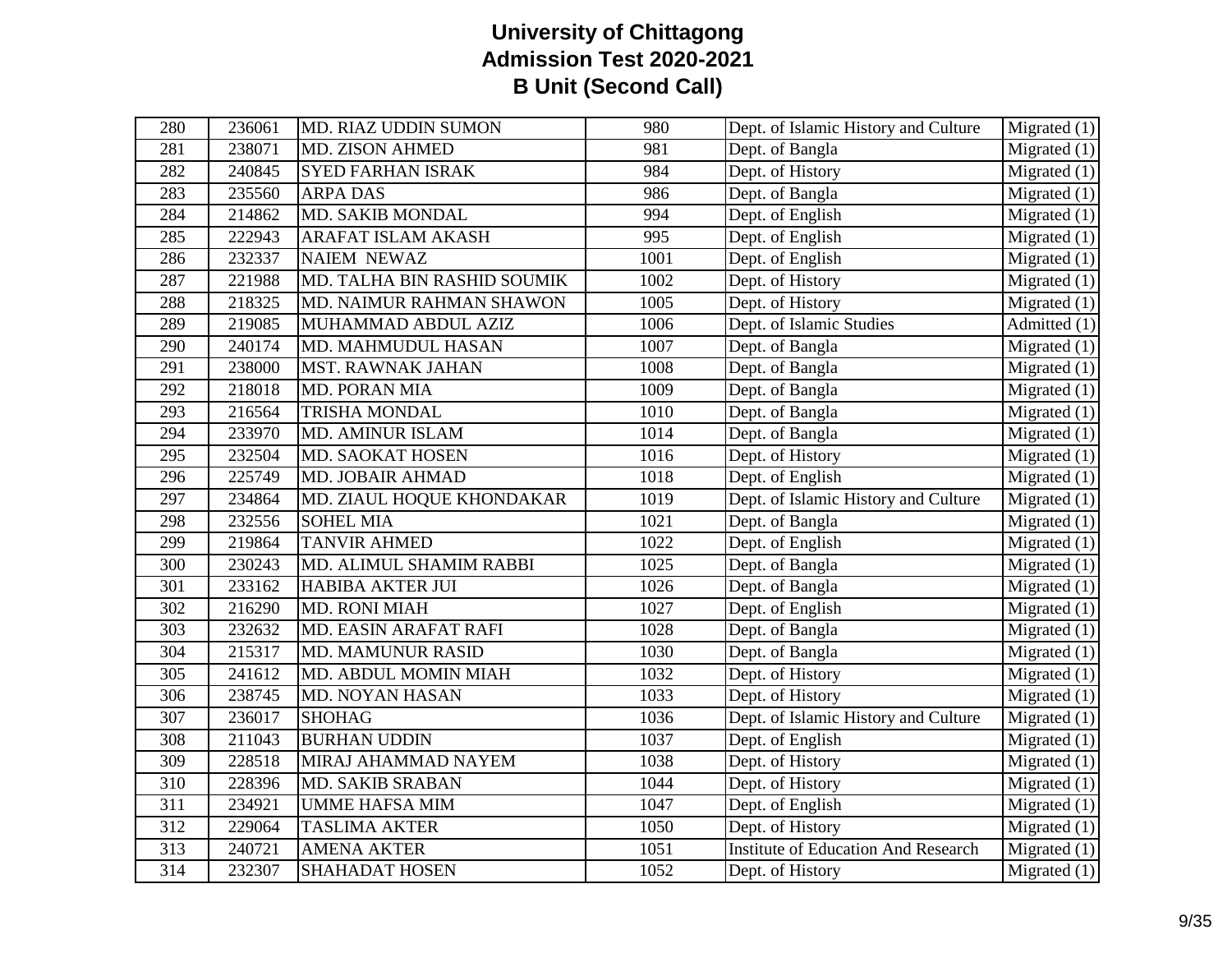| $\overline{315}$ | 239821 | <b>MD. ABID SHAHRIAR</b>  | 1053 | Dept. of History                           | $\overline{\text{Migrated}}(1)$ |
|------------------|--------|---------------------------|------|--------------------------------------------|---------------------------------|
| 316              | 223435 | MOHAMMAD BELAYET HOSSAIN  | 1054 | Dept. of Pali                              | Migrated $(1)$                  |
| $\overline{317}$ | 238486 | <b>SYED SHADIA ALIM</b>   | 1056 | <b>Institute of Education And Research</b> | Migrated $(1)$                  |
| 318              | 222630 | <b>MD. SAZIB HOSSAIN</b>  | 1057 | Dept. of History                           | Migrated $(1)$                  |
| 319              | 241628 | <b>RAKIBUL ISLAM</b>      | 1061 | Dept. of English                           | Migrated $(1)$                  |
| 320              | 237939 | MD. FARIDUL ISLAM HAKIM   | 1065 | Dept. of History                           | $\overline{\text{Migrated}}(1)$ |
| 321              | 238009 | <b>HEDAET HOSSAIN</b>     | 1066 | Dept. of Arabic                            | Admitted $(1)$                  |
| 322              | 239884 | AHAD AL NOMAN SUVO        | 1068 | <b>Institute of Education And Research</b> | Called (2)                      |
| 323              | 239137 | <b>MOTTAKY</b>            | 1069 | Dept. of Islamic History and Culture       | Migrated $(1)$                  |
| 324              | 203555 | MD. MAHMODUL HASAN        | 1071 | Dept. of English                           | Called $(2)$                    |
| 325              | 218804 | FAISAL AHMED BHUYAN       | 1072 | Dept. of History                           | Called $(2)$                    |
| 326              | 229809 | TAWFIQ AL HASIB TAMIM     | 1073 | Dept. of History                           | Called $(2)$                    |
| 327              | 200439 | <b>TANJIL UR RAHMAN</b>   | 1074 | Dept. of History                           | Called (2)                      |
| 328              | 230117 | <b>SAGOR CHANDRA SHIL</b> | 1076 | Dept. of History                           | Migrated $(1)$                  |
| 329              | 232034 | <b>MASHFI</b>             | 1077 | Dept. of History                           | Called $(2)$                    |
| 330              | 219278 | MD SAZZAD HOSSEN PARVEZ   | 1078 | Dept. of History                           | Called (2)                      |
| 331              | 224811 | <b>MD SHAHIDUL</b>        | 1079 | Dept. of History                           | Called (2)                      |
| 332              | 231031 | <b>HASIBUL HASAN</b>      | 1081 | Dept. of History                           | Called (2)                      |
| 333              | 227630 | TANGIL AL MAHAMUD SOWAD   | 1082 | Dept. of History                           | Called (2)                      |
| 334              | 230396 | <b>RIFAT FAYSAL</b>       | 1083 | Dept. of History                           | Called $(2)$                    |
| 335              | 231692 | <b>MD. MASUM BILLAH</b>   | 1085 | Dept. of History                           | Migrated $(1)$                  |
| 336              | 239338 | <b>SADIA ISLAM DOLA</b>   | 1086 | Dept. of Philosophy                        | Called $(2)$                    |
| 337              | 230880 | <b>MD. RIDOY HOSSAIN</b>  | 1087 | Dept. of History                           | Called $(2)$                    |
| 338              | 230318 | MD. ABU HURAYRA           | 1088 | Dept. of History                           | Called (2)                      |
| 339              | 202650 | <b>ISPITA ALAM</b>        | 1089 | Dept. of History                           | Called $(2)$                    |
| 340              | 237527 | <b>AYMON AOWSAF</b>       | 1090 | Dept. of Bangladesh Studies                | Called $(2)$                    |
| 341              | 215232 | <b>SAGOR ROY</b>          | 1091 | Dept. of History                           | Migrated $(1)$                  |
| 342              | 238336 | <b>ROBIN MIA</b>          | 1092 | Dept. of History                           | Called $(2)$                    |
| 343              | 221557 | <b>AFSANA TASNIM POPY</b> | 1094 | Dept. of Islamic History and Culture       | Called (2)                      |
| 344              | 229716 | <b>MOHIN UDDIN</b>        | 1096 | Dept. of History                           | Called (2)                      |
| 345              | 238522 | SADIA TASNIM SEME         | 1098 | Dept. of History                           | Called (2)                      |
| 346              | 240055 | <b>TANIA AKTER</b>        | 1099 | Dept. of Islamic History and Culture       | Called $(2)$                    |
| 347              | 235840 | MD. TAWFIQ ELAHI          | 1100 | Dept. of History                           | Called (2)                      |
| 348              | 203478 | MOHAMMAD ABU MEHERAZ      | 1102 | Dept. of History                           | $\overline{\text{Migrated}}(1)$ |
| 349              | 229805 | MD. SHAHINUR RAHMAN ARIF  | 1103 | Dept. of History                           | Called $(2)$                    |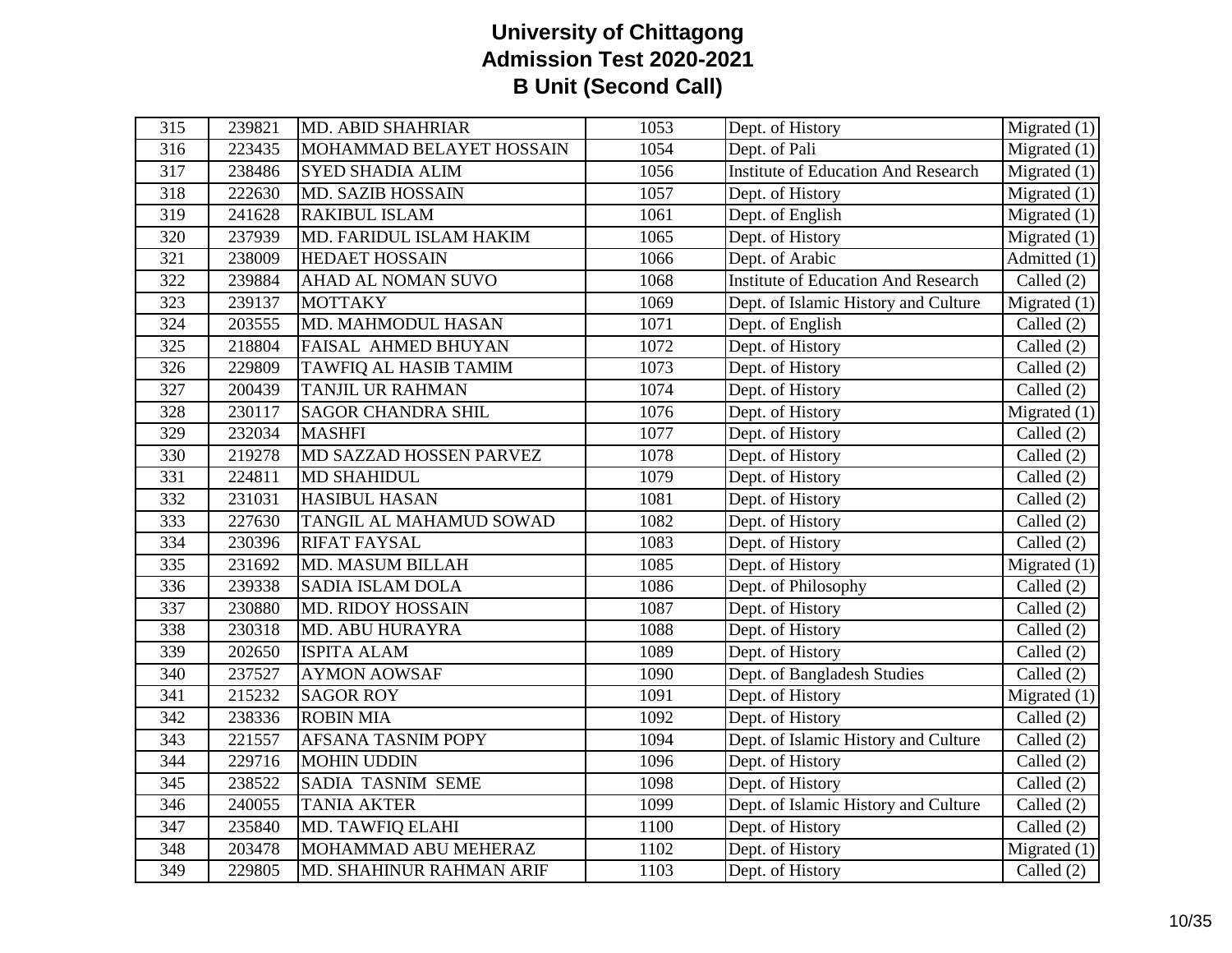| 350              | 228119 | MD. ABU RAYHAN AL BIRUNI    | 1104 | Dept. of History                     | Called $(2)$                    |
|------------------|--------|-----------------------------|------|--------------------------------------|---------------------------------|
| 351              | 229210 | YASIR ARAFAT                | 1106 | Dept. of Philosophy                  | Called (2)                      |
| $\overline{352}$ | 230704 | <b>MAHURI KABIR SHEFA</b>   | 1107 | Dept. of Islamic History and Culture | Called (2)                      |
| 353              | 227614 | <b>MD. ABU BAKAR SIDDIK</b> | 1108 | Dept. of History                     | Called $(2)$                    |
| 354              | 224127 | <b>ROMAN HOSEN</b>          | 1109 | Dept. of History                     | Called (2)                      |
| 355              | 238435 | WAHIDUR RAHMAN APU          | 1110 | Dept. of History                     | Called (2)                      |
| 356              | 240204 | <b>RAKIBUR RAHMAN</b>       | 1111 | <b>Institute of Modern Languages</b> | Called (2)                      |
| 357              | 239650 | SHAKIL SHAHRIAR KHAN        | 1112 | Dept. of History                     | Called (2)                      |
| 358              | 202842 | <b>ASHRAFUL ISLAM</b>       | 1113 | Dept. of History                     | Called $(2)$                    |
| 359              | 239271 | <b>MD. SAMIUL FARDOUS</b>   | 1115 | Dept. of History                     | Called $(2)$                    |
| 360              | 226456 | <b>AMIT HASAN SAGOR</b>     | 1116 | Dept. of History                     | Called (2)                      |
| 361              | 236174 | MD. IZAZ AHMED              | 1118 | Dept. of History                     | Called (2)                      |
| 362              | 231101 | MD. NAYMUR RAHAMAN          | 1119 | Dept. of History                     | Called (2)                      |
| 363              | 232573 | <b>MD. SOHEL RANA</b>       | 1121 | Dept. of History                     | Called $(2)$                    |
| 364              | 240448 | MOHAMMAD MOSTAFA REZA YASIN | 1122 | Dept. of Islamic History and Culture | Migrated $(1)$                  |
| 365              | 235251 | SUMAIYA JESMIN KEYA         | 1123 | Dept. of History                     | Called $(2)$                    |
| 366              | 216326 | <b>SUSMITA AKTER MUNNI</b>  | 1124 | Dept. of History                     | Called (2)                      |
| 367              | 235667 | S. M. RAHMAT ULLAH MOHSIN   | 1125 | Dept. of Philosophy                  | $\overline{\text{Migrated}}(1)$ |
| 368              | 239002 | MD. MESKAT-UL-ABIR          | 1126 | Dept. of Islamic History and Culture | $\overline{\text{Migrated}}(1)$ |
| 369              | 234265 | <b>FAZLE HASAN</b>          | 1127 | Dept. of History                     | Called $(2)$                    |
| 370              | 222171 | <b>ANOWAR HOSSAIN</b>       | 1128 | Dept. of History                     | Migrated $(1)$                  |
| 371              | 241886 | <b>MASUM BILLAH</b>         | 1130 | Dept. of History                     | Migrated $(1)$                  |
| 372              | 229090 | MUHAMMAD MUKLESUR RAHMAN    | 1131 | Dept. of History                     | $\overline{\text{Migrated}}(1)$ |
| 373              | 217644 | MD. MEHEDI HASAN            | 1132 | Dept. of History                     | Called $(2)$                    |
| 374              | 229041 | <b>HRIDOY KUMAR</b>         | 1133 | Dept. of Philosophy                  | Migrated $(1)$                  |
| 375              | 240231 | MD. OWAKIL MAHMUD           | 1134 | Dept. of History                     | Called $(2)$                    |
| 376              | 214755 | <b>MAHOFUJ HOSSAIN</b>      | 1135 | Dept. of History                     | Called (2)                      |
| 377              | 240953 | MD. ROKIBUL ISLAM           | 1136 | Dept. of History                     | Called $(2)$                    |
| 378              | 240324 | <b>TAHIMON ARAFAT</b>       | 1137 | Dept. of History                     | Migrated $(1)$                  |
| 379              | 240315 | <b>SAIKAT SHIL</b>          | 1138 | Dept. of History                     | Migrated $(1)$                  |
| 380              | 237462 | <b>MD. RANA HAMID</b>       | 1139 | Dept. of History                     | Called $(2)$                    |
| 381              | 242201 | <b>B.M. RAFIUL</b>          | 1140 | Dept. of Philosophy                  | Called $(2)$                    |
| 382              | 219962 | <b>UMMA ABRAR</b>           | 1141 | Dept. of History                     | Called $(2)$                    |
| 383              | 228705 | <b>TAUFIQUE AHMMED</b>      | 1142 | Dept. of History                     | Called $(2)$                    |
| 384              | 235407 | NIRUTAZE AKTER              | 1144 | Dept. of History                     | Called (2)                      |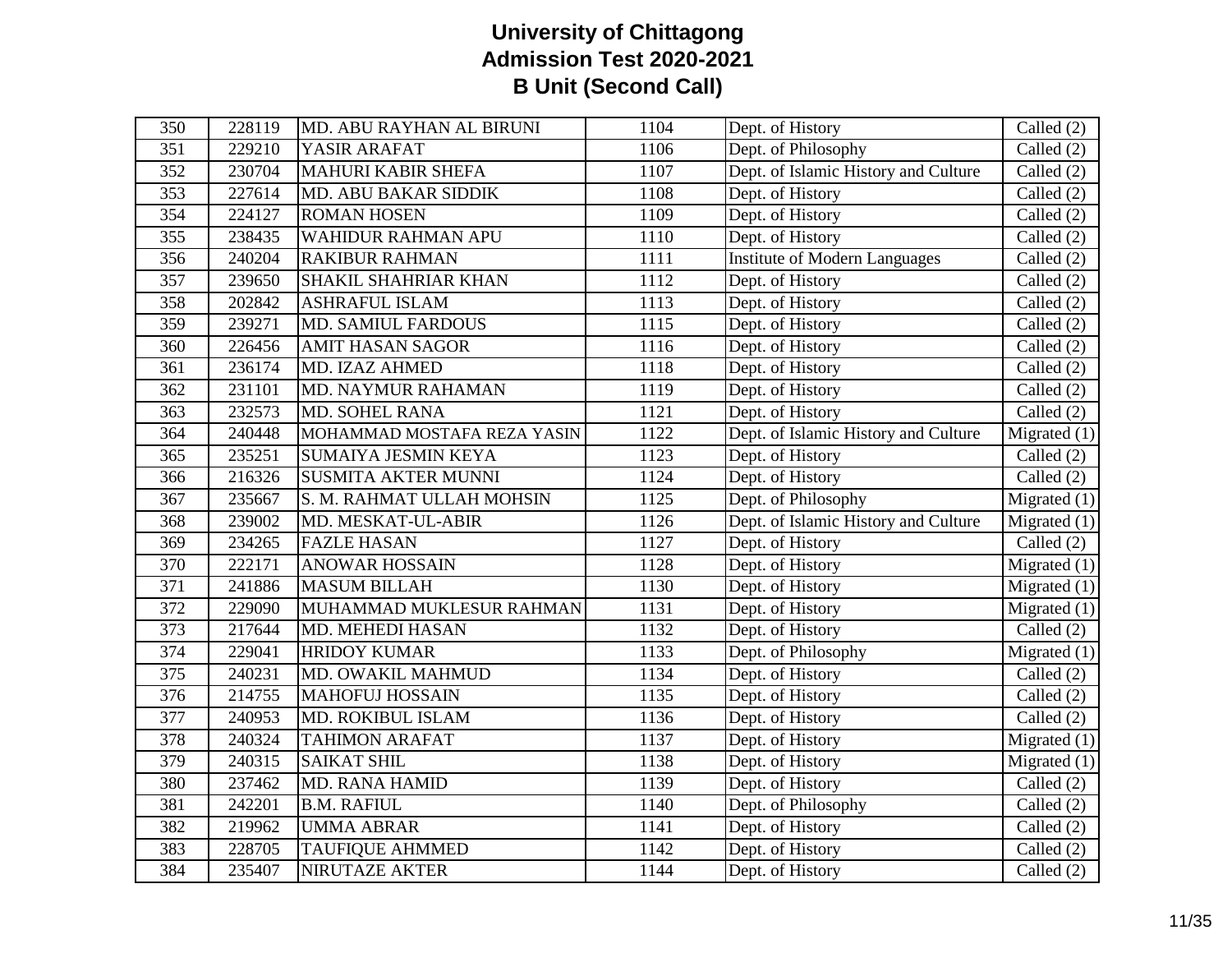| $\overline{385}$ | 236066 | <b>MD. SHOJIB MIAH</b>      | 1145 | Dept. of History                           | Called (2)                      |
|------------------|--------|-----------------------------|------|--------------------------------------------|---------------------------------|
| 386              | 235717 | MD ROFIQUZZAMAN NILOY       | 1146 | Dept. of History                           | Called $(2)$                    |
| 387              | 221428 | MD FAZLAY RABBI BHUIYAN     | 1148 | Dept. of History                           | Called (2)                      |
| 388              | 231458 | <b>MST. RUPALI AKTER</b>    | 1149 | Dept. of History                           | Called (2)                      |
| 389              | 237257 | LAZINA RAHMAN NISHU         | 1150 | Dept. of History                           | Called (2)                      |
| 390              | 240471 | MD. HEMEL KHAN              | 1152 | Dept. of History                           | Called $(2)$                    |
| 391              | 220215 | <b>FARHAN SHAHRIAR</b>      | 1153 | Dept. of History                           | Called (2)                      |
| 392              | 236869 | JANNATUL AYOMON LAKI        | 1155 | Dept. of Islamic History and Culture       | Called (2)                      |
| 393              | 215991 | <b>ISTIMAM SAZZAD PRIYO</b> | 1156 | <b>Institute of Education And Research</b> | Called (2)                      |
| 394              | 213525 | <b>MUNNY AKTHER</b>         | 1157 | Dept. of History                           | Called $(2)$                    |
| 395              | 228200 | MD. TAWHID HOSSEN           | 1161 | Dept. of History                           | Called (2)                      |
| 396              | 217638 | <b>SABBIR HOSSAIN</b>       | 1162 | Dept. of History                           | Called $(2)$                    |
| 397              | 238553 | <b>MITUL HOSSAIN</b>        | 1163 | Dept. of History                           | Called $(2)$                    |
| 398              | 232400 | <b>NOOR HOSSEN BELAL</b>    | 1164 | Dept. of Islamic History and Culture       | Called $(2)$                    |
| 399              | 240393 | MD. ABU RAYHAN TAMIM        | 1165 | Dept. of History                           | Called (2)                      |
| 400              | 223639 | <b>ABIDA SULTANA</b>        | 1166 | Dept. of Islamic History and Culture       | Called (2)                      |
| 401              | 215639 | <b>RAFID BIN ISLAM</b>      | 1167 | Dept. of History                           | Called (2)                      |
| 402              | 230339 | MD. NOOR UDDIN              | 1168 | Dept. of Islamic Studies                   | Called $(2)$                    |
| 403              | 230109 | <b>PIASH ROY</b>            | 1169 | Dept. of Bangladesh Studies                | $\overline{\text{Migrated}}(1)$ |
| 404              | 242262 | <b>UMME SAIMA</b>           | 1170 | Dept. of Philosophy                        | Called $(2)$                    |
| 405              | 240375 | <b>SEFAET HOSAIN</b>        | 1172 | Dept. of Islamic History and Culture       | $\overline{\text{Migrated}}(1)$ |
| 406              | 234513 | <b>IMRAN HOSSEN</b>         | 1173 | Dept. of Islamic History and Culture       | Called (2)                      |
| 407              | 223920 | <b>MALIHA MEHJABIN</b>      | 1175 | Institute of Education And Research        | Called $(2)$                    |
| 408              | 232050 | <b>MD. HARUN OR RASHID</b>  | 1176 | Dept. of Islamic Studies                   | Called $(2)$                    |
| 409              | 220572 | <b>SUMON MIA</b>            | 1177 | Dept. of Islamic History and Culture       | Called (2)                      |
| 410              | 235102 | <b>NARGIS FATEMA</b>        | 1178 | Dept. of Philosophy                        | Called (2)                      |
| 411              | 239356 | <b>NAHIN AHMED</b>          | 1179 | Dept. of Bangladesh Studies                | Called (2)                      |
| 412              | 237662 | <b>BADHON SARKER</b>        | 1181 | Dept. of Philosophy                        | Migrated $(1)$                  |
| 413              | 220711 | <b>ABID AHMED</b>           | 1182 | Dept. of Islamic History and Culture       | Called (2)                      |
| 414              | 232625 | <b>MONIR ISLAM</b>          | 1183 | Dept. of Islamic History and Culture       | Called (2)                      |
| 415              | 222093 | TANVIR ISLAM                | 1184 | Dept. of Philosophy                        | Called (2)                      |
| 416              | 221258 | S. R. AL-AMIN SHADHEEN      | 1185 | Dept. of Philosophy                        | Called $(2)$                    |
| 417              | 239166 | <b>MD. MAMUN MIAH</b>       | 1186 | Dept. of Islamic History and Culture       | Called (2)                      |
| 418              | 216922 | <b>ABID HASAN</b>           | 1187 | Dept. of Bangladesh Studies                | Called $(2)$                    |
| 419              | 235394 | <b>MOST. PROME AKTER</b>    | 1188 | Dept. of Islamic History and Culture       | Called $(2)$                    |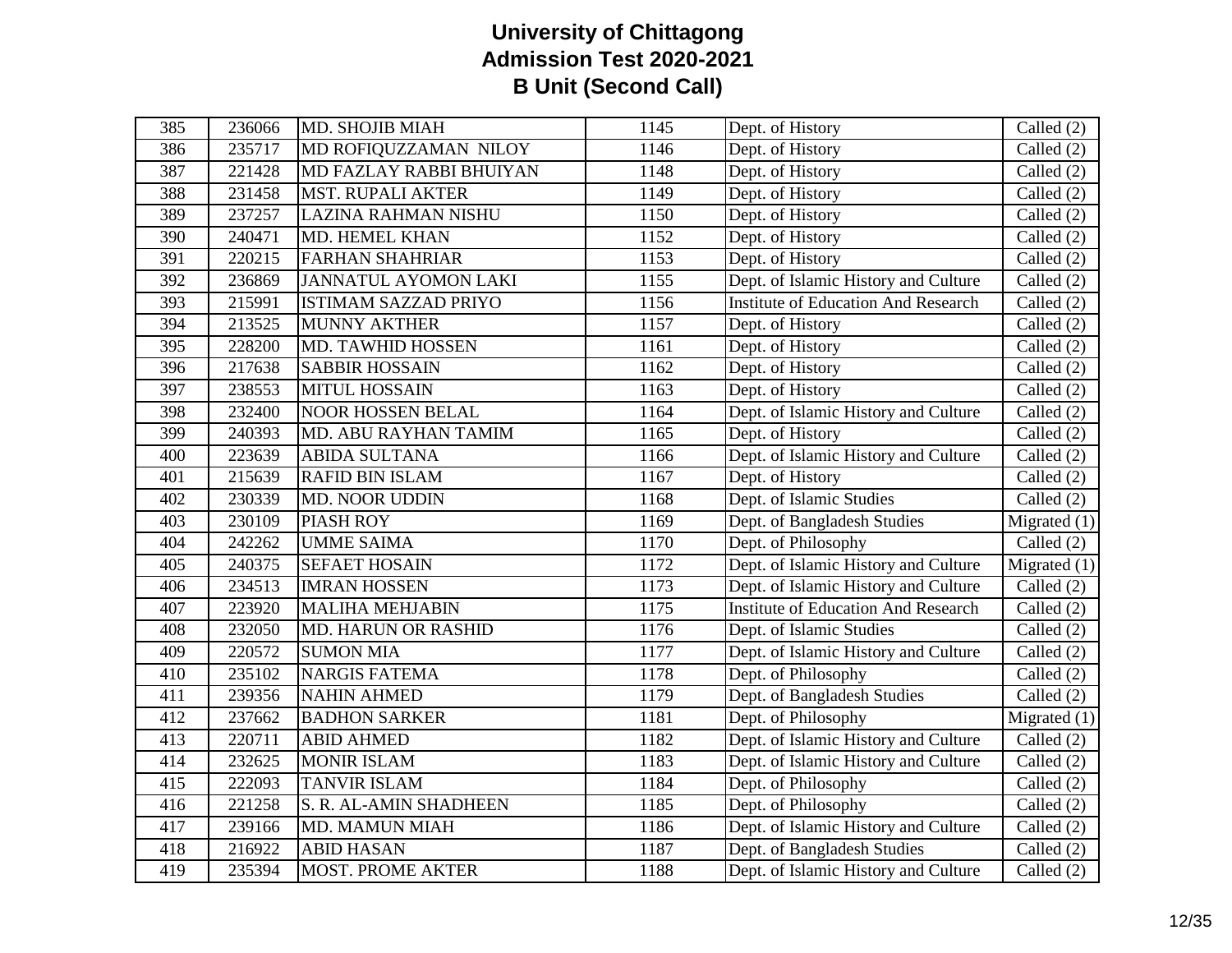| 420 | 224759 | <b>MONJURUL ISLAM</b>          | 1189 | Dept. of Islamic History and Culture       | Migrated $(1)$ |
|-----|--------|--------------------------------|------|--------------------------------------------|----------------|
| 421 | 228857 | <b>MST. SIRAJUM MONIRA</b>     | 1190 | Dept. of Bangladesh Studies                | Called $(2)$   |
| 422 | 239139 | <b>HASIBUR RAHMAN</b>          | 1191 | Dept. of Islamic History and Culture       | Called $(2)$   |
| 423 | 235121 | MD. NAZMUL HUDA                | 1192 | Dept. of Islamic History and Culture       | Migrated $(1)$ |
| 424 | 230888 | <b>TOWKIR AHAMMED</b>          | 1194 | Dept. of Philosophy                        | Called $(2)$   |
| 425 | 241677 | <b>ASHIKUR RAHMAN ASIF</b>     | 1195 | Dept. of Philosophy                        | Called (2)     |
| 426 | 228781 | SHAHADAT HOSSAIN               | 1197 | <b>Institute of Education And Research</b> | Called $(2)$   |
| 427 | 216523 | <b>TITHI MAZUMDER</b>          | 1199 | <b>Institute of Education And Research</b> | Migrated $(1)$ |
| 428 | 225231 | <b>ANIKA HASAN</b>             | 1200 | <b>Institute of Education And Research</b> | Admitted (1)   |
| 429 | 208433 | <b>MARUF HASAN</b>             | 1202 | Dept. of Bangladesh Studies                | Called $(2)$   |
| 430 | 231838 | <b>TAOSIF TAHMID</b>           | 1203 | Dept. of Philosophy                        | Called (2)     |
| 431 | 220322 | <b>MARIA AZIM</b>              | 1204 | Dept. of Islamic History and Culture       | Called (2)     |
| 432 | 240579 | MD. OMAR FARUK SOURAV          | 1206 | <b>Institute of Education And Research</b> | Called $(2)$   |
| 433 | 225832 | <b>MD. MAHEDI HASAN</b>        | 1207 | <b>Institute of Modern Languages</b>       | Called $(2)$   |
| 434 | 223177 | MD. RANA BABU                  | 1208 | Dept. of Islamic History and Culture       | Called (2)     |
| 435 | 219608 | HASNADAD KHAN SOCHSO           | 1210 | Dept. of Philosophy                        | Called $(2)$   |
| 436 | 226171 | HRIDOY CHANDRA TARUA           | 1211 | Dept. of Philosophy                        | Migrated $(1)$ |
| 437 | 240859 | MD. ABUSUFIAN RAJU             | 1212 | Dept. of Bangladesh Studies                | Called (2)     |
| 438 | 232342 | <b>SHARIN AKTER</b>            | 1213 | <b>Institute of Education And Research</b> | Called (2)     |
| 439 | 223239 | <b>DILROBA GOOLSHAN BHUYAN</b> | 1215 | Dept. of Islamic History and Culture       | Called (2)     |
| 440 | 230702 | MD. ROKONUJJAMAN TUHIN         | 1216 | <b>Institute of Education And Research</b> | Called (2)     |
| 441 | 236902 | <b>MD. RASEL MIA</b>           | 1217 | <b>Institute of Education And Research</b> | Called (2)     |
| 442 | 236598 | <b>JANNATUL NAYEM</b>          | 1219 | <b>Institute of Education And Research</b> | Called (2)     |
| 443 | 218726 | MD. SUMAN ALI                  | 1221 | Dept. of Bangladesh Studies                | Called (2)     |
| 444 | 225746 | MD. MONIRUZZAMAN               | 1222 | Dept. of Bangladesh Studies                | Called $(2)$   |
| 445 | 233369 | <b>LISA IMRAN</b>              | 1223 | Dept. of Bangladesh Studies                | Called (2)     |
| 446 | 240447 | <b>NAIMA JANNAT</b>            | 1224 | Dept. of Philosophy                        | Migrated $(1)$ |
| 447 | 231109 | <b>MD. SAFIAN</b>              | 1226 | Dept. of Philosophy                        | Called $(2)$   |
| 448 | 217808 | <b>ANAMUL HOQUE</b>            | 1228 | Dept. of Islamic History and Culture       | Migrated $(1)$ |
| 449 | 229910 | <b>MD. SAMIUL ISLAM</b>        | 1229 | Dept. of Islamic History and Culture       | Called $(2)$   |
| 450 | 231807 | <b>FARHAN YEAMIN</b>           | 1231 | Dept. of Philosophy                        | Called $(2)$   |
| 451 | 223370 | MD. HASAN ZAVED KAYSER         | 1233 | Dept. of Philosophy                        | Called $(2)$   |
| 452 | 238973 | <b>SHARIA AKTER</b>            | 1235 | Dept. of Philosophy                        | Called $(2)$   |
| 453 | 239695 | <b>MARIA AKTER</b>             | 1236 | Dept. of Islamic History and Culture       | Called (2)     |
| 454 | 238746 | MD. ROMAN MIA                  | 1237 | Dept. of Bangladesh Studies                | Called (2)     |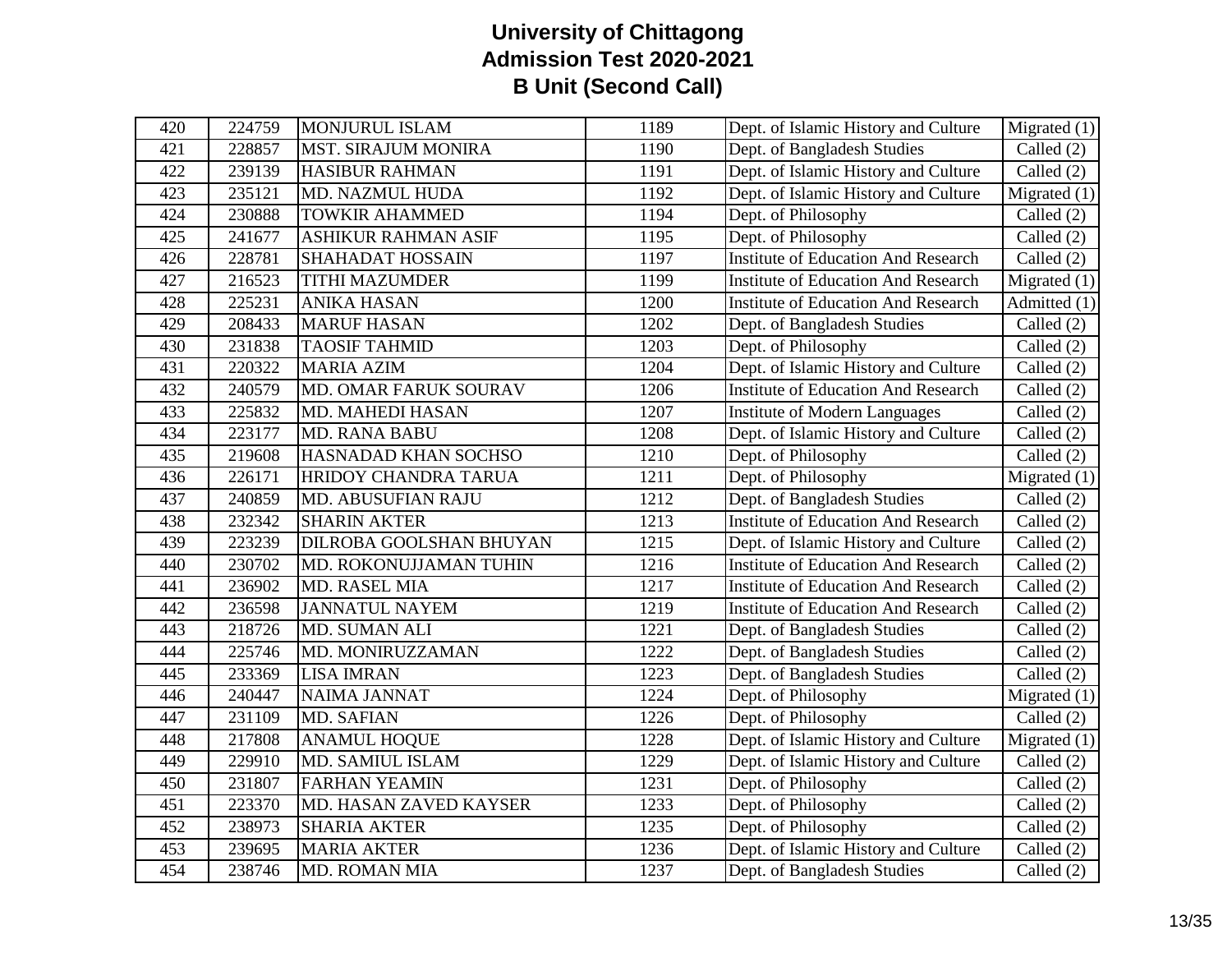| 455 | 203111 | <b>UMME ROKEYA AMY</b>       | 1239 | Dept. of Bangladesh Studies                | Called (2)                      |
|-----|--------|------------------------------|------|--------------------------------------------|---------------------------------|
| 456 | 227034 | <b>TAHMIDUR RAHMAN</b>       | 1241 | Dept. of Bangladesh Studies                | Called $(2)$                    |
| 457 | 219770 | MUHAMMAD ASIFUR RAHMAN AKIL  | 1242 | <b>Institute of Education And Research</b> | Called $(2)$                    |
| 458 | 226746 | MD. MAHMUDUL HASSAN MAHI     | 1243 | <b>Institute of Modern Languages</b>       | Called (2)                      |
| 459 | 210342 | <b>MARUF AHAMMED MUKHOR</b>  | 1244 | Dept. of Bangladesh Studies                | Called (2)                      |
| 460 | 213775 | MD. ABU TALHA                | 1245 | Dept. of Bangladesh Studies                | Called $(2)$                    |
| 461 | 214430 | <b>MORIAM BEGUM</b>          | 1247 | <b>Institute of Modern Languages</b>       | Migrated $(1)$                  |
| 462 | 221401 | <b>SAYEDA UMME HADISA</b>    | 1248 | Dept. of Islamic History and Culture       | Migrated $(1)$                  |
| 463 | 240201 | NILOY BHUIYAN                | 1249 | Dept. of Philosophy                        | Called (2)                      |
| 464 | 235241 | <b>NUPUR KHATUN</b>          | 1250 | Dept. of Philosophy                        | Called $(2)$                    |
| 465 | 209833 | <b>MD. IMRAN MIAH</b>        | 1251 | Dept. of Philosophy                        | Called (2)                      |
| 466 | 215633 | <b>AFIFA BEGUM</b>           | 1252 | Dept. of Bangladesh Studies                | Called $(2)$                    |
| 467 | 236768 | MD. NAZMUL HASAN             | 1253 | Dept. of Islamic History and Culture       | Called (2)                      |
| 468 | 232808 | <b>RANA MIAH</b>             | 1255 | Dept. of Bangladesh Studies                | Called $(2)$                    |
| 469 | 229030 | MD. RAMJAN ALI               | 1256 | Dept. of Bangladesh Studies                | Called (2)                      |
| 470 | 203925 | MD. SAIFUR RAHMAN SHIHAB     | 1259 | <b>Institute of Education And Research</b> | Called (2)                      |
| 471 | 226070 | <b>SADEK HOSEN</b>           | 1261 | Dept. of Islamic History and Culture       | Called (2)                      |
| 472 | 225176 | MD. LOTIFUL HOSSAIN          | 1262 | Dept. of Islamic History and Culture       | Called (2)                      |
| 473 | 237180 | <b>NOURIN HOQUE</b>          | 1263 | Dept. of Philosophy                        | Called (2)                      |
| 474 | 239306 | MD. SHAKIL AHMED             | 1264 | Dept. of Islamic History and Culture       | Called (2)                      |
| 475 | 227632 | MD. MAMUN HAQUE              | 1265 | Dept. of Bangladesh Studies                | Called (2)                      |
| 476 | 217305 | <b>JOBAIR FARUQUE</b>        | 1266 | Dept. of Philosophy                        | Called (2)                      |
| 477 | 233396 | <b>SAIMA AKTER</b>           | 1268 | Dept. of Bangladesh Studies                | Called (2)                      |
| 478 | 219570 | <b>ANANDO KUMAR PAUL</b>     | 1269 | Dept. of Philosophy                        | Migrated $(1)$                  |
| 479 | 232023 | ABU MUSA MD. SAFIULLAH SAYEM | 1270 | Dept. of Islamic History and Culture       | Called $(2)$                    |
| 480 | 235942 | <b>MD. TAHMID HASAN</b>      | 1271 | Dept. of Islamic History and Culture       | Called (2)                      |
| 481 | 215432 | <b>SHAKIL AHAMMED</b>        | 1272 | Dept. of Islamic History and Culture       | Called (2)                      |
| 482 | 223147 | <b>SAYED ROBIUL HOSSEN</b>   | 1273 | Dept. of Philosophy                        | Migrated $(1)$                  |
| 483 | 216974 | <b>MST. SHIFA AKTER</b>      | 1274 | Dept. of Bangladesh Studies                | Called $(2)$                    |
| 484 | 232663 | MD. MEHEDI HASAN BADHON      | 1275 | Dept. of Bangladesh Studies                | Called (2)                      |
| 485 | 214285 | <b>SABIKUN NAHAR</b>         | 1276 | Dept. of Islamic History and Culture       | Called (2)                      |
| 486 | 230376 | MD. MINARUL ISLAM            | 1277 | Dept. of Islamic History and Culture       | Migrated $(1)$                  |
| 487 | 217732 | <b>RIPON MISTRY</b>          | 1278 | Dept. of Bangladesh Studies                | $\overline{\text{Migrated}}(1)$ |
| 488 | 233623 | <b>JUHANA JANNAT</b>         | 1279 | Dept. of Philosophy                        | Called (2)                      |
| 489 | 215976 | NUSRAT JAHAN JASY            | 1282 | Institute of Education And Research        | Called (2)                      |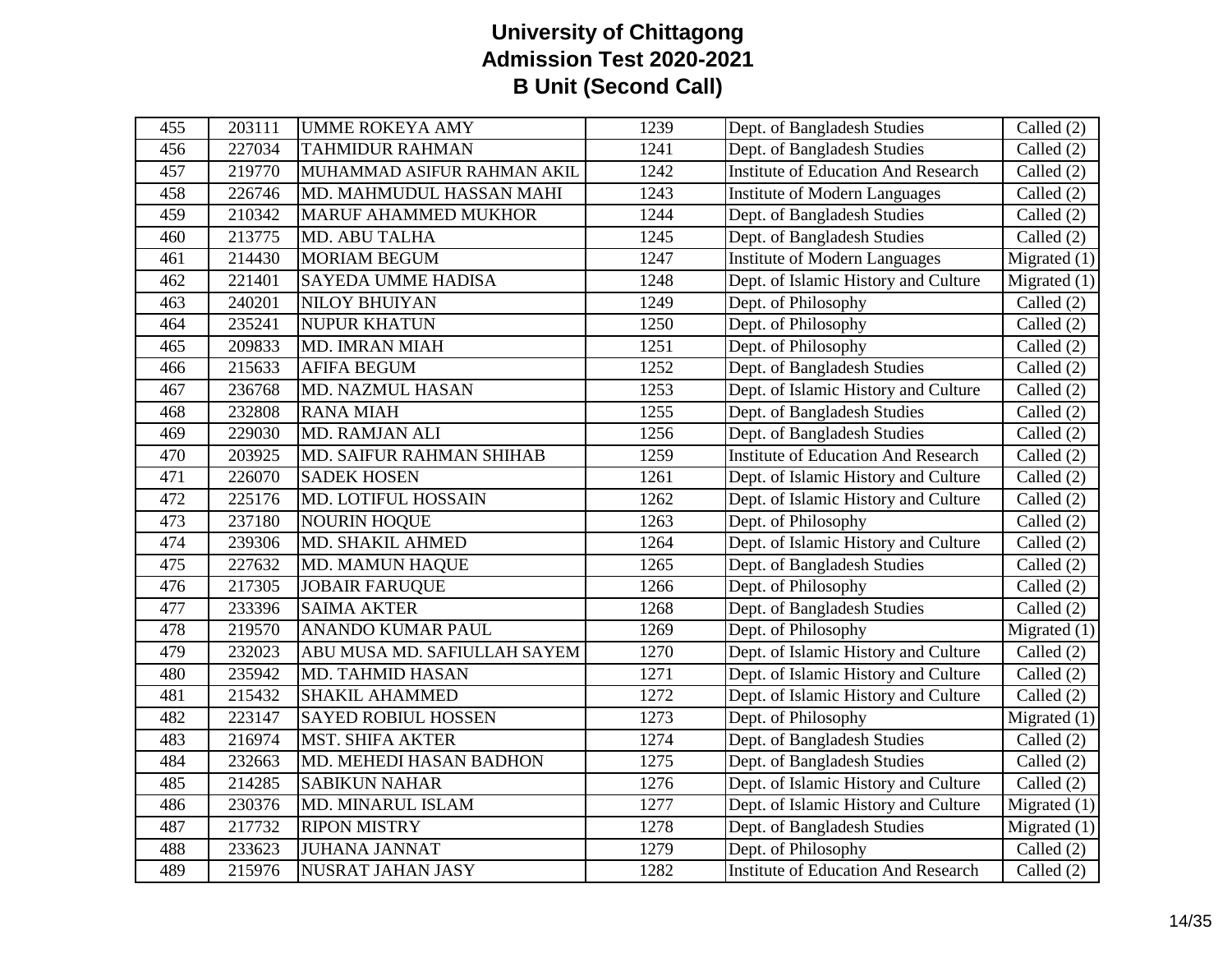| 490              | 224490 | <b>MD. SAMIN YASIR</b>        | 1283 | Dept. of Philosophy                        | Migrated $(1)$ |
|------------------|--------|-------------------------------|------|--------------------------------------------|----------------|
| 491              | 235239 | <b>MOSRAFUL HAQUE RAKIB</b>   | 1284 | Dept. of Philosophy                        | Called $(2)$   |
| 492              | 234281 | <b>NAZIA NOURIN PROKRITY</b>  | 1285 | Dept. of Bangladesh Studies                | Called (2)     |
| 493              | 217950 | AURPITA BHATTACHARJEE         | 1286 | Dept. of Bangladesh Studies                | Migrated $(1)$ |
| 494              | 236953 | <b>TANZIM AHMED TUHIN</b>     | 1287 | Dept. of Philosophy                        | Called $(2)$   |
| 495              | 239226 | <b>SOHAG ISLAM</b>            | 1291 | Dept. of Philosophy                        | Called (2)     |
| 496              | 235126 | MD. MOSTUCK HASHANAT          | 1292 | Dept. of Islamic History and Culture       | Called (2)     |
| 497              | 232346 | <b>ARIFUL ISLAM ARIF</b>      | 1293 | Dept. of Islamic History and Culture       | Called (2)     |
| 498              | 240999 | SAMIRA ABEDIN SWARNA          | 1294 | Dept. of Islamic History and Culture       | Called (2)     |
| 499              | 237139 | MD. HARUN-OR-RASHID           | 1295 | Dept. of Bangladesh Studies                | Called (2)     |
| 500              | 219239 | MD. KHALED SIFFULLAH BADHON   | 1296 | Dept. of Islamic History and Culture       | Called (2)     |
| 501              | 216448 | <b>KEFAYET ULLAH</b>          | 1298 | <b>Institute of Education And Research</b> | Called $(2)$   |
| 502              | 238040 | MD. MOJIBUR RAHMAN            | 1299 | Dept. of Islamic History and Culture       | Called (2)     |
| $\overline{503}$ | 230820 | <b>TAFHIM TAJWAR</b>          | 1300 | Dept. of Islamic Studies                   | Admitted (1)   |
| 504              | 239215 | <b>JAHEDA PARVIN KAJOL</b>    | 1301 | <b>Institute of Education And Research</b> | Called $(2)$   |
| $\overline{505}$ | 237448 | <b>HAFIZUR RAHMAN</b>         | 1302 | Dept. of Philosophy                        | Called (2)     |
| 506              | 238699 | <b>MD ABIR HASAN</b>          | 1303 | Dept. of Islamic History and Culture       | Called (2)     |
| 507              | 209740 | MD. SOJIB HOSSAIN             | 1304 | <b>Institute of Education And Research</b> | Called (2)     |
| 508              | 241077 | <b>TANIA SULTANA ETY</b>      | 1308 | Dept. of Bangladesh Studies                | Called (2)     |
| 509              | 237483 | <b>SHAYAN ABRAR</b>           | 1309 | <b>Institute of Education And Research</b> | Called (2)     |
| 510              | 223756 | <b>ASHRAFUL ISLAM</b>         | 1310 | Dept. of Bangladesh Studies                | Migrated $(1)$ |
| 511              | 239141 | MD. SAKIB HASAN NILOY         | 1311 | Dept. of Islamic History and Culture       | Called $(2)$   |
| 512              | 217337 | DEWAN TASNIM TABASSUM NAFISA  | 1312 | <b>Institute of Education And Research</b> | Called $(2)$   |
| 513              | 230874 | <b>MD. RAFIUL ISLAM HASIB</b> | 1313 | Dept. of Philosophy                        | Migrated $(1)$ |
| 514              | 232168 | <b>MST. AFNAN AKTER</b>       | 1314 | <b>Institute of Education And Research</b> | Called $(2)$   |
| 515              | 241055 | MD. SHAHABUL                  | 1318 | Dept. of Islamic History and Culture       | Called (2)     |
| 516              | 222401 | <b>SUMAIYA JAHAN JARIN</b>    | 1321 | <b>Institute of Modern Languages</b>       | Called (2)     |
| 517              | 215782 | SIDRATUL MOONTAHA             | 1322 | Dept. of Philosophy                        | Called (2)     |
| 518              | 237912 | MD. MEHEDI HASAN              | 1323 | Dept. of Islamic History and Culture       | Called (2)     |
| 519              | 228910 | MOHAMMAD NAYAN                | 1324 | Dept. of Bangladesh Studies                | Called (2)     |
| 520              | 228174 | SYEDA TAKIA JANNAT            | 1325 | Dept. of Islamic History and Culture       | Called (2)     |
| $\overline{521}$ | 227038 | MD. NUR ISLAM                 | 1326 | Dept. of Islamic History and Culture       | Called (2)     |
| 522              | 224087 | <b>AHMAD AL FARABI</b>        | 1327 | Dept. of Islamic Studies                   | Admitted (1)   |
| 523              | 237224 | <b>AREFIN SAIF KONA</b>       | 1328 | Dept. of Bangladesh Studies                | Called $(2)$   |
| 524              | 225918 | <b>JANNATUL SHARIN AOYON</b>  | 1330 | Dept. of Islamic History and Culture       | Called (2)     |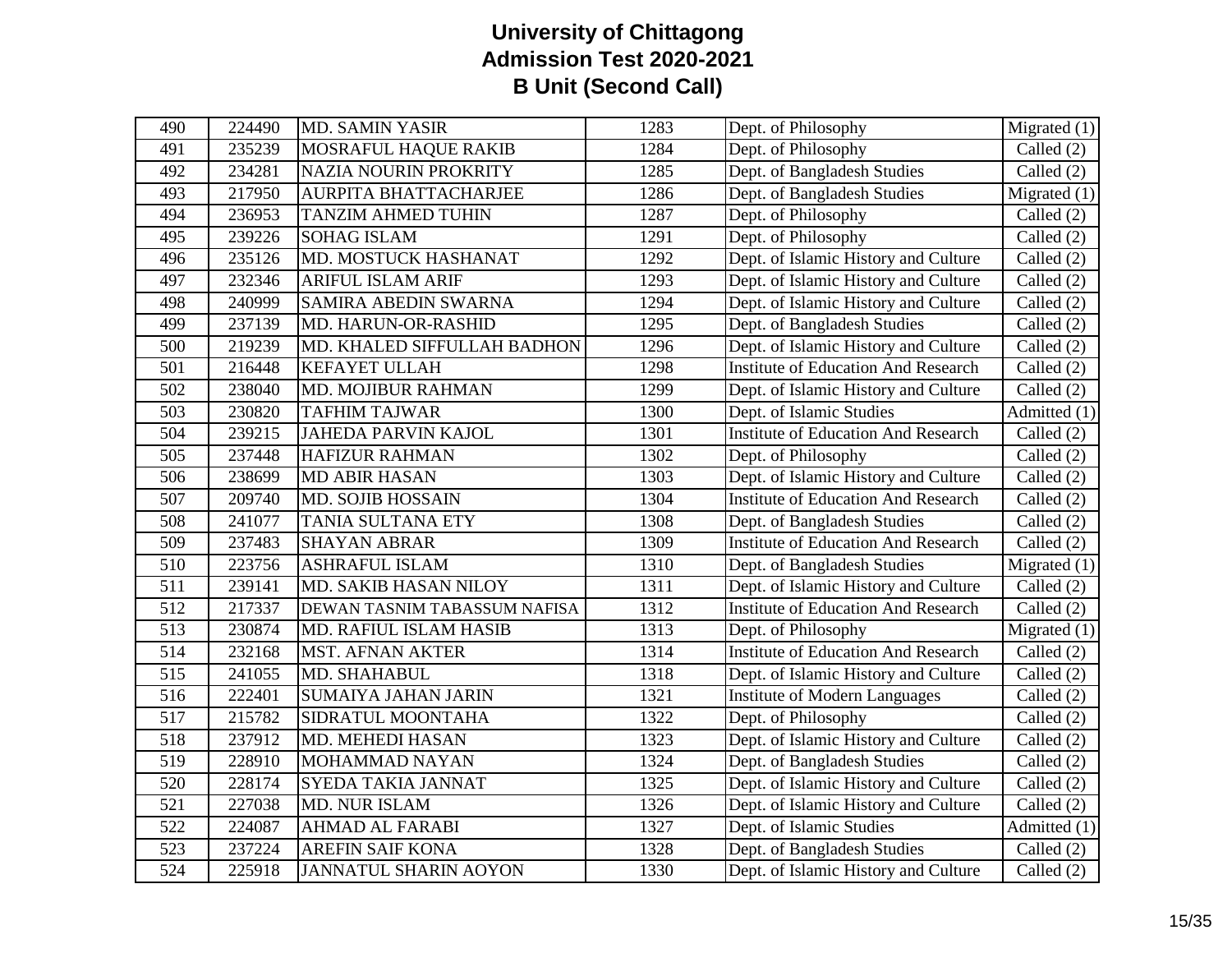| 525 | 222262 | <b>MAHI - BIN- SAIDUR</b>     | 1331 | Dept. of Philosophy                        | Called $(2)$                    |
|-----|--------|-------------------------------|------|--------------------------------------------|---------------------------------|
| 526 | 229600 | <b>ZARIN NUDAR</b>            | 1332 | Dept. of Philosophy                        | Called $(2)$                    |
| 527 | 225429 | <b>ABDULLAH AL NOMAN</b>      | 1333 | Dept. of Islamic History and Culture       | $\overline{\text{Migrated}}(1)$ |
| 528 | 238342 | RAIYAN ZAHAN JOYTI            | 1335 | <b>Institute of Education And Research</b> | Called $(2)$                    |
| 529 | 240871 | <b>SAMIA SULTANA</b>          | 1336 | Dept. of Islamic History and Culture       | Called $(2)$                    |
| 530 | 242208 | <b>SIAM MAHMUD</b>            | 1337 | Dept. of Bangladesh Studies                | Called (2)                      |
| 531 | 231249 | MOHAMMAD HASIBUL ISLAM        | 1339 | Dept. of Islamic History and Culture       | Called (2)                      |
| 532 | 234909 | <b>MST. HABIBA KHATUN</b>     | 1340 | Dept. of Bangladesh Studies                | Called $(2)$                    |
| 533 | 224159 | <b>MD. SHISHIR ISLAM</b>      | 1341 | Dept. of Bangladesh Studies                | Called $(2)$                    |
| 534 | 227570 | <b>SHANJIDA AKTER SHILA</b>   | 1342 | Dept. of Philosophy                        | Called $(2)$                    |
| 535 | 216309 | <b>RASEL AHMAD</b>            | 1343 | Dept. of Islamic History and Culture       | Called $(2)$                    |
| 536 | 222066 | <b>IQBAL HOSSAIN</b>          | 1345 | Dept. of Philosophy                        | Migrated $(1)$                  |
| 537 | 240515 | MD. LABIB MIA                 | 1346 | Dept. of Philosophy                        | Called $(2)$                    |
| 538 | 218292 | HOSSAIN AHMED TANVIR          | 1347 | Dept. of Islamic History and Culture       | Called $(2)$                    |
| 539 | 226518 | <b>RUMA AKTER</b>             | 1348 | Dept. of Philosophy                        | Called (2)                      |
| 540 | 222683 | <b>ANJUMAN ARA</b>            | 1349 | <b>Institute of Education And Research</b> | Called $(2)$                    |
| 541 | 235821 | <b>ALI AHSAN SOBUS</b>        | 1350 | Dept. of Islamic History and Culture       | Called $(2)$                    |
| 542 | 214841 | <b>SUBORNA AKTER</b>          | 1351 | Dept. of Islamic History and Culture       | Called $(2)$                    |
| 543 | 228601 | <b>JAKA TASNIM</b>            | 1352 | <b>Institute of Education And Research</b> | Called (2)                      |
| 544 | 241522 | MD. BAYAZID MIAH              | 1353 | Dept. of Islamic History and Culture       | Called $(2)$                    |
| 545 | 235804 | <b>SAYEED ANWAR SAYEED</b>    | 1354 | Dept. of Bangladesh Studies                | Called $(2)$                    |
| 546 | 218744 | <b>ISMAYL HOSSAIN</b>         | 1355 | Dept. of Islamic History and Culture       | Migrated $(1)$                  |
| 547 | 221974 | <b>SAYADA SORAIA AFRIN</b>    | 1356 | Dept. of Philosophy                        | Called $(2)$                    |
| 548 | 236268 | <b>MD. NADIM HOSSAIN</b>      | 1357 | Dept. of Philosophy                        | Called $(2)$                    |
| 549 | 235100 | MD. ARIFUL ISLAM              | 1360 | <b>Institute of Modern Languages</b>       | Called $(2)$                    |
| 550 | 204739 | HASNATUL JANNAT PUTUL         | 1361 | Dept. of Bangladesh Studies                | Called $(2)$                    |
| 551 | 235257 | <b>JANNATUL FERDOES PRIYA</b> | 1364 | Dept. of Islamic History and Culture       | Called $(2)$                    |
| 552 | 224960 | <b>MD ALIFUL ISLAM</b>        | 1365 | Dept. of Philosophy                        | Called $(2)$                    |
| 553 | 227897 | <b>SAIFUL BAHAR</b>           | 1366 | Dept. of Philosophy                        | Called $(2)$                    |
| 554 | 231258 | <b>NADIA SULTANA</b>          | 1367 | Dept. of Philosophy                        | Called $(2)$                    |
| 555 | 219717 | <b>SRABON BARUA</b>           | 1369 | Dept. of Bangladesh Studies                | Migrated $(1)$                  |
| 556 | 240872 | <b>S.M SAMID HASSAN</b>       | 1371 | <b>Institute of Education And Research</b> | Called $(2)$                    |
| 557 | 220777 | SAMIA MOSTAFA RIFA            | 1372 | <b>Institute of Education And Research</b> | Called $(2)$                    |
| 558 | 217208 | <b>JANNATUL ANAN</b>          | 1373 | Dept. of Bangladesh Studies                | Called $(2)$                    |
| 559 | 236246 | <b>TASNUBA SHARIF</b>         | 1374 | <b>Institute of Education And Research</b> | Admitted (1)                    |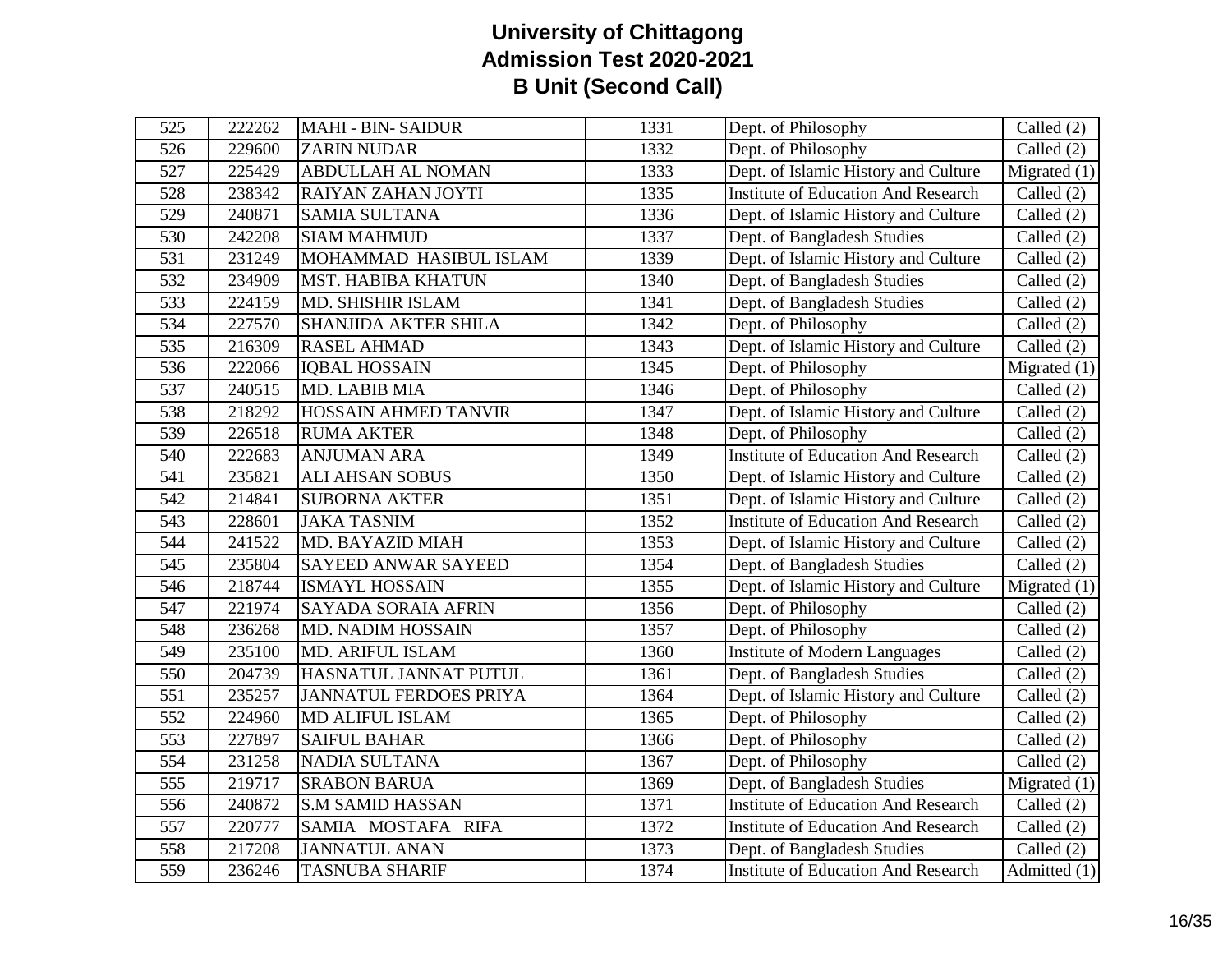| 560              | 218277 | <b>AZMIRA HAFIZ</b>         | 1377 | Dept. of Philosophy                        | Called (2)     |
|------------------|--------|-----------------------------|------|--------------------------------------------|----------------|
| 561              | 229012 | <b>MD. RIMON HOSSEN</b>     | 1379 | Dept. of Bangladesh Studies                | Called $(2)$   |
| 562              | 242649 | <b>PRETOM ROY</b>           | 1380 | Dept. of Islamic History and Culture       | Migrated $(1)$ |
| 563              | 230792 | <b>JAMIL HOSSAIN</b>        | 1382 | Dept. of Philosophy                        | Called (2)     |
| 564              | 231289 | RAZIA SULTANA               | 1383 | Dept. of Philosophy                        | Called $(2)$   |
| 565              | 230118 | <b>EBRAHIM</b>              | 1385 | Dept. of Islamic History and Culture       | Called $(2)$   |
| 566              | 235916 | <b>SAFAYET HOSSAIN</b>      | 1386 | Dept. of Philosophy                        | Called (2)     |
| 567              | 235690 | MD. SAZZADUL ISLAM          | 1388 | Dept. of Philosophy                        | Migrated $(1)$ |
| 568              | 219597 | <b>EMON MIA</b>             | 1389 | Dept. of Philosophy                        | Called $(2)$   |
| 569              | 237551 | YEASMIN AKTER               | 1390 | Dept. of Islamic History and Culture       | Migrated $(1)$ |
| 570              | 230091 | SIDRATUL MONTAHA ISRA       | 1391 | Dept. of Islamic History and Culture       | Migrated $(1)$ |
| $\overline{571}$ | 235590 | MD. ABDULLAH AL MASUM       | 1392 | Dept. of Islamic History and Culture       | Called $(2)$   |
| 572              | 234198 | <b>ABIDUR RAHMAN MAHIM</b>  | 1394 | Dept. of Bangladesh Studies                | Called (2)     |
| $\overline{573}$ | 218651 | MD. MONIRUGGAMAN SARKER     | 1395 | Dept. of Islamic History and Culture       | Called (2)     |
| 574              | 233293 | MD. MIRAJUL ISLAM           | 1396 | Dept. of Philosophy                        | Called (2)     |
| $\overline{575}$ | 231503 | MST. JANNATUL FERDOUS AMINA | 1397 | <b>Institute of Education And Research</b> | Called (2)     |
| 576              | 221454 | <b>MD. NAIME HASAN</b>      | 1399 | Dept. of Bangladesh Studies                | Called (2)     |
| 577              | 207541 | <b>JULKIBLE HASAN</b>       | 1400 | Dept. of Philosophy                        | Called (2)     |
| 578              | 222199 | MD. MEHEDI HASAN            | 1402 | Dept. of Philosophy                        | Called (2)     |
| 579              | 223339 | <b>AINUN NAHAR</b>          | 1403 | Dept. of Islamic History and Culture       | Called (2)     |
| 580              | 239905 | <b>ABU SAYEM</b>            | 1405 | <b>Institute of Education And Research</b> | Called (2)     |
| 581              | 235416 | AL AMIN HOSSEN OPU          | 1406 | Dept. of Bangladesh Studies                | Called (2)     |
| 582              | 242571 | <b>RIZIA PARVIN</b>         | 1408 | Dept. of Bangladesh Studies                | Called (2)     |
| 583              | 235773 | <b>SAGAR SUTRADHAR</b>      | 1409 | Dept. of Bangladesh Studies                | Migrated $(1)$ |
| 584              | 220444 | <b>NIROB ALI</b>            | 1410 | Dept. of Philosophy                        | Called $(2)$   |
| 585              | 230539 | MOSADDEKA SULTANA           | 1411 | Dept. of Islamic History and Culture       | Called (2)     |
| 586              | 227401 | KHURSHEDUL ISLAM            | 1412 | Dept. of Bangladesh Studies                | Called (2)     |
| 587              | 229150 | <b>INAN HASNAIN</b>         | 1413 | <b>Institute of Education And Research</b> | Called (2)     |
| 588              | 240600 | <b>MAHMUD HASAN ROMAN</b>   | 1415 | <b>Institute of Education And Research</b> | Called (2)     |
| 589              | 239730 | <b>MAHIN AKTER</b>          | 1416 | Dept. of Islamic History and Culture       | Called (2)     |
| 590              | 241000 | <b>ABUL HASNAT SABBIR</b>   | 1417 | <b>Institute of Education And Research</b> | Called (2)     |
| $\overline{591}$ | 236557 | <b>MD. TAREK</b>            | 1418 | Dept. of Bangladesh Studies                | Called (2)     |
| 592              | 241468 | MD. ZUWEL RANA              | 1419 | Dept. of Islamic History and Culture       | Migrated $(1)$ |
| 593              | 234940 | <b>MD. NAYEM</b>            | 1420 | Dept. of Bangladesh Studies                | Called $(2)$   |
| 594              | 209710 | <b>MEHRAB HOSSAIN RAFID</b> | 1422 | <b>Institute of Education And Research</b> | Called (2)     |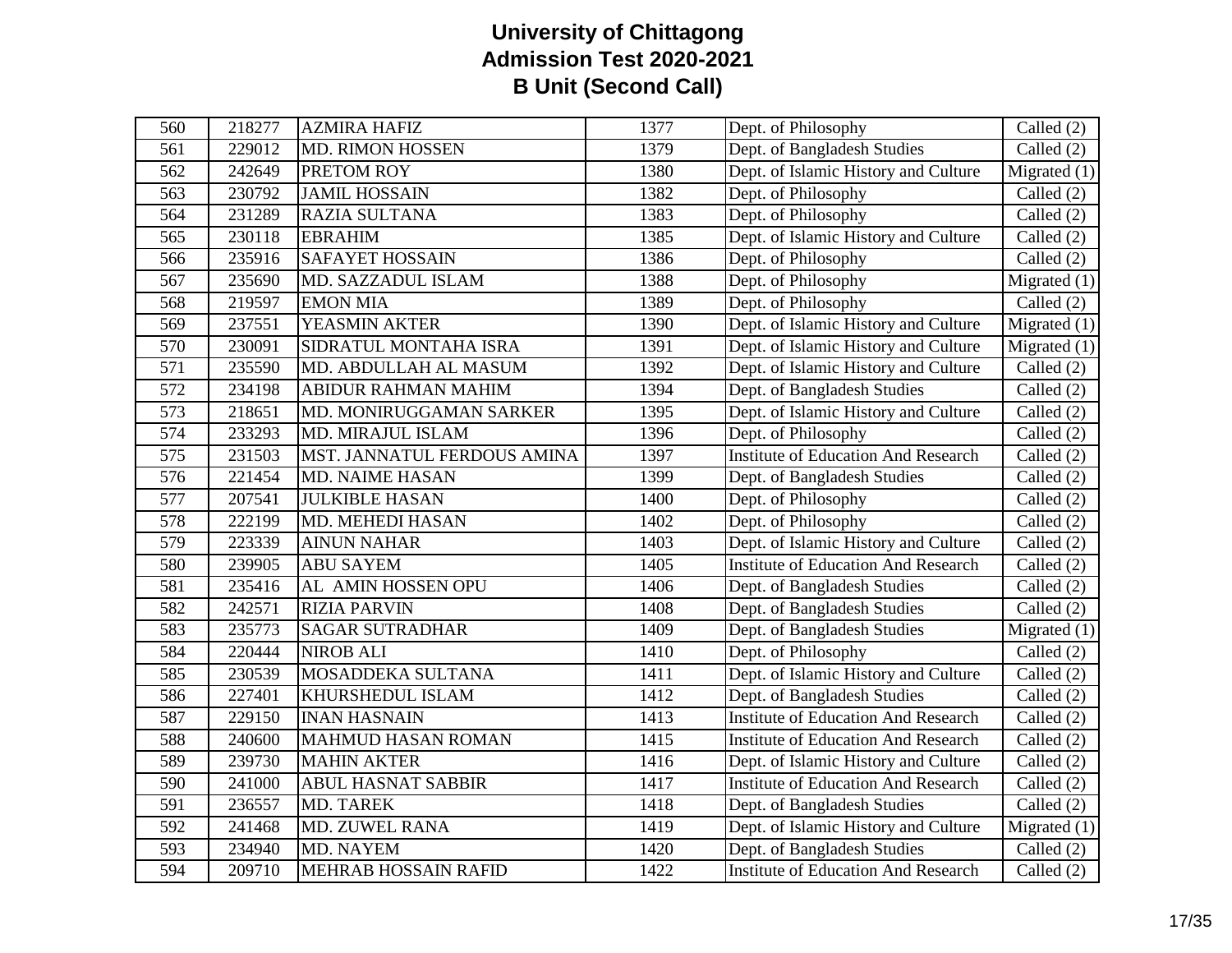| 595 | 233466 | <b>MD. SAYED KHAN</b>         | 1424 | Dept. of Philosophy                        | Called $(2)$                   |
|-----|--------|-------------------------------|------|--------------------------------------------|--------------------------------|
| 596 | 232490 | YUTHIKA DEY                   | 1426 | Dept. of Philosophy                        | Migrated $(1)$                 |
| 597 | 230034 | MST. KHADIJA AKTER MIM        | 1427 | Dept. of Philosophy                        | Called (2)                     |
| 598 | 226820 | AFIFA SANJIDATUN NUR          | 1428 | Dept. of Islamic History and Culture       | Called (2)                     |
| 599 | 202016 | <b>ABIR MAHMUD</b>            | 1430 | Dept. of Islamic History and Culture       | Called (2)                     |
| 600 | 200743 | <b>ISTIYAK AHMED NABIL</b>    | 1432 | Dept. of Islamic Studies                   | Called (2)                     |
| 601 | 234997 | <b>SADIA MUBASSIRA</b>        | 1433 | <b>Institute of Education And Research</b> | Called (2)                     |
| 602 | 214909 | <b>SHARMIN AKTER</b>          | 1434 | Dept. of Bangladesh Studies                | Called (2)                     |
| 603 | 219975 | MD. TOUFIQ ALAHI PATOARY MOON | 1436 | <b>Institute of Education And Research</b> | Called (2)                     |
| 604 | 219248 | <b>KASHMIRA NAHRIN</b>        | 1437 | Dept. of Islamic History and Culture       | Called $(2)$                   |
| 605 | 231777 | <b>RASHED BIN ALAMGIR</b>     | 1438 | Dept. of Islamic History and Culture       | Called (2)                     |
| 606 | 235872 | <b>MD. MEHEDI HASAN</b>       | 1439 | Dept. of Islamic History and Culture       | Called (2)                     |
| 607 | 217099 | MD. TOUHID IQBAL RIYAD        | 1440 | Dept. of Islamic History and Culture       | Called (2)                     |
| 608 | 216892 | S. M. JAKARIA                 | 1441 | <b>Institute of Education And Research</b> | Called $(2)$                   |
| 609 | 238599 | <b>FARUK MIA</b>              | 1442 | Dept. of Islamic History and Culture       | Called (2)                     |
| 610 | 217374 | FAKHRUL HAITHER TONU          | 1443 | Dept. of Philosophy                        | Called $(2)$                   |
| 611 | 236340 | MD. OALIULLAH                 | 1444 | Dept. of Islamic History and Culture       | Migrated $(1)$                 |
| 612 | 231531 | <b>ABDULLAH AL KAFI</b>       | 1445 | Dept. of Islamic History and Culture       | Called $(2)$                   |
| 613 | 236891 | <b>RISHA PARVIN RIDY</b>      | 1446 | Dept. of Islamic History and Culture       | Called $(2)$                   |
| 614 | 229375 | RAJIUL ISLAM                  | 1447 | Dept. of Philosophy                        | Called (2)                     |
| 615 | 200725 | HANZALA HAI BEPARI            | 1448 | <b>Institute of Education And Research</b> | Called (2)                     |
| 616 | 223597 | MD. LIMAN MIA                 | 1449 | Dept. of Islamic History and Culture       | Called (2)                     |
| 617 | 200654 | NAZMIN SARKER SAIMA           | 1450 | Dept. of Philosophy                        | Called $(2)$                   |
| 618 | 230308 | MISS NISRAT JAHAN LIZA        | 1451 | <b>Institute of Education And Research</b> | Called (2)                     |
| 619 | 223271 | <b>JOBAYED AHMED</b>          | 1452 | Dept. of Islamic History and Culture       | Called (2)                     |
| 620 | 225613 | <b>SUMITRA ROY PUSPITA</b>    | 1453 | Dept. of Philosophy                        | Migrated $(1)$                 |
| 621 | 238116 | <b>SADI ELAHI</b>             | 1454 | Dept. of Islamic History and Culture       | Called $(2)$                   |
| 622 | 237684 | MD. SUJON MIA                 | 1455 | Dept. of Islamic History and Culture       | Called (2)                     |
| 623 | 232314 | MD. SHAKIBUL HASAN            | 1457 | <b>Institute of Education And Research</b> | Called $(2)$                   |
| 624 | 236860 | <b>SUMA BEGUM</b>             | 1458 | Dept. of Islamic History and Culture       | Called (2)                     |
| 625 | 231637 | <b>MD. SAIDUL ISLAM</b>       | 1461 | Dept. of Islamic History and Culture       | Called (2)                     |
| 626 | 215604 | <b>SHAHARI ALIF</b>           | 1463 | Dept. of Philosophy                        | Called $(2)$                   |
| 627 | 231814 | <b>PARVEZ SHIKDER</b>         | 1466 | <b>Institute of Education And Research</b> | Called $(2)$                   |
| 628 | 219115 | <b>SEMU AKTER ANONNA</b>      | 1467 | Dept. of Islamic History and Culture       | $\overline{\text{Called}}$ (2) |
| 629 | 204843 | MEHRIN SARKER PIYA            | 1469 | Dept. of Islamic History and Culture       | Called (2)                     |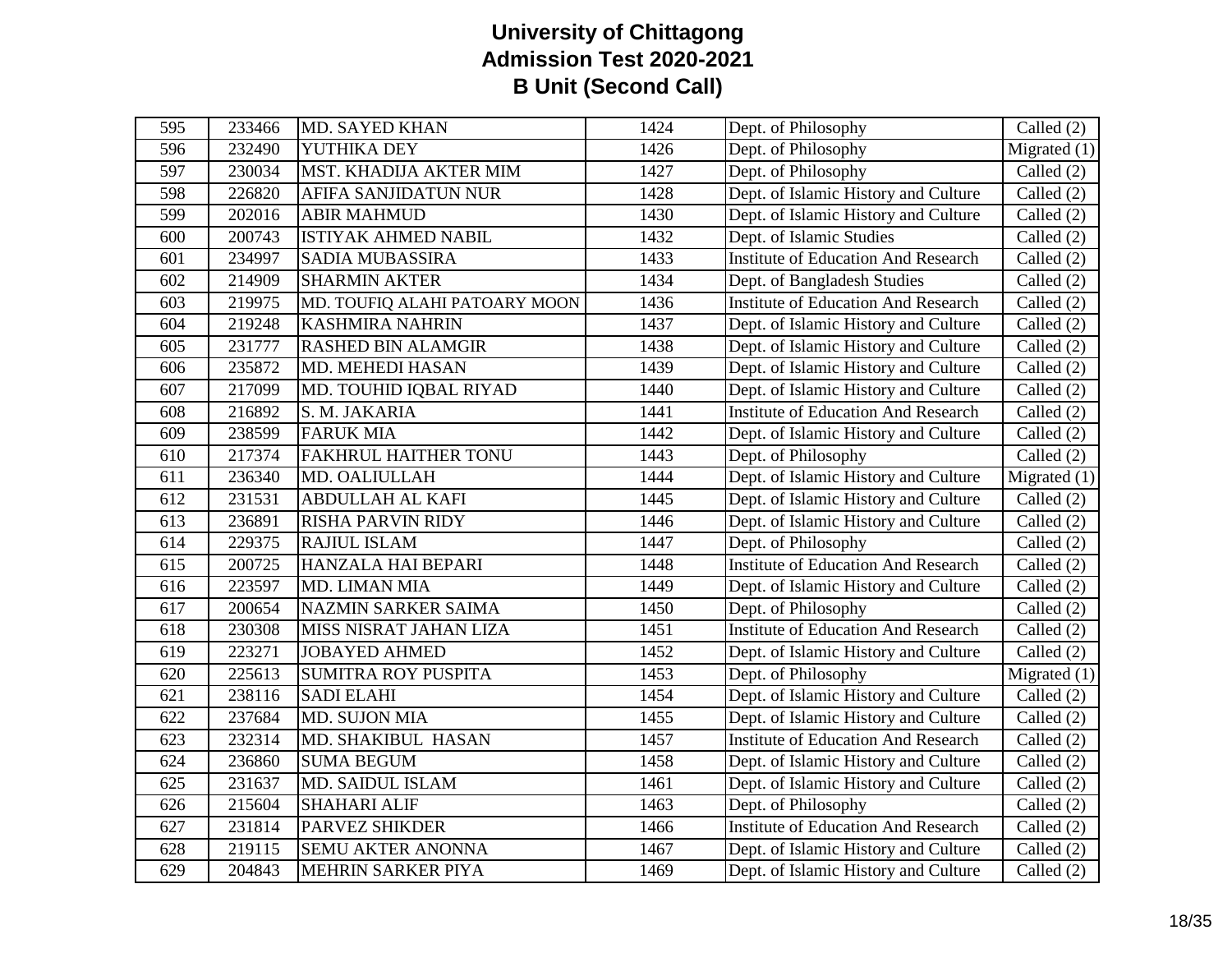| 630 | 235068 | <b>RUKHSANA KHATUN</b>      | 1470 | Dept. of Philosophy                        | Called (2)     |
|-----|--------|-----------------------------|------|--------------------------------------------|----------------|
| 631 | 223401 | MD. ABDUL ALIM              | 1471 | Dept. of Islamic History and Culture       | Called $(2)$   |
| 632 | 221523 | LIYENNA M KAUKAB            | 1473 | Dept. of Philosophy                        | Called $(2)$   |
| 633 | 227040 | <b>SHOVA KHATUN</b>         | 1474 | Dept. of Islamic History and Culture       | Called $(2)$   |
| 634 | 231310 | MD. SHAKIL MONDAL           | 1475 | Dept. of Islamic History and Culture       | Called $(2)$   |
| 635 | 210450 | MST. AKLIMA AKTER HAPPY     | 1476 | Dept. of Islamic Studies                   | Called $(2)$   |
| 636 | 220574 | MD. KHAYRUL ISLAM           | 1480 | Dept. of Islamic History and Culture       | Called $(2)$   |
| 637 | 217379 | ALPONA AKTER SATHI          | 1481 | <b>Institute of Modern Languages</b>       | Called $(2)$   |
| 638 | 229731 | MD. YEASINUR ARAFAT BISHAL  | 1482 | Dept. of Philosophy                        | Called $(2)$   |
| 639 | 236022 | <b>MD. ATAUR RAHMAN</b>     | 1483 | Dept. of Islamic History and Culture       | Migrated $(1)$ |
| 640 | 242026 | <b>ASMA KHANAM</b>          | 1484 | Dept. of Philosophy                        | Called $(2)$   |
| 641 | 236856 | KASFIA BINTE MIRON.         | 1485 | Dept. of Philosophy                        | Called $(2)$   |
| 642 | 232351 | MD. ABU HISAM               | 1486 | <b>Institute of Education And Research</b> | Migrated $(1)$ |
| 643 | 235820 | <b>SARAH SADIA MARIA</b>    | 1487 | Dept. of Philosophy                        | Called $(2)$   |
| 644 | 232792 | NILIMA BINTA SHAFIQUE       | 1488 | Dept. of Islamic History and Culture       | Called $(2)$   |
| 645 | 229939 | <b>MD. AYNAL HAQUE</b>      | 1489 | Dept. of Philosophy                        | Called $(2)$   |
| 646 | 240107 | <b>SHIMA AKTER</b>          | 1490 | Dept. of Islamic History and Culture       | Called $(2)$   |
| 647 | 233470 | TASFIA TARANNUM RAISA       | 1493 | Dept. of Islamic History and Culture       | Called $(2)$   |
| 648 | 229581 | <b>ANISUR KARIM</b>         | 1494 | Dept. of Philosophy                        | Called $(2)$   |
| 649 | 238303 | PAPEA SULTANA               | 1495 | Dept. of Islamic History and Culture       | Called $(2)$   |
| 650 | 232047 | MD. ABDULLAH-AL-MAMUN SAJIB | 1497 | Dept. of Islamic History and Culture       | Called (2)     |
| 651 | 230180 | MD. MISHKAT HOSSAIN         | 1498 | <b>Institute of Education And Research</b> | Called $(2)$   |
| 652 | 224573 | <b>RIDOY HOSSAIN</b>        | 1499 | Dept. of Islamic History and Culture       | Called $(2)$   |
| 653 | 227526 | MUHAMMAD SHAKIL MAHMUD      | 1500 | Dept. of Philosophy                        | Called $(2)$   |
| 654 | 224937 | <b>JAMAL HOSEN RAZU</b>     | 1501 | Dept. of Persian Language & Literature     | Called $(2)$   |
| 655 | 234712 | <b>MD. SAKIB HASAN</b>      | 1502 | Dept. of Islamic History and Culture       | Called $(2)$   |
| 656 | 240384 | <b>MEHEDI HASAN</b>         | 1504 | Dept. of Islamic History and Culture       | Called $(2)$   |
| 657 | 242006 | <b>ROMAN MIA</b>            | 1506 | Dept. of Islamic History and Culture       | Called (2)     |
| 658 | 233768 | <b>IMRAN HOSSEN IMON</b>    | 1507 | <b>Institute of Education And Research</b> | Called $(2)$   |
| 659 | 229022 | <b>SADMAN SAKIB SHUPTO</b>  | 1509 | Dept. of Philosophy                        | Called $(2)$   |
| 660 | 200375 | MD. SHAMIM AHMED            | 1510 | Dept. of Philosophy                        | Called (2)     |
| 661 | 233767 | MD. ROBIN SHEAK             | 1511 | Dept. of Philosophy                        | Called $(2)$   |
| 662 | 204274 | SAYED MUHAMMAD ALA UDDIN    | 1514 | Dept. of Islamic Studies                   | Admitted (1)   |
| 663 | 236841 | SOMAYA KHANAM MONA          | 1515 | Dept. of Islamic History and Culture       | Migrated $(1)$ |
| 664 | 225114 | MUNSI SANYAT ALAM           | 1516 | Dept. of Islamic History and Culture       | Called $(2)$   |
|     |        |                             |      |                                            |                |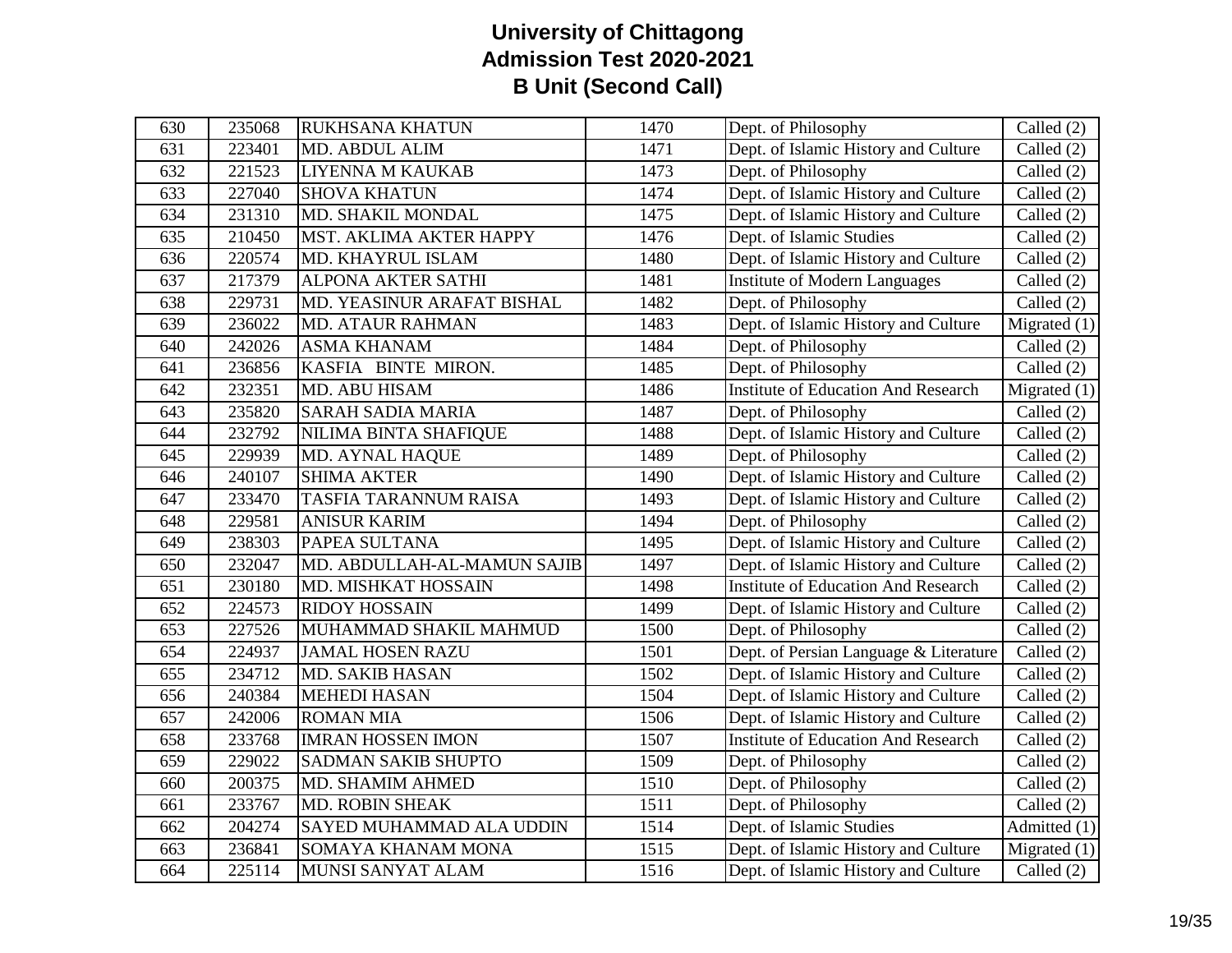| 665 | 232045 | <b>SULTANA AKTER</b>         | 1517 | Dept. of Islamic History and Culture       | Called (2)     |
|-----|--------|------------------------------|------|--------------------------------------------|----------------|
| 666 | 228322 | <b>MD SAKIB HASAN</b>        | 1518 | Dept. of Islamic History and Culture       | Called $(2)$   |
| 667 | 241050 | <b>TASNIM FARZANA KHAN</b>   | 1520 | Dept. of Islamic History and Culture       | Called $(2)$   |
| 668 | 241524 | <b>MAMUNOR RASHID</b>        | 1521 | Dept. of Islamic History and Culture       | Called $(2)$   |
| 669 | 228720 | <b>JOMA AKHTER</b>           | 1522 | <b>Institute of Education And Research</b> | Called $(2)$   |
| 670 | 223995 | KOLILUER RAHAMAN KOLIL       | 1523 | Dept. of Philosophy                        | Called $(2)$   |
| 671 | 225809 | MD. SOLAIMAN HAQUE           | 1524 | Dept. of Philosophy                        | Called $(2)$   |
| 672 | 220546 | ZARIN TASNIM RAISA           | 1525 | <b>Institute of Modern Languages</b>       | Migrated $(1)$ |
| 673 | 229871 | <b>SUMAITA ANJUM TONIKA</b>  | 1528 | <b>Institute of Modern Languages</b>       | Called $(2)$   |
| 674 | 224373 | <b>MS. RUPKATHA</b>          | 1529 | <b>Institute of Modern Languages</b>       | Called $(2)$   |
| 675 | 241483 | <b>MIRZA REDWAN ISLAM</b>    | 1530 | <b>Institute of Modern Languages</b>       | Called $(2)$   |
| 676 | 233367 | <b>MAHIUDDIN ABID</b>        | 1533 | Dept. of Philosophy                        | Called $(2)$   |
| 677 | 209070 | SUMAIYA BINTE AZIZ           | 1534 | <b>Institute of Education And Research</b> | Called $(2)$   |
| 678 | 225555 | <b>MD. JAHID HASAN</b>       | 1536 | <b>Institute of Education And Research</b> | Called $(2)$   |
| 679 | 208127 | <b>AZMIR ALAM LIMO</b>       | 1537 | Dept. of Philosophy                        | Called $(2)$   |
| 680 | 218000 | SADIKA JAMAN SAJPIA          | 1538 | Dept. of Philosophy                        | Called $(2)$   |
| 681 | 228173 | <b>SYEB AHMED SIYAM</b>      | 1540 | Dept. of Philosophy                        | Called $(2)$   |
| 682 | 232027 | <b>MD. NASIR UDDIN</b>       | 1541 | Dept. of Philosophy                        | Migrated $(1)$ |
| 683 | 221329 | <b>MITHILA FARZANA</b>       | 1542 | <b>Institute of Education And Research</b> | Called $(2)$   |
| 684 | 230157 | <b>MST. SOBI AKTER</b>       | 1543 | Dept. of Philosophy                        | Called $(2)$   |
| 685 | 234773 | <b>ABIR HOWLADER</b>         | 1544 | Dept. of Philosophy                        | Migrated $(1)$ |
| 686 | 229092 | <b>LOVELY NATH</b>           | 1545 | Dept. of Philosophy                        | Migrated $(1)$ |
| 687 | 236285 | MD. SAGOR MIA                | 1547 | Dept. of Philosophy                        | Called $(2)$   |
| 688 | 230846 | <b>MASRUR SHAKIL SHIHAB</b>  | 1548 | <b>Institute of Education And Research</b> | Called (2)     |
| 689 | 230733 | MD. SHOHANUR RAHMAN          | 1549 | Dept. of Philosophy                        | Called $(2)$   |
| 690 | 228847 | <b>MAHMUDUL HASAN</b>        | 1550 | Dept. of Philosophy                        | Called $(2)$   |
| 691 | 240102 | KAZI SHAKAWAT HOSSEN SIAM    | 1551 | Dept. of Philosophy                        | Called $(2)$   |
| 692 | 231603 | MAHMUDUZZAMAN PAVEL          | 1552 | <b>Institute of Education And Research</b> | Called (2)     |
| 693 | 227964 | <b>ASHRAFUL ZANNAT AFRIN</b> | 1553 | Dept. of Philosophy                        | Called $(2)$   |
| 694 | 237550 | <b>SADIA AFRIN PRANTI</b>    | 1555 | Dept. of Philosophy                        | Called (2)     |
| 695 | 241288 | MD. ALAMIN KHAN              | 1556 | Dept. of Philosophy                        | Called $(2)$   |
| 696 | 231134 | MST. AMINA BEGUM             | 1557 | Dept. of Philosophy                        | Called $(2)$   |
| 697 | 230179 | <b>TINNI RAY</b>             | 1560 | Dept. of Philosophy                        | Migrated $(1)$ |
| 698 | 215310 | MD. AJIJUL ISLAM             | 1562 | Dept. of Philosophy                        | Called $(2)$   |
| 699 | 231421 | <b>MOHAMMOD ALI</b>          | 1563 | Dept. of Philosophy                        | Called $(2)$   |
|     |        |                              |      |                                            |                |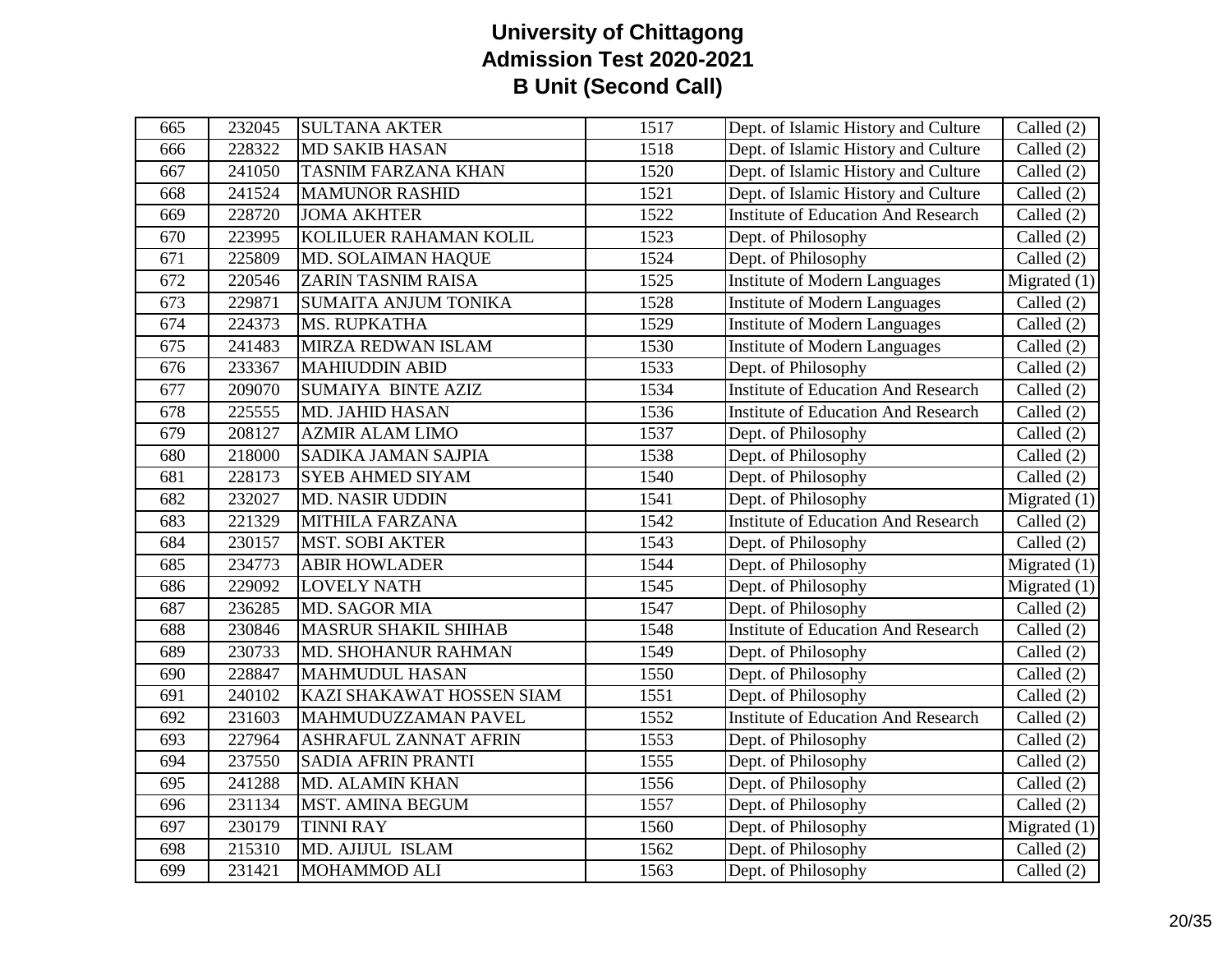| 700 | 222022 | <b>MD. RIDOY HOSSAIN</b> | 1564              | <b>Institute of Education And Research</b> | Called (2)     |
|-----|--------|--------------------------|-------------------|--------------------------------------------|----------------|
| 701 | 205734 | MUTASIM BILLAH MAHFUZ    | 1565              | Dept. of Philosophy                        | Called (2)     |
| 702 | 242260 | <b>ASHIQUL ISLAM</b>     | 1566              | <b>Institute of Education And Research</b> | Called $(2)$   |
| 703 | 237373 | <b>MD. ABDUL MOTALEB</b> | 1567              | Dept. of Philosophy                        | Migrated $(1)$ |
| 704 | 209516 | MOHAMMAD SHAWAL HOSSEN   | 1570              | Dept. of Islamic Studies                   | Admitted (1)   |
| 705 | 223259 | MD. MAFIJUL ALAM         | 1571              | Dept. of Philosophy                        | Called $(2)$   |
| 706 | 242385 | <b>MD.RIAZ BEPARI</b>    | $\overline{1572}$ | <b>Institute of Education And Research</b> | Called (2)     |
| 707 | 234614 | FATEMA TOJ JOHORA        | 1574              | Dept. of Philosophy                        | Called (2)     |
| 708 | 234162 | <b>SUZANA AFROZA JUI</b> | 1575              | <b>Institute of Modern Languages</b>       | Called (2)     |
| 709 | 222072 | <b>RIDOAN ISLAM</b>      | 1576              | Dept. of Philosophy                        | Called $(2)$   |
| 710 | 206295 | <b>AFRIN ISLAM</b>       | 1577              | Dept. of Philosophy                        | Called (2)     |
| 711 | 207546 | MD. JAMIL SHAMS          | 1578              | Dept. of Philosophy                        | Called $(2)$   |
| 712 | 219240 | FAIYAZ ARIAN MAHMOOD     | 1579              | Dept. of Philosophy                        | Called (2)     |
| 713 | 227773 | MD. NAHID HASAN NASIF    | 1580              | Dept. of Philosophy                        | Migrated $(1)$ |
| 714 | 221383 | MOHAMMED RASHEDUL ISLAM  | 1581              | Dept. of Philosophy                        | Called (2)     |
| 715 | 235802 | <b>MD. NIAZ MORSHED</b>  | 1584              | Dept. of Philosophy                        | Called $(2)$   |
| 716 | 234379 | ANIKA TAHSIN SAMI        | 1585              | <b>Institute of Modern Languages</b>       | Called (2)     |
| 717 | 223031 | <b>ATIYA ANIKA</b>       | 1586              | Dept. of Philosophy                        | Called (2)     |
| 718 | 227006 | <b>KANIZ FATIMA MEEM</b> | 1587              | Dept. of Philosophy                        | Called (2)     |
| 719 | 200364 | <b>NAZIFA MOSTAFIZ</b>   | 1588              | <b>Institute of Modern Languages</b>       | Called (2)     |
| 720 | 236819 | HUR-E-ZANNAT             | 1590              | Dept. of Philosophy                        | Called (2)     |
| 721 | 220170 | <b>SOHEL RANA</b>        | 1592              | <b>Institute of Education And Research</b> | Called (2)     |
| 722 | 242562 | <b>FATEEMA ANJUM</b>     | 1594              | <b>Institute of Modern Languages</b>       | Called $(2)$   |
| 723 | 240959 | <b>HASIBUR RAHAMAN</b>   | 1598              | Dept. of Philosophy                        | Called (2)     |
| 724 | 214602 | <b>MD.TANJIL AHAMED</b>  | 1599              | <b>Institute of Education And Research</b> | Called (2)     |
| 725 | 235171 | <b>BISSHAJIT DHAR</b>    | 1601              | Dept. of Philosophy                        | Migrated $(1)$ |
| 726 | 227275 | <b>ASMATULLAH</b>        | 1602              | Dept. of Islamic Studies                   | Admitted (1)   |
| 727 | 212552 | <b>MEHEDI HASAN</b>      | 1603              | Dept. of Islamic Studies                   | Called $(2)$   |
| 728 | 220595 | <b>SUJON MIAH</b>        | 1604              | Dept. of Philosophy                        | Called (2)     |
| 729 | 234616 | <b>SADRUL AMIN</b>       | 1605              | <b>Institute of Education And Research</b> | Called (2)     |
| 730 | 211790 | MD. NASIM HOSSAN         | 1607              | <b>Institute of Modern Languages</b>       | Called (2)     |
| 731 | 216360 | <b>ROBIN</b>             | 1608              | <b>Institute of Modern Languages</b>       | Called $(2)$   |
| 732 | 239254 | MD. ATIQUR RAHMAN TUSHAR | 1609              | <b>Institute of Education And Research</b> | Called $(2)$   |
| 733 | 226011 | <b>ROBIUL ISLAM</b>      | 1610              | <b>Institute of Education And Research</b> | Called (2)     |
| 734 | 234798 | <b>ANTAR SHAFIULLA</b>   | 1611              | <b>Institute of Education And Research</b> | Called $(2)$   |
|     |        |                          |                   |                                            |                |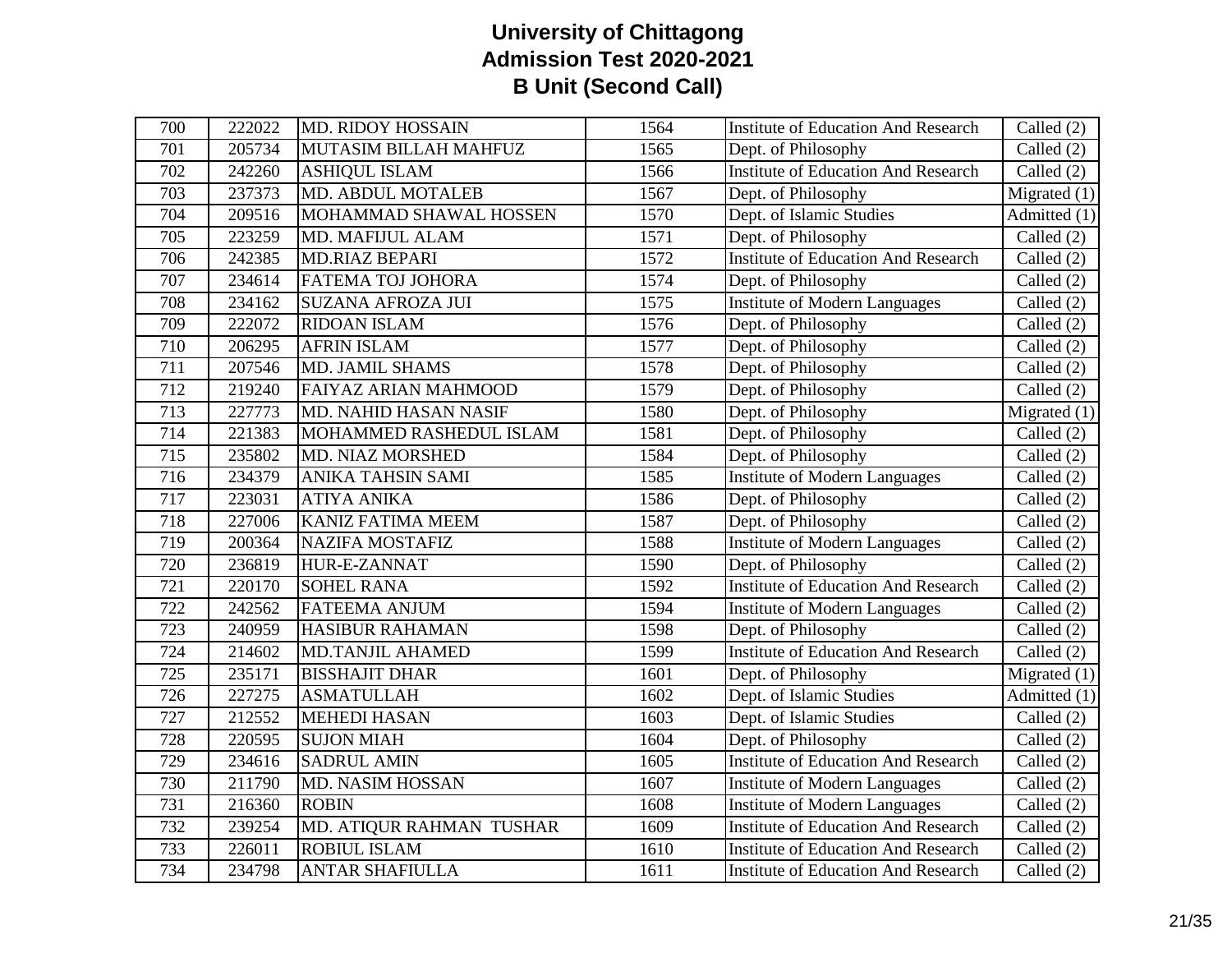| 735 | 228456 | NAJNIL HAKIM TAHMINA          | 1613 | <b>Institute of Education And Research</b> | Called (2)                      |
|-----|--------|-------------------------------|------|--------------------------------------------|---------------------------------|
| 736 | 229883 | MD. MOTAHAR HOSSEN            | 1614 | <b>Institute of Education And Research</b> | Called (2)                      |
| 737 | 217562 | <b>MD. ASRAF UDDIN</b>        | 1615 | Dept. of Islamic Studies                   | Admitted (1)                    |
| 738 | 229444 | <b>SAKHAWAT HOSSAIN</b>       | 1616 | Dept. of Arabic                            | Called (2)                      |
| 739 | 241296 | <b>TAGORE AZAM IFFAT KHAN</b> | 1617 | <b>Institute of Education And Research</b> | Admitted (1)                    |
| 740 | 219081 | <b>NASIR UDDIN</b>            | 1618 | <b>Institute of Education And Research</b> | Called $(2)$                    |
| 741 | 229828 | MD. JAHANGIR ALAM             | 1621 | Dept. of Persian Language & Literature     | Called (2)                      |
| 742 | 226508 | MD. RAKIB                     | 1623 | <b>Institute of Modern Languages</b>       | Migrated $(1)$                  |
| 743 | 218503 | <b>MAJ BIN NASIR</b>          | 1624 | Dept. of Islamic Studies                   | $\overline{\text{Admitted}}(1)$ |
| 744 | 232499 | <b>MD. SAKIB HAQUE</b>        | 1625 | Dept. of Persian Language & Literature     | Called (2)                      |
| 745 | 238124 | MD. ABDULLAH AL NOMAN         | 1626 | Dept. of Arabic                            | Called (2)                      |
| 746 | 214989 | <b>FARHANA SURAIYA EMU</b>    | 1631 | <b>Institute of Modern Languages</b>       | Called $(2)$                    |
| 747 | 223888 | <b>MD.RAIHAN UDDIN</b>        | 1632 | Dept. of Persian Language & Literature     | Called (2)                      |
| 748 | 218934 | <b>ZIDAN MIA</b>              | 1633 | <b>Institute of Modern Languages</b>       | Called (2)                      |
| 749 | 219253 | MD. ISTIAQUE AHMED KAFI       | 1634 | Dept. of Persian Language & Literature     | Called (2)                      |
| 750 | 232378 | <b>SAMANJA TAJIM</b>          | 1635 | <b>Institute of Modern Languages</b>       | Called $(2)$                    |
| 751 | 223657 | <b>SHANJIDA KHAIR</b>         | 1636 | Dept. of Pali                              | Called (2)                      |
| 752 | 237639 | <b>JANNATUL MAWA ESHA</b>     | 1637 | Dept. of Persian Language & Literature     | Called $(2)$                    |
| 753 | 229268 | <b>AHAMMAD ALI</b>            | 1638 | <b>Institute of Modern Languages</b>       | Called (2)                      |
| 754 | 241790 | <b>MIM YEASMIN</b>            | 1640 | Dept. of Persian Language & Literature     | Called $(2)$                    |
| 755 | 235996 | <b>NAIMA AKTER SONIA</b>      | 1641 | Dept. of Pali                              | Called (2)                      |
| 756 | 241492 | <b>MAHAMUD HOSSAN BHUIYAN</b> | 1642 | <b>Institute of Modern Languages</b>       | Called (2)                      |
| 757 | 207029 | <b>JABER BIN AMIN</b>         | 1643 | <b>Institute of Modern Languages</b>       | Called (2)                      |
| 758 | 235003 | <b>SUNZIDA AKTHER MIM</b>     | 1644 | Dept. of Sanskrit                          | Called (2)                      |
| 759 | 228037 | <b>ANIK MAHAMUD</b>           | 1645 | <b>Institute of Modern Languages</b>       | Called (2)                      |
| 760 | 220164 | <b>JANNATUL JOYNOB PUTUL</b>  | 1646 | Dept. of Persian Language & Literature     | Called (2)                      |
| 761 | 226625 | MD. SOHAG                     | 1647 | <b>Institute of Modern Languages</b>       | Called (2)                      |
| 762 | 234576 | <b>FAUZIA RITU</b>            | 1648 | <b>Institute of Modern Languages</b>       | Called (2)                      |
| 763 | 239061 | <b>MD MURSHIDUL BARI</b>      | 1649 | Dept. of Sanskrit                          | Called (2)                      |
| 764 | 219426 | SIRAJUL ISLAM NIJHUM          | 1650 | <b>Institute of Modern Languages</b>       | Called (2)                      |
| 765 | 230455 | <b>AKILA AYUB</b>             | 1651 | <b>Institute of Modern Languages</b>       | Called (2)                      |
| 766 | 234501 | <b>NASATUN MISKAT NABERY</b>  | 1654 | <b>Institute of Modern Languages</b>       | Called (2)                      |
| 767 | 225639 | <b>IMRAN AHMAD SUVO</b>       | 1656 | <b>Institute of Modern Languages</b>       | Called $(2)$                    |
| 768 | 210105 | MD JUBAER AHAMAD ARANNA       | 1657 | <b>Institute of Modern Languages</b>       | $\overline{\text{Called}}$ (2)  |
| 769 | 220593 | <b>MD. AHSAN HABIB</b>        | 1658 | <b>Institute of Modern Languages</b>       | Called (2)                      |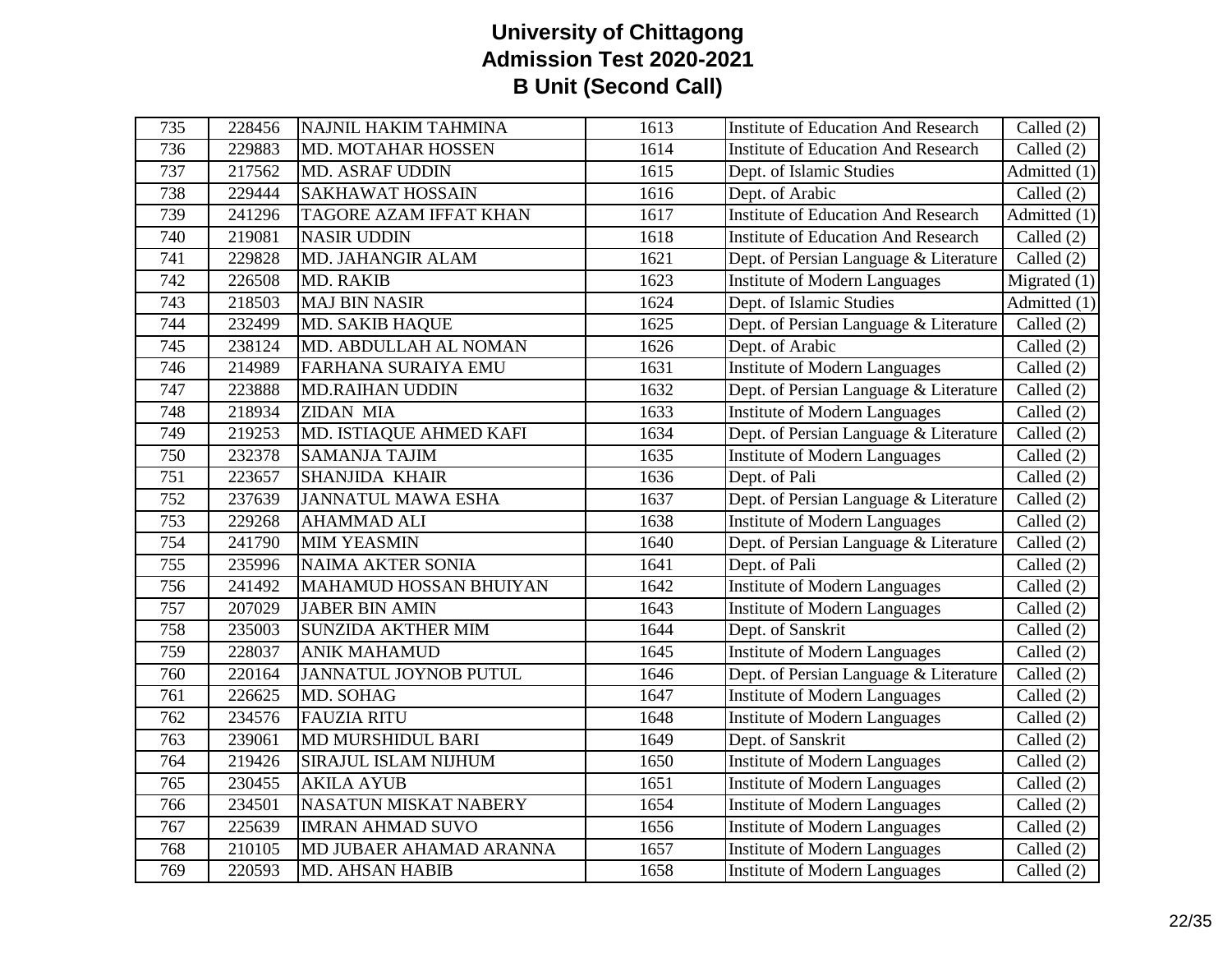| 770 | 235210              | MD. MEHEDI HASAN LIKHAN   | 1659 | <b>Institute of Modern Languages</b>       | Called (2)                      |
|-----|---------------------|---------------------------|------|--------------------------------------------|---------------------------------|
| 771 | 233104              | <b>JANNATUL MAWA MEEM</b> | 1662 | <b>Institute of Modern Languages</b>       | Called (2)                      |
| 772 | 242194              | MD. SHAHARIAR EMON        | 1663 | <b>Institute of Modern Languages</b>       | Called $(2)$                    |
| 773 | 234386              | <b>ABDULLAH AL MAMUN</b>  | 1664 | Dept. of Persian Language & Literature     | Called (2)                      |
| 774 | 220604              | <b>TASMIA HAQUE TAHA</b>  | 1665 | Dept. of Sanskrit                          | Called (2)                      |
| 775 | 233667              | <b>ALIHIS SAWN</b>        | 1666 | Dept. of Persian Language & Literature     | Called (2)                      |
| 776 | 237076              | <b>ANKUR BISWAS</b>       | 1667 | Dept. of Sanskrit                          | Admitted (1)                    |
| 777 | 237625              | <b>MONIR HOSSAIN</b>      | 1668 | Dept. of Islamic Studies                   | Admitted (1)                    |
| 778 | 234418              | YEASIN TAREQ              | 1669 | Dept. of Arabic                            | Admitted (1)                    |
| 779 | 202351              | <b>AKLIMA AFROJ</b>       | 1670 | <b>Institute of Modern Languages</b>       | Called (2)                      |
| 780 | 216786              | <b>UMME HABIBA</b>        | 1672 | <b>Institute of Modern Languages</b>       | Called $(2)$                    |
| 781 | $\overline{227104}$ | <b>ISRAT JAHAN SEEMA</b>  | 1675 | <b>Institute of Modern Languages</b>       | Called $(2)$                    |
| 782 | 219966              | MAHMUDHA SULTANA MIM      | 1676 | Dept. of Pali                              | Called (2)                      |
| 783 | 242331              | <b>MD. RAFIKUL ISLAM</b>  | 1677 | Dept. of Persian Language & Literature     | Called $(2)$                    |
| 784 | 221449              | MD. NAHIDUL ISLAM NAHID   | 1678 | Dept. of Persian Language & Literature     | Called (2)                      |
| 785 | 233256              | <b>BAHAR MIA</b>          | 1679 | Dept. of Persian Language & Literature     | Called (2)                      |
| 786 | 227896              | <b>ANAMIKA AKTER MITU</b> | 1680 | Dept. of Persian Language & Literature     | Called (2)                      |
| 787 | 237507              | <b>MD. SAKIB HOSSAIN</b>  | 1681 | Dept. of Persian Language & Literature     | Called (2)                      |
| 788 | 240164              | NAFISA IQBAL AURPA        | 1682 | Dept. of Persian Language & Literature     | Called (2)                      |
| 789 | 219951              | MUHAMMAD IMAM HOSSAIN     | 1683 | Dept. of Islamic Studies                   | $\overline{\text{Admitted}}(1)$ |
| 790 | 240001              | <b>CHOITY SEN</b>         | 1684 | Dept. of Persian Language & Literature     | Migrated $(1)$                  |
| 791 | 240498              | MD. ABU TALHA SIAM        | 1685 | Dept. of Persian Language & Literature     | Called (2)                      |
| 792 | 232492              | MD. TANVIRUL AREFIN KABIR | 1686 | Dept. of Persian Language & Literature     | Called $(2)$                    |
| 793 | 240496              | <b>BORKAT ULLAH</b>       | 1688 | Dept. of Persian Language & Literature     | Called (2)                      |
| 794 | 227246              | <b>SADIA RAHMAN</b>       | 1689 | <b>Institute of Education And Research</b> | Called (2)                      |
| 795 | 231809              | <b>AL-AMIN MIA</b>        | 1691 | Dept. of Sanskrit                          | Called (2)                      |
| 796 | 223554              | <b>FYAD RAZIN</b>         | 1692 | Dept. of Persian Language & Literature     | Called (2)                      |
| 797 | 228657              | <b>SADDAM HOSSAIN</b>     | 1694 | Dept. of Islamic Studies                   | Admitted $(1)$                  |
| 798 | 222717              | <b>JAHIRUL ISLAM</b>      | 1695 | Dept. of Persian Language & Literature     | Called $(2)$                    |
| 799 | 235522              | <b>MAHI MOSTAFA NAHIN</b> | 1697 | Dept. of Persian Language & Literature     | Called (2)                      |
| 800 | 231162              | <b>TANJIM AHMED</b>       | 1698 | Dept. of Persian Language & Literature     | Called (2)                      |
| 801 | 208493              | MOHAMMAD KAISAR HAMID     | 1699 | Dept. of Islamic Studies                   | $\overline{\text{Admitted}}(1)$ |
| 802 | 239657              | MD. NAIMUL ISLAM          | 1700 | Dept. of Persian Language & Literature     | Called $(2)$                    |
| 803 | 225109              | <b>S.M ABDUL MOIN</b>     | 1702 | Dept. of Persian Language & Literature     | Called $(2)$                    |
| 804 | 232896              | <b>SHAIMUN HAQUE</b>      | 1705 | Dept. of Persian Language & Literature     | Called (2)                      |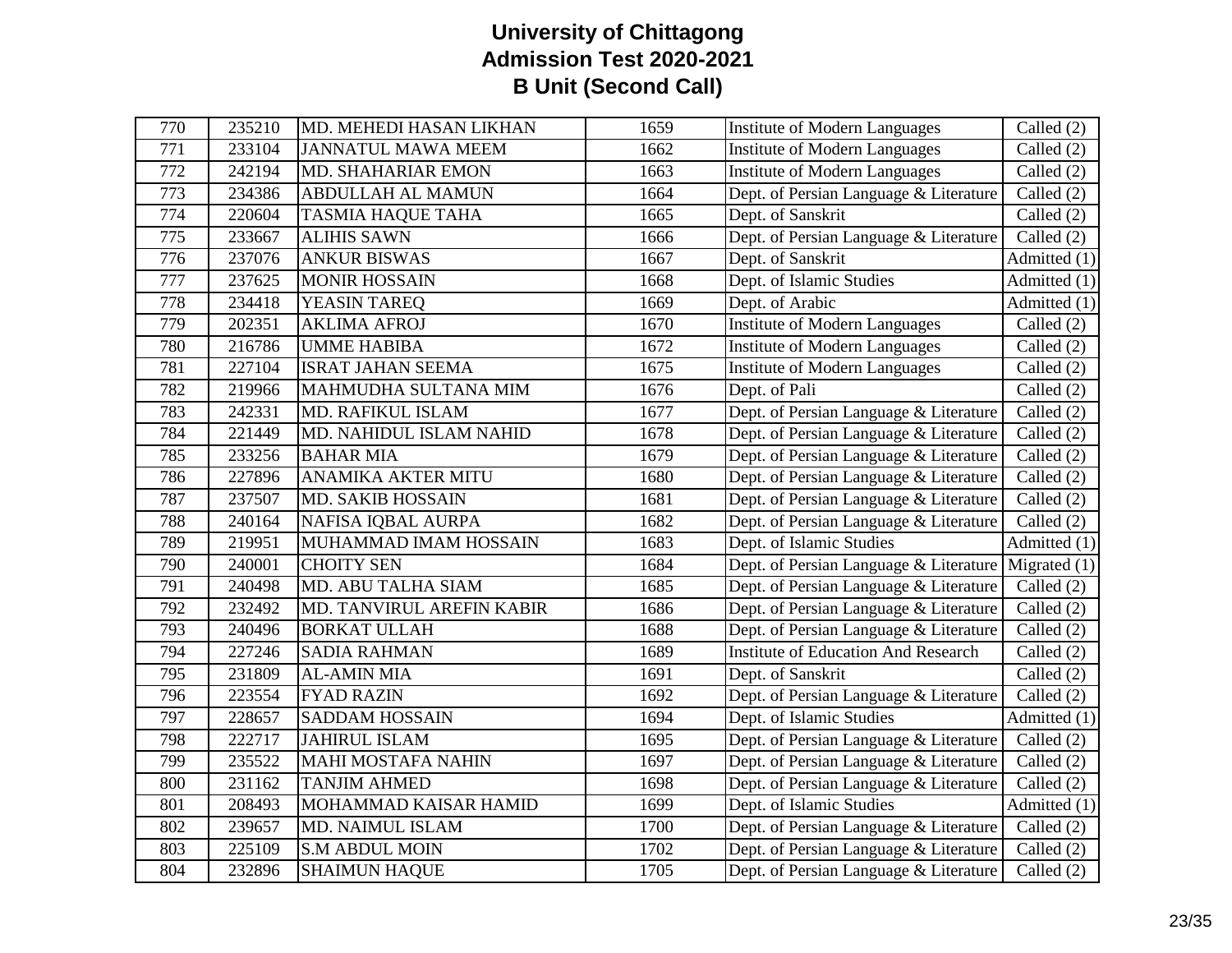| 805 | 241236 | <b>ARIF HASAN</b>             | 1706 | Dept. of Islamic Studies                   | $\overline{\text{Admitted}}(1)$ |
|-----|--------|-------------------------------|------|--------------------------------------------|---------------------------------|
| 806 | 214907 | ZAKIA SULTANA TAMANNA         | 1707 | Dept. of Persian Language & Literature     | Called $(2)$                    |
| 807 | 227652 | MD. NAIMUL ISLAM SAJEEB       | 1708 | Dept. of Persian Language & Literature     | Called (2)                      |
| 808 | 224234 | MD. MEHEDI HASAN RIDOY        | 1709 | Dept. of Sanskrit                          | Called $(2)$                    |
| 809 | 204000 | SADIA MEHEBUBA CHHANDA        | 1711 | Dept. of Persian Language & Literature     | Called $(2)$                    |
| 810 | 241787 | MD. ABU TAIB                  | 1712 | Dept. of Persian Language & Literature     | Called (2)                      |
| 811 | 240978 | MST. FAUZIA KAMAL JOTI        | 1713 | Dept. of Persian Language & Literature     | Called (2)                      |
| 812 | 233311 | MD. SHAKAWAT HOSSAIN          | 1714 | Dept. of Persian Language & Literature     | Called (2)                      |
| 813 | 225296 | <b>JOYA DHAR</b>              | 1715 | Dept. of Sanskrit                          | Admitted (1)                    |
| 814 | 228081 | MOSA. MEHEZABIN PREONTI       | 1716 | Dept. of Persian Language & Literature     | Called $(2)$                    |
| 815 | 235020 | <b>MD. AFIF HASAN</b>         | 1717 | Dept. of Islamic Studies                   | $\overline{\text{Admitted}}(1)$ |
| 816 | 240932 | <b>ASFAQUR RAHMAN</b>         | 1719 | Dept. of Persian Language & Literature     | Called (2)                      |
| 817 | 232790 | <b>MD. FARDIN SHAH</b>        | 1721 | Dept. of Persian Language & Literature     | Called (2)                      |
| 818 | 230949 | <b>SREE CHOUON KUMAR SAHA</b> | 1722 | Dept. of Persian Language & Literature     | Migrated $(1)$                  |
| 819 | 241117 | <b>SOMON MIA</b>              | 1724 | Dept. of Pali                              | Called $(2)$                    |
| 820 | 238206 | MOHAMMAD MASUM BILLAH         | 1725 | Dept. of Islamic Studies                   | $\overline{\text{Admitted}}(1)$ |
| 821 | 221878 | MD. MOJAHID HASAN             | 1726 | Dept. of Persian Language & Literature     | Called $(2)$                    |
| 822 | 231630 | <b>KHALED MASUD</b>           | 1727 | Dept. of Persian Language & Literature     | Called (2)                      |
| 823 | 226596 | <b>FAISAL MAHMUD SHRABON</b>  | 1728 | Dept. of Persian Language & Literature     | Called (2)                      |
| 824 | 237543 | MD. BULBUL AHMED              | 1729 | Dept. of Persian Language & Literature     | Called (2)                      |
| 825 | 226655 | MOHAMMAD SIFAT ULLAH          | 1730 | Dept. of Islamic Studies                   | Admitted (1)                    |
| 826 | 242353 | MOHAMMAD KORSHED              | 1731 | Dept. of Islamic Studies                   | Admitted (1)                    |
| 827 | 220422 | HAMIM ABDULLAH NUR            | 1732 | Dept. of Persian Language & Literature     | Called $(2)$                    |
| 828 | 242200 | MD. SALMAN HOSSAIN RATIN      | 1735 | Dept. of Persian Language & Literature     | Called (2)                      |
| 829 | 216092 | <b>TAJIN FATEMA</b>           | 1736 | <b>Institute of Education And Research</b> | Called $(2)$                    |
| 830 | 235839 | <b>DEVDAS KUMAR</b>           | 1737 | Dept. of Sanskrit                          | Admitted (1)                    |
| 831 | 236501 | <b>WAHID HASAN</b>            | 1739 | Dept. of Persian Language & Literature     | Called (2)                      |
| 832 | 200956 | MD. MAHBUBUL ALAM             | 1741 | Dept. of Persian Language & Literature     | Called (2)                      |
| 833 | 219108 | <b>MONOWAR HOSSAIN</b>        | 1743 | Dept. of Persian Language & Literature     | Called (2)                      |
| 834 | 239941 | MD. JUBAED HOWLADER JITU      | 1744 | Dept. of Persian Language & Literature     | Called (2)                      |
| 835 | 240166 | MD. RAKIBUL ISLAM NAHID       | 1745 | Dept. of Persian Language & Literature     | Called $(2)$                    |
| 836 | 235750 | <b>SUMAYA AKTER</b>           | 1746 | <b>Institute of Education And Research</b> | Called (2)                      |
| 837 | 227499 | <b>NAHILA AKTER</b>           | 1748 | <b>Institute of Education And Research</b> | Called $(2)$                    |
| 838 | 212966 | <b>SANJIDA AFROSE ZARIN</b>   | 1749 | Dept. of Persian Language & Literature     | Called $(2)$                    |
| 839 | 206635 | <b>ALPONA AKTER SUMA</b>      | 1750 | Dept. of Persian Language & Literature     | Called (2)                      |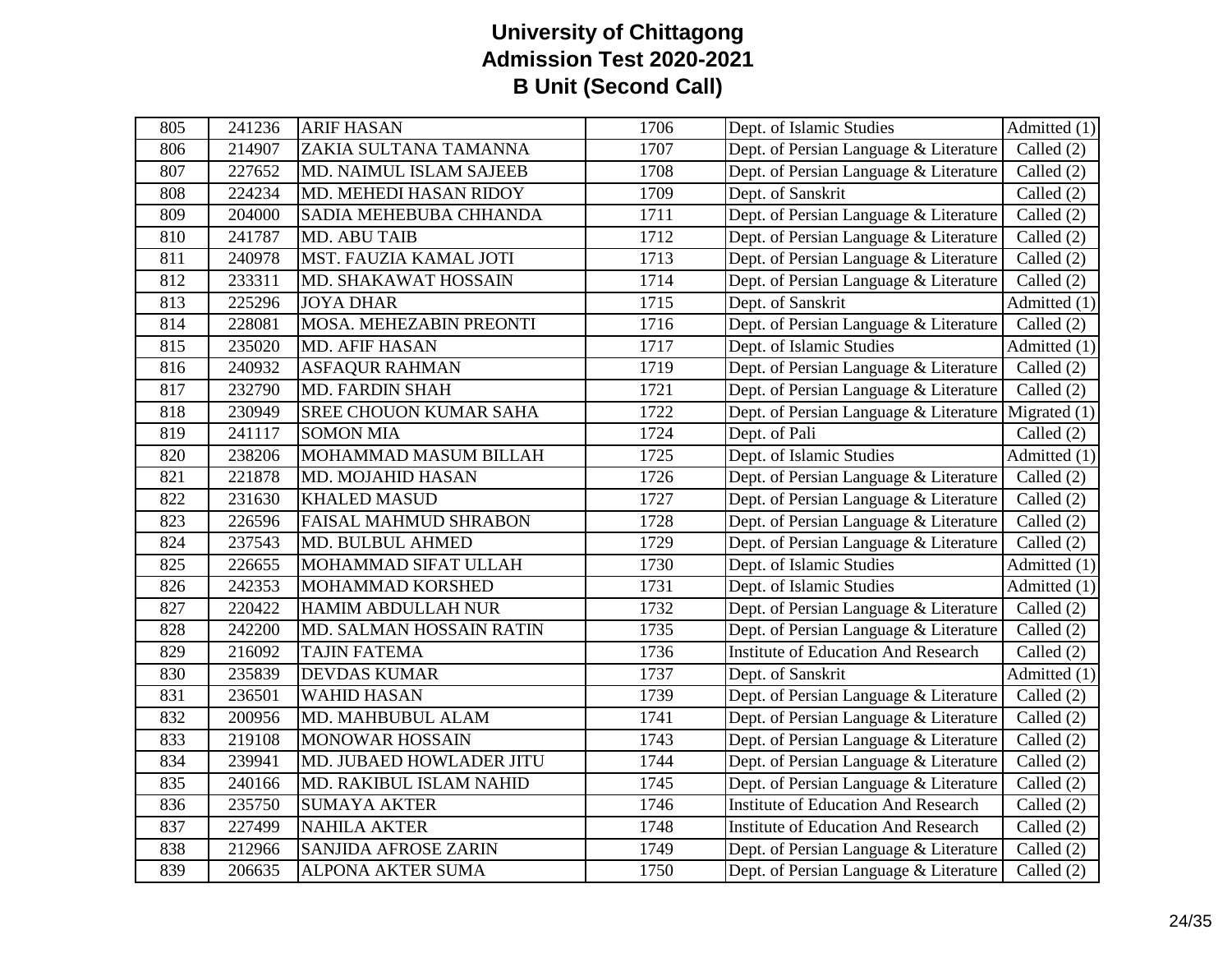| 840 | 225130 | <b>ZANNATUL MAWA</b>             | 1754 | Dept. of Islamic Studies                   | Admitted $(1)$                  |
|-----|--------|----------------------------------|------|--------------------------------------------|---------------------------------|
| 841 | 228948 | MD. RADUAN ISLAM KHAN            | 1755 | Dept. of Islamic Studies                   | Admitted (1)                    |
| 842 | 221176 | REZAUL MOSTAFA SHAH              | 1770 | Dept. of Islamic Studies                   | Admitted $(1)$                  |
| 843 | 231231 | <b>MOSTAFIZUR RAHMAN</b>         | 1780 | Dept. of Islamic Studies                   | Admitted (1)                    |
| 844 | 231984 | <b>SUMAIYEA TASNIM CHOWDHURY</b> | 1786 | <b>Institute of Education And Research</b> | Called $(2)$                    |
| 845 | 208734 | <b>MEHZABIN KAISER</b>           | 1790 | <b>Institute of Education And Research</b> | Called $(2)$                    |
| 846 | 223398 | <b>AZIZUL HAQUE</b>              | 1800 | Dept. of Islamic Studies                   | Admitted (1)                    |
| 847 | 233455 | <b>BINOY SUTRADHAR</b>           | 1802 | Dept. of Sanskrit                          | $\overline{\text{Admitted}}(1)$ |
| 848 | 230283 | <b>TAIZUL ISLAM</b>              | 1807 | Dept. of Islamic Studies                   | Admitted (1)                    |
| 849 | 236239 | <b>DIBA CHAKRABORTY</b>          | 1808 | Dept. of Sanskrit                          | Admitted (1)                    |
| 850 | 224472 | <b>BADHAN CHANDRA SARKER</b>     | 1811 | Dept. of Sanskrit                          | Admitted (1)                    |
| 851 | 235771 | EATI RANI RAJBONGSHI             | 1814 | Dept. of Sanskrit                          | $\overline{\text{Admitted}}(1)$ |
| 852 | 210647 | <b>OMMA HAFSA</b>                | 1817 | <b>Institute of Education And Research</b> | Called $(2)$                    |
| 853 | 215901 | MUHAMMAD SYEDUL ISLAM            | 1830 | Dept. of Islamic Studies                   | Migrated $(1)$                  |
| 854 | 240156 | <b>KRISTI MALLICK</b>            | 1833 | Dept. of Sanskrit                          | Admitted (1)                    |
| 855 | 222964 | <b>MD. ANISUR RAHMAN</b>         | 1835 | Dept. of Islamic Studies                   | $\overline{\text{Migrated}}(1)$ |
| 856 | 234561 | VOBANI CHANDRA RAY               | 1836 | Dept. of Sanskrit                          | Admitted (1)                    |
| 857 | 219299 | <b>BIKROM KUMER MONDAL</b>       | 1841 | Dept. of Sanskrit                          | Admitted $(1)$                  |
| 858 | 242446 | MD. SHAHADAT HOSSEN              | 1843 | <b>Institute of Education And Research</b> | Called $(2)$                    |
| 859 | 216953 | <b>ABU OBIDA</b>                 | 1845 | Dept. of Arabic                            | Admitted (1)                    |
| 860 | 208147 | <b>LUTFOR RAHMAN</b>             | 1847 | Dept. of Islamic Studies                   | Migrated $(1)$                  |
| 861 | 237449 | <b>ASAD ULLAH</b>                | 1848 | Dept. of Islamic Studies                   | Migrated $(1)$                  |
| 862 | 226059 | <b>ANUPAM MONDAL</b>             | 1853 | Dept. of Sanskrit                          | $\overline{\text{Admitted}}(1)$ |
| 863 | 228958 | MD. MAHMUDUL HASAN               | 1854 | Dept. of Islamic Studies                   | $\overline{\text{Migrated}}(1)$ |
| 864 | 220374 | <b>RAKIB HASAN</b>               | 1857 | <b>Institute of Education And Research</b> | Called $(2)$                    |
| 865 | 223612 | <b>SAMIATUN NUR</b>              | 1861 | <b>Institute of Education And Research</b> | Called (2)                      |
| 866 | 242310 | <b>ANTOR PAUL</b>                | 1869 | Dept. of Sanskrit                          | Admitted (1)                    |
| 867 | 226559 | MONTAHINA BEGUM                  | 1871 | <b>Institute of Education And Research</b> | Called $(2)$                    |
| 868 | 202565 | <b>KHADIJA AKTER</b>             | 1872 | Dept. of Islamic Studies                   | Migrated $(1)$                  |
| 869 | 222436 | <b>TOWFIQA</b>                   | 1876 | Dept. of Islamic Studies                   | Migrated $(1)$                  |
| 870 | 205570 | <b>MD. NIZAM UDDEN</b>           | 1896 | Dept. of Islamic Studies                   | Migrated $(1)$                  |
| 871 | 222288 | <b>DELOWAR HOSEN</b>             | 1906 | Dept. of Islamic Studies                   | Migrated $(1)$                  |
| 872 | 217915 | <b>SAEED HASSAN</b>              | 1907 | Dept. of Islamic Studies                   | Migrated $(1)$                  |
| 873 | 228962 | <b>MD. RAYHAN KABIR</b>          | 1920 | Dept. of Islamic Studies                   | Migrated $(1)$                  |
| 874 | 232973 | <b>JOBAIR HOSSAIN</b>            | 1921 | Dept. of Islamic Studies                   | Migrated $(1)$                  |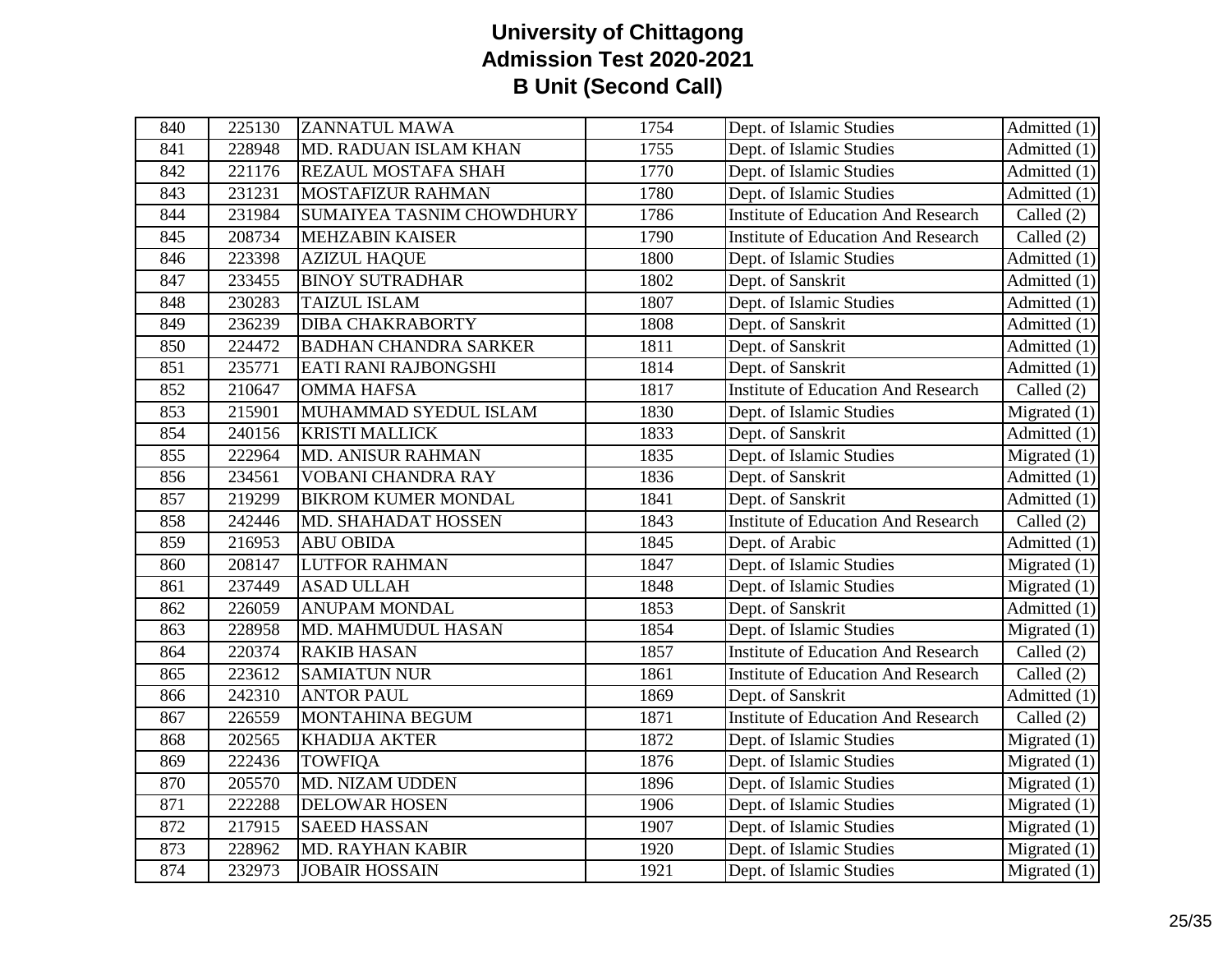| 875 | 236064 | <b>RATON ROY</b>               | 1922 | Dept. of Sanskrit                          | Admitted $(1)$                  |
|-----|--------|--------------------------------|------|--------------------------------------------|---------------------------------|
| 876 | 224270 | <b>JANNATUL FAHIMA RIYA</b>    | 1925 | <b>Institute of Education And Research</b> | Called $(2)$                    |
| 877 | 236835 | ANIK CHANDRA RAY               | 1931 | Dept. of Sanskrit                          | $\overline{\text{Admitted}}(1)$ |
| 878 | 204319 | <b>TASIFUL ALAM ROHAN</b>      | 1932 | <b>Institute of Education And Research</b> | Called $(2)$                    |
| 879 | 217534 | MOHAMMAD ABRAR JAHIN KHAN      | 1938 | <b>Institute of Education And Research</b> | Called $(2)$                    |
| 880 | 224724 | <b>SADIA AFRIN RUNY</b>        | 1942 | <b>Institute of Education And Research</b> | Called (2)                      |
| 881 | 211207 | <b>MD. TARAK MANWER</b>        | 1956 | Dept. of Islamic Studies                   | Migrated $(1)$                  |
| 882 | 211316 | HRIDI MALLICK BARSHA           | 1958 | Dept. of Sanskrit                          | Admitted (1)                    |
| 883 | 230747 | MD. SOHANUR RAHMAN             | 1963 | Dept. of Islamic Studies                   | Migrated $(1)$                  |
| 884 | 202477 | MOSAMMET NUSRAT WAHED FAMI     | 1965 | <b>Institute of Education And Research</b> | Called $(2)$                    |
| 885 | 228378 | MD. ABBAS UDDIN SAIKOT         | 1966 | <b>Institute of Education And Research</b> | Called (2)                      |
| 886 | 206648 | <b>SAILA ALAHI</b>             | 1985 | <b>Institute of Education And Research</b> | Called $(2)$                    |
| 887 | 230787 | <b>BIPUL CHANDRA PUAL</b>      | 1987 | Dept. of Sanskrit                          | Called (2)                      |
| 888 | 228157 | MD. SIFATULLAH                 | 1991 | Dept. of Islamic Studies                   | Migrated $(1)$                  |
| 889 | 221767 | <b>BRISTY CHAKRABORTY</b>      | 1992 | <b>Institute of Education And Research</b> | Called $(2)$                    |
| 890 | 220240 | ABDULLAH MEHDI CHOWDHURY NAVID | 1993 | <b>Institute of Education And Research</b> | Called (2)                      |
| 891 | 211645 | <b>JANNATUL NAYEM MIM</b>      | 2003 | <b>Institute of Education And Research</b> | Called $(2)$                    |
| 892 | 226291 | SONDHI KUNDU                   | 2005 | Dept. of Sanskrit                          | Called $(2)$                    |
| 893 | 214958 | MUHAMMAD MIZANUR RAHMAN        | 2008 | Dept. of Islamic Studies                   | Migrated $(1)$                  |
| 894 | 217980 | MD.RUBAYAT ADNAN               | 2013 | <b>Institute of Education And Research</b> | Called $(2)$                    |
| 895 | 235393 | <b>SHADHIN BISWAS</b>          | 2017 | Dept. of Sanskrit                          | Called $(2)$                    |
| 896 | 220216 | <b>ZAHID</b>                   | 2018 | <b>Institute of Education And Research</b> | Called (2)                      |
| 897 | 232932 | SONYA SULTANA MUKTA            | 2019 | <b>Institute of Education And Research</b> | Called (2)                      |
| 898 | 217913 | <b>AFRIN SULTANA</b>           | 2021 | Dept. of Islamic Studies                   | Migrated $(1)$                  |
| 899 | 212944 | <b>SUMIT MONDAL</b>            | 2022 | Dept. of Sanskrit                          | Called $(2)$                    |
| 900 | 223352 | <b>ATHAI GOLDER</b>            | 2024 | Dept. of Sanskrit                          | Called $(2)$                    |
| 901 | 238108 | <b>TONAY CHANDRA ROY</b>       | 2030 | Dept. of Sanskrit                          | Called $(2)$                    |
| 902 | 206294 | <b>NUSRAT JAHAN</b>            | 2031 | <b>Institute of Education And Research</b> | Called $(2)$                    |
| 903 | 237024 | <b>SHAHIN ISLAM</b>            | 2040 | Dept. of Islamic Studies                   | Migrated $(1)$                  |
| 904 | 207876 | MUHAMMAD BADRUL MOSTAFA        | 2060 | Dept. of Islamic Studies                   | Migrated $(1)$                  |
| 905 | 230405 | <b>ANWAR ISLAM</b>             | 2067 | Dept. of Islamic Studies                   | Migrated $(1)$                  |
| 906 | 223313 | MOHAMMAD MORSHEDUL ALAM        | 2101 | Dept. of Islamic Studies                   | Migrated $(1)$                  |
| 907 | 228717 | <b>SABINA YEASMIN HASI</b>     | 2102 | <b>Institute of Education And Research</b> | Called $(2)$                    |
| 908 | 239101 | MONTASIR MAHMUD EBTISAM        | 2114 | <b>Institute of Education And Research</b> | Called $(2)$                    |
| 909 | 238554 | <b>NAJIFA TASFIYAH</b>         | 2122 | Dept. of Islamic Studies                   | Migrated $(1)$                  |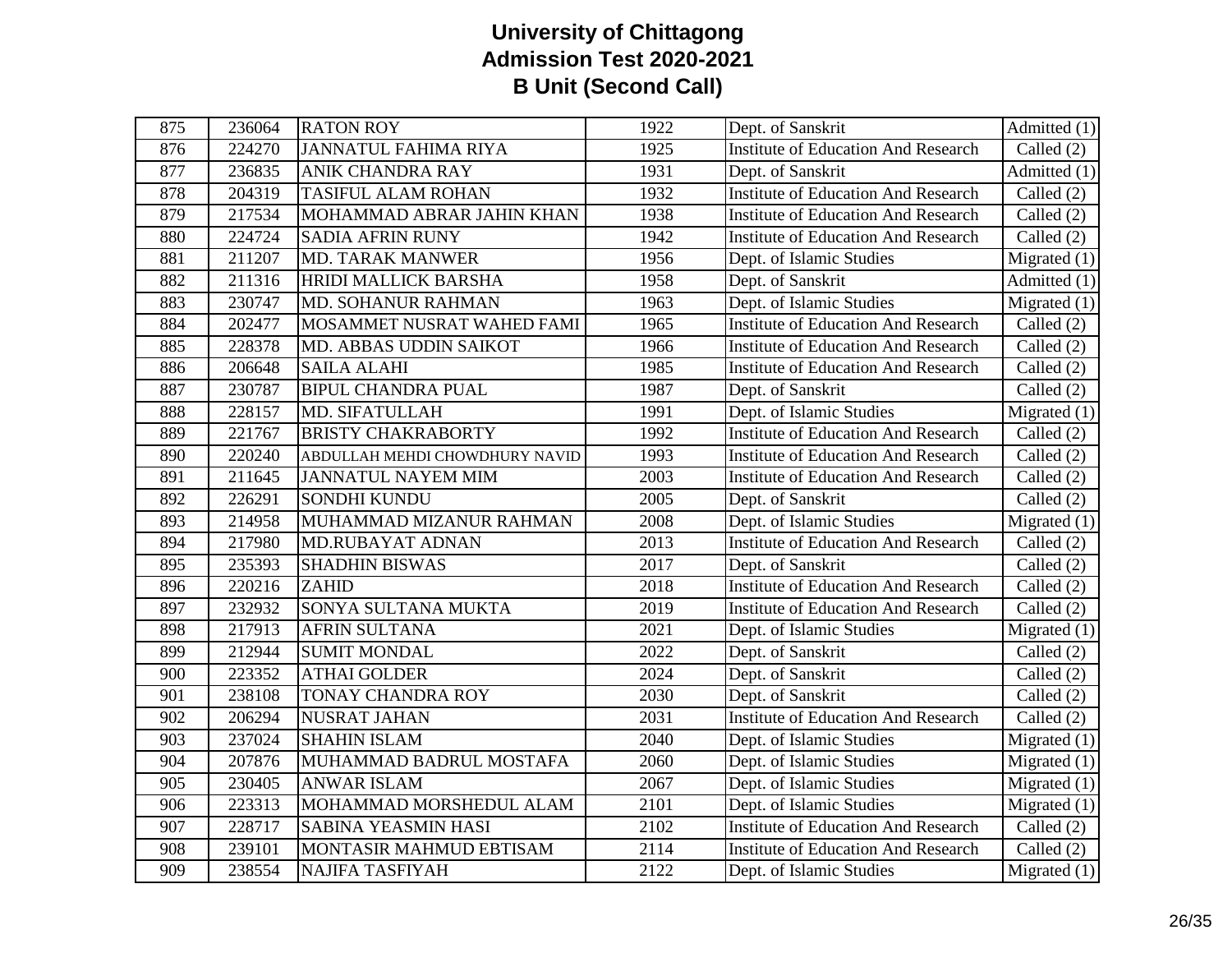| 910 | 241049 | MUHAMMAD SARIFUJJAMAN     | 2124 | Dept. of Arabic                            | Admitted $(1)$                  |
|-----|--------|---------------------------|------|--------------------------------------------|---------------------------------|
| 911 | 234172 | <b>ISRAT ANJUMI</b>       | 2136 | <b>Institute of Education And Research</b> | Called $(2)$                    |
| 912 | 215585 | <b>NOBO SARKAR</b>        | 2143 | Dept. of Sanskrit                          | Called $(2)$                    |
| 913 | 232888 | <b>AVIJIT CHAKROBATTY</b> | 2147 | Dept. of Sanskrit                          | Called $(2)$                    |
| 914 | 241562 | <b>RINITA RANI</b>        | 2152 | Dept. of Sanskrit                          | Called $(2)$                    |
| 915 | 219803 | MOHAMMAD NAZIM UDDIN      | 2160 | Dept. of Islamic Studies                   | Migrated $(1)$                  |
| 916 | 224217 | MD. ABUL KASHEM           | 2162 | Dept. of Islamic Studies                   | Migrated $(1)$                  |
| 917 | 200881 | FARJANA AKTHER SHIMA      | 2172 | <b>Institute of Education And Research</b> | Called $(2)$                    |
| 918 | 229929 | <b>BISHAL ROY</b>         | 2183 | Dept. of Sanskrit                          | Called (2)                      |
| 919 | 226608 | <b>ABDULLAH</b>           | 2195 | Dept. of Islamic Studies                   | Migrated $(1)$                  |
| 920 | 233324 | <b>MOKARAMA AKTER</b>     | 2208 | Dept. of Islamic Studies                   | Migrated $(1)$                  |
| 921 | 234799 | <b>LABONNO RANI ROY</b>   | 2211 | Dept. of Sanskrit                          | Called $(2)$                    |
| 922 | 242597 | <b>SHEKHAR BISWAS</b>     | 2212 | Dept. of Sanskrit                          | Called $(2)$                    |
| 923 | 236605 | MOHAMMED SHAFI ULLAH      | 2214 | Dept. of Islamic Studies                   | $\overline{\text{Migrated}}(1)$ |
| 924 | 227609 | <b>UTTOM SUTRADOR</b>     | 2216 | Dept. of Sanskrit                          | Called $(2)$                    |
| 925 | 222690 | NUSRAT JAHAN              | 2218 | <b>Institute of Education And Research</b> | Called $(2)$                    |
| 926 | 217545 | PRIYOTUSH ROY             | 2221 | Dept. of Sanskrit                          | Called $(2)$                    |
| 927 | 239119 | DICO MONDAL               | 2225 | Dept. of Sanskrit                          | Called (2)                      |
| 928 | 227888 | MD. ABDULLA AL MAMUN      | 2230 | Dept. of Islamic Studies                   | Migrated $(1)$                  |
| 929 | 209529 | MD. RIAZ HOSSEN           | 2233 | <b>Institute of Education And Research</b> | Called $(2)$                    |
| 930 | 215218 | <b>PUNAM DEY</b>          | 2248 | <b>Institute of Education And Research</b> | Called (2)                      |
| 931 | 225308 | <b>ANKUR DAS</b>          | 2252 | <b>Institute of Education And Research</b> | Called (2)                      |
| 932 | 225741 | <b>FALGUNI BISWAS</b>     | 2257 | Dept. of Sanskrit                          | Called $(2)$                    |
| 933 | 228760 | <b>AHAMMAD SALEH AZIZ</b> | 2268 | Dept. of Islamic Studies                   | Migrated $(1)$                  |
| 934 | 236736 | <b>PAPPU DEY</b>          | 2272 | <b>Institute of Education And Research</b> | Called $(2)$                    |
| 935 | 223123 | <b>RUMA RANI DEB</b>      | 2276 | Dept. of Sanskrit                          | Called $(2)$                    |
| 936 | 228430 | AINA TANCHANGYA           | 2285 | Dept. of Pali                              | Admitted (1)                    |
| 937 | 240503 | <b>MD. KAVIR HOSSAIN</b>  | 2287 | Dept. of Islamic Studies                   | Migrated $(1)$                  |
| 938 | 233484 | <b>HALIMA AZIM</b>        | 2289 | <b>Institute of Education And Research</b> | Called $(2)$                    |
| 939 | 217625 | PURBASHA MRIDHA           | 2303 | Dept. of Sanskrit                          | Called $(2)$                    |
| 940 | 224683 | <b>DIPA BARUA</b>         | 2313 | Dept. of Pali                              | Admitted (1)                    |
| 941 | 226579 | UJJAL CHANDRA BANIK       | 2336 | Dept. of Sanskrit                          | Called $(2)$                    |
| 942 | 242264 | <b>BRISTY PUROHIT</b>     | 2342 | Dept. of Sanskrit                          | Called $(2)$                    |
| 943 | 217904 | <b>ESHA PAUL</b>          | 2353 | Dept. of Sanskrit                          | Called $(2)$                    |
| 944 | 225055 | <b>MD. ANAM UDDIN</b>     | 2362 | Dept. of Islamic Studies                   | Migrated $(1)$                  |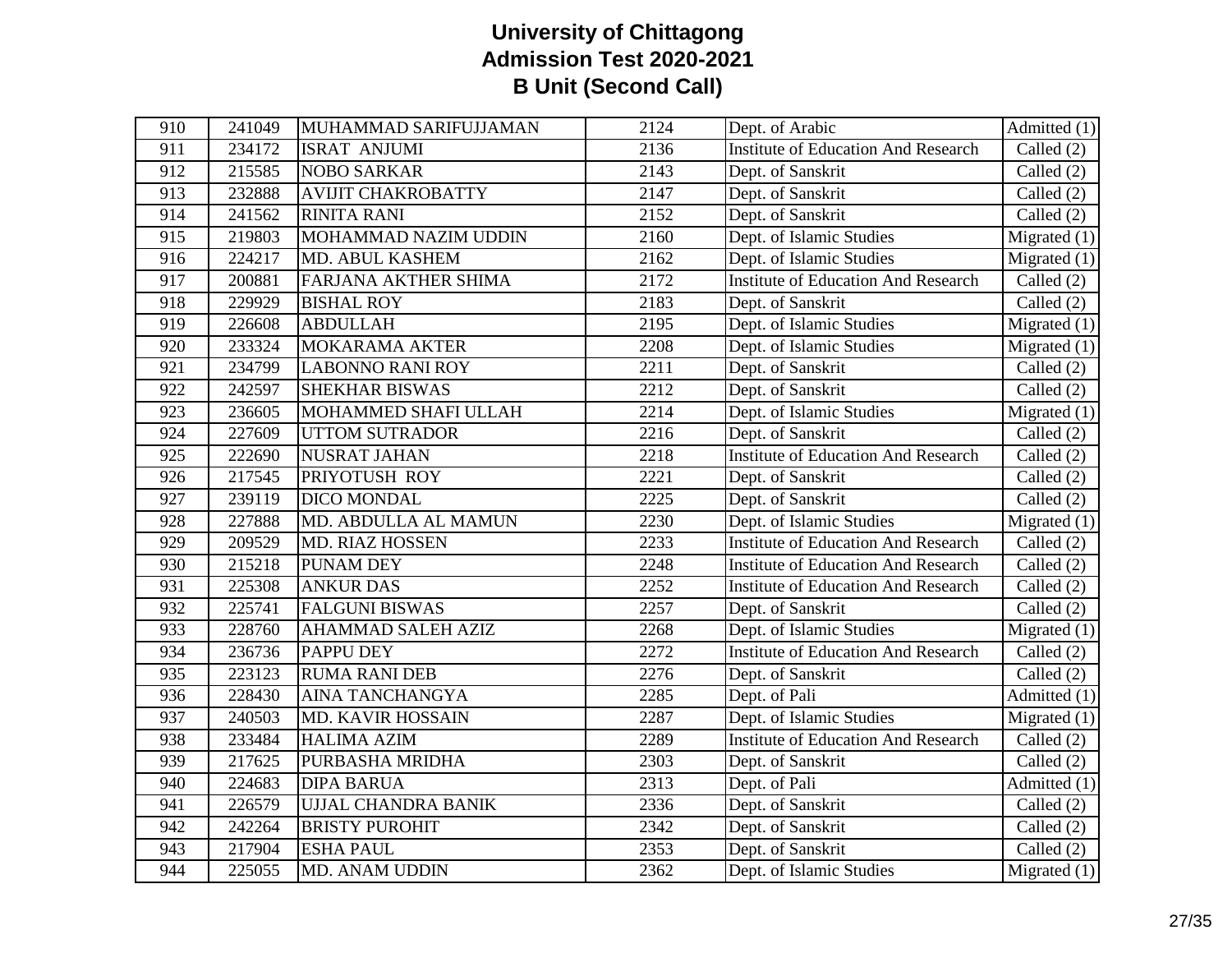| 945              | 238551 | <b>ESA</b>                  | 2370             | Dept. of Islamic Studies | $\overline{\text{Migrated}}(1)$   |
|------------------|--------|-----------------------------|------------------|--------------------------|-----------------------------------|
| 946              | 221334 | TITON CHANADRA SARKER       | 2372             | Dept. of Sanskrit        | Called $(2)$                      |
| 947              | 240160 | MOHAMMAD TAREQUE            | 2388             | Dept. of Islamic Studies | $\overline{\text{Migrated}}(1)$   |
| 948              | 224597 | <b>ABU DAUD GAZI</b>        | 2396             | Dept. of Islamic Studies | Migrated $(1)$                    |
| 949              | 230762 | <b>SHAMIUL ISLAM</b>        | 2409             | Dept. of Islamic Studies | Migrated $(1)$                    |
| 950              | 224205 | <b>SUMON CHOWDHURY</b>      | 2410             | Dept. of Sanskrit        | Called $(2)$                      |
| 951              | 232414 | <b>HIRAMON SARKAR</b>       | 2418             | Dept. of Sanskrit        | Called $(2)$                      |
| 952              | 241353 | <b>FARJANA AKTER</b>        | 2419             | Dept. of Islamic Studies | Migrated $(1)$                    |
| 953              | 211584 | MOHAMMAD SAEED ANWAR ASHEK  | 2420             | Dept. of Islamic Studies | Migrated $(1)$                    |
| 954              | 221233 | M. U.M. ABDUL KADER         | 2427             | Dept. of Arabic          | Admitted $(1)$                    |
| 955              | 232660 | <b>MOSTAFIZUR RAHMAN</b>    | 2430             | Dept. of Islamic Studies | Migrated $(1)$                    |
| 956              | 211674 | <b>ANINDITA SARKER</b>      | 2444             | Dept. of Sanskrit        | Called $(2)$                      |
| 957              | 221690 | <b>TRISHITA DEVI</b>        | 2455             | Dept. of Sanskrit        | Called $(2)$                      |
| 958              | 201079 | <b>RIMON CHOWDHURY</b>      | 2461             | Dept. of Sanskrit        | Called $(2)$                      |
| 959              | 225405 | <b>BONDHAN KUMAR MONDAL</b> | 2466             | Dept. of Sanskrit        | Called (2)                        |
| 960              | 239072 | MOHAMMAD MIZAN UDDIN        | 2467             | Dept. of Islamic Studies | Migrated $(1)$                    |
| 961              | 230329 | PURNIMA RANI DAS            | 2472             | Dept. of Sanskrit        | Called $(2)$                      |
| 962              | 216985 | <b>SAMAPTI DAS</b>          | 2473             | Dept. of Sanskrit        | Called $(2)$                      |
| 963              | 236774 | ABUL HASNAT MD MOHIUDDIN    | 2474             | Dept. of Islamic Studies | Migrated (1)                      |
| 964              | 215550 | PRETOM CHAKRABORTI          | 2487             | Dept. of Sanskrit        | Called (2)                        |
| 965              | 235591 | MD. SHAHADAT HOSSEN         | 2489             | Dept. of Islamic Studies | $\overline{\text{M}}$ igrated (1) |
| 966              | 215180 | <b>ANTOR KUMAR</b>          | 2490             | Dept. of Sanskrit        | Called $(2)$                      |
| 967              | 236292 | MD. MEHEDI HASAN            | 2496             | Dept. of Islamic Studies | Migrated $(1)$                    |
| 968              | 236486 | <b>NOOR HASAN MIM</b>       | 2517             | Dept. of Islamic Studies | Migrated $(1)$                    |
| 969              | 217189 | <b>MD. MAINUDDIN</b>        | 2520             | Dept. of Islamic Studies | Migrated $(1)$                    |
| 970              | 242149 | <b>SUMAN ROY</b>            | 2521             | Dept. of Sanskrit        | Called $(2)$                      |
| 971              | 229837 | <b>JOBYDA KHANAM</b>        | 2540             | Dept. of Islamic Studies | Migrated $(1)$                    |
| 972              | 229913 | <b>MANOSHI SAHA</b>         | 2542             | Dept. of Sanskrit        | Called $(2)$                      |
| 973              | 234123 | <b>TONMOY BONIK</b>         | 2547             | Dept. of Sanskrit        | Called $(2)$                      |
| 974              | 207633 | <b>SUPRATIM BARUA</b>       | 2553             | Dept. of Pali            | Admitted (1)                      |
| 975              | 217131 | MD. MINHAJUR RAHMAN MINER   | 2564             | Dept. of Islamic Studies | Migrated $(1)$                    |
| $\overline{976}$ | 230902 | <b>TAMANNA AKTER</b>        | $\frac{2572}{ }$ | Dept. of Islamic Studies | $\overline{\text{Migrated}}(1)$   |
| 977              | 221007 | <b>SHANTO ROY</b>           | 2573             | Dept. of Sanskrit        | Called $(2)$                      |
| 978              | 225183 | MOHAMMAD FAISAL ALAM        | 2582             | Dept. of Islamic Studies | Migrated $(1)$                    |
| 979              | 205658 | MD. RIYADUL ISLAM           | 2620             | Dept. of Islamic Studies | Migrated $(1)$                    |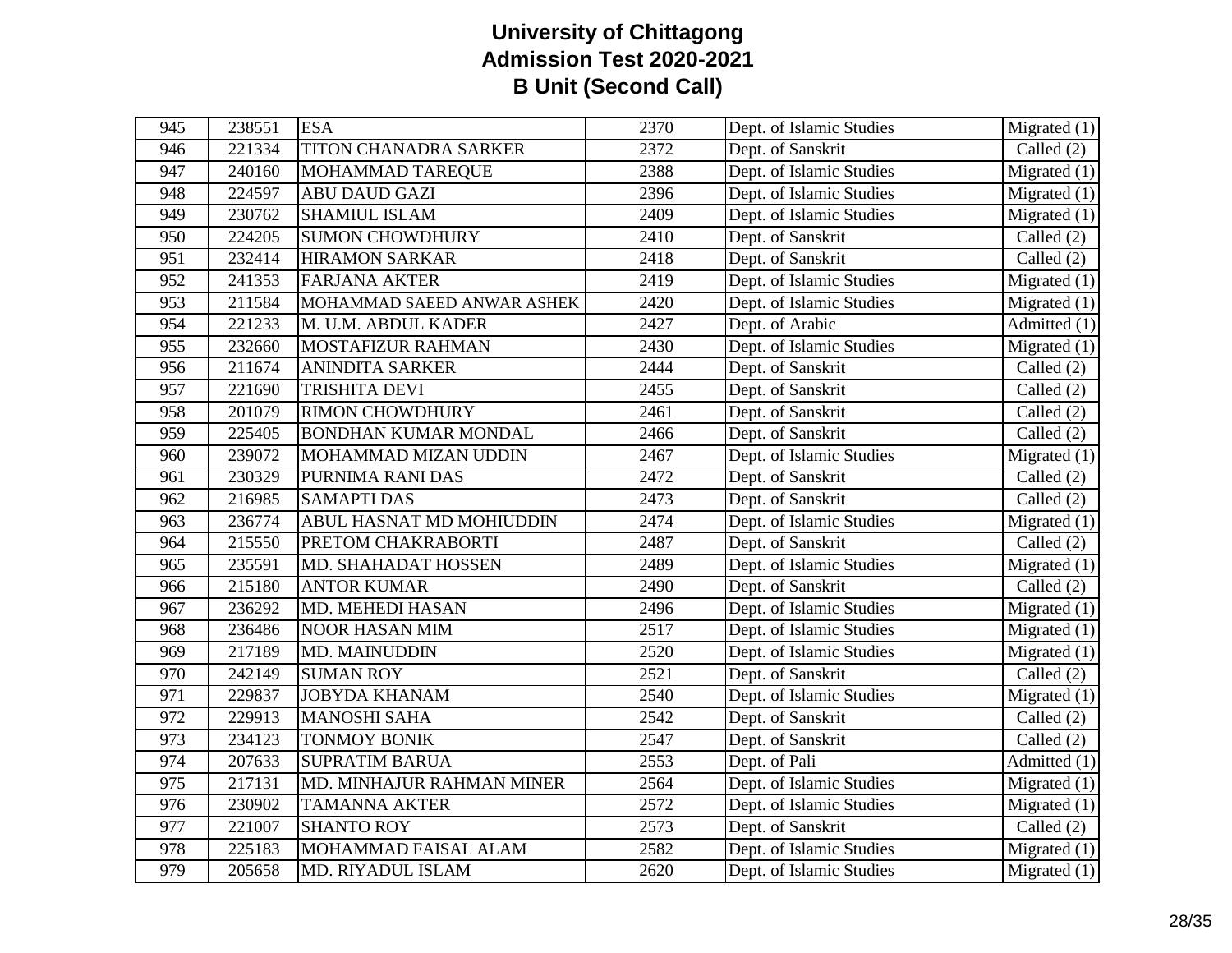| 980  | 222127 | <b>MOHD. MOYIN UDDIN</b>           | 2645 | Dept. of Islamic Studies | $\overline{\text{Migrated}}(1)$ |
|------|--------|------------------------------------|------|--------------------------|---------------------------------|
| 981  | 233957 | ABU HANIF MOHAMMAD NOMAN           | 2646 | Dept. of Islamic Studies | Migrated $(1)$                  |
| 982  | 234617 | MOSTAFA AMIR FAISAL                | 2648 | Dept. of Arabic          | Admitted $(1)$                  |
| 983  | 211787 | <b>SALAH UDDIN</b>                 | 2653 | Dept. of Islamic Studies | Migrated $(1)$                  |
| 984  | 223956 | <b>SHAKIBUR RAHMAN</b>             | 2658 | Dept. of Islamic Studies | Migrated $(1)$                  |
| 985  | 238855 | <b>JIAUL HOQUE NAIM</b>            | 2692 | Dept. of Islamic Studies | Migrated $(1)$                  |
| 986  | 222638 | <b>AMIT KUMAR DEBNATH</b>          | 2694 | Dept. of Sanskrit        | Called $(2)$                    |
| 987  | 241348 | <b>BADHAN KUMAR MAHANTO</b>        | 2698 | Dept. of Sanskrit        | Called $(2)$                    |
| 988  | 239303 | <b>ROBIUL HASAN</b>                | 2730 | Dept. of Islamic Studies | Migrated $(1)$                  |
| 989  | 215670 | MD. RABBI ISLAM                    | 2736 | Dept. of Islamic Studies | Migrated $(1)$                  |
| 990  | 228153 | <b>MD. AZIZUR RAHMAN</b>           | 2738 | Dept. of Islamic Studies | Migrated $(1)$                  |
| 991  | 234865 | <b>NUR JAHAN</b>                   | 2743 | Dept. of Islamic Studies | $\overline{\text{Migrated}}(1)$ |
| 992  | 237675 | <b>BIPLOB SARKAR</b>               | 2761 | Dept. of Sanskrit        | Called $(2)$                    |
| 993  | 211180 | <b>MD. SABBIR HOSEN</b>            | 2766 | Dept. of Islamic Studies | Called (2)                      |
| 994  | 205281 | SHRABONI CHAKRABORTY               | 2767 | Dept. of Sanskrit        | Called $(2)$                    |
| 995  | 220348 | <b>SIRAZUM MONIRA</b>              | 2774 | Dept. of Islamic Studies | Called $(2)$                    |
| 996  | 231677 | <b>UMME SADIA MARGOBA</b>          | 2783 | Dept. of Islamic Studies | Called $(2)$                    |
| 997  | 239339 | <b>MD. ABUL KHAYER</b>             | 2784 | Dept. of Islamic Studies | Called (2)                      |
| 998  | 220434 | <b>JOY KUMAR DEVNATH</b>           | 2798 | Dept. of Sanskrit        | Called (2)                      |
| 999  | 217499 | KAZI MOHAMMAD SIRAJUM MUNIR ESHRAK | 2803 | Dept. of Islamic Studies | Called $(2)$                    |
| 1000 | 205940 | <b>MANIK CHANDRO SHILL</b>         | 2805 | Dept. of Sanskrit        | Called $(2)$                    |
| 1001 | 234605 | <b>BITU DAS</b>                    | 2809 | Dept. of Sanskrit        | Called (2)                      |
| 1002 | 237835 | <b>ANTU MAZUMDER</b>               | 2811 | Dept. of Sanskrit        | Called $(2)$                    |
| 1003 | 223949 | MUTASIM BILLAH SAD                 | 2814 | Dept. of Islamic Studies | Called $(2)$                    |
| 1004 | 223835 | NABA JOTY TRIPURA                  | 2816 | Dept. of Sanskrit        | Called $(2)$                    |
| 1005 | 226397 | MOHAMMAD RIYAD HASAN               | 2817 | Dept. of Islamic Studies | Called $(2)$                    |
| 1006 | 237156 | MUHAMMAD IMRAN HOSSAIN             | 2818 | Dept. of Arabic          | Called (2)                      |
| 1007 | 215712 | MD. MAIN UDDIN                     | 2822 | Dept. of Islamic Studies | Called $(2)$                    |
| 1008 | 230890 | <b>MAHADI HASAN</b>                | 2832 | Dept. of Islamic Studies | Called $(2)$                    |
| 1009 | 241312 | <b>AMIT BHOWMICK</b>               | 2839 | Dept. of Sanskrit        | Called $(2)$                    |
| 1010 | 225881 | MD. TAISIRUL ISLAM                 | 2842 | Dept. of Islamic Studies | Called (2)                      |
| 1011 | 209394 | MD. ATAUL ISLAM                    | 2843 | Dept. of Islamic Studies | Called $(2)$                    |
| 1012 | 237127 | <b>RIMO DEY</b>                    | 2857 | Dept. of Sanskrit        | Called $(2)$                    |
| 1013 | 218523 | <b>RANJAN KUMER</b>                | 2863 | Dept. of Sanskrit        | Called $(2)$                    |
| 1014 | 225517 | <b>JOY PROKASH MONDAL</b>          | 2872 | Dept. of Sanskrit        | Called (2)                      |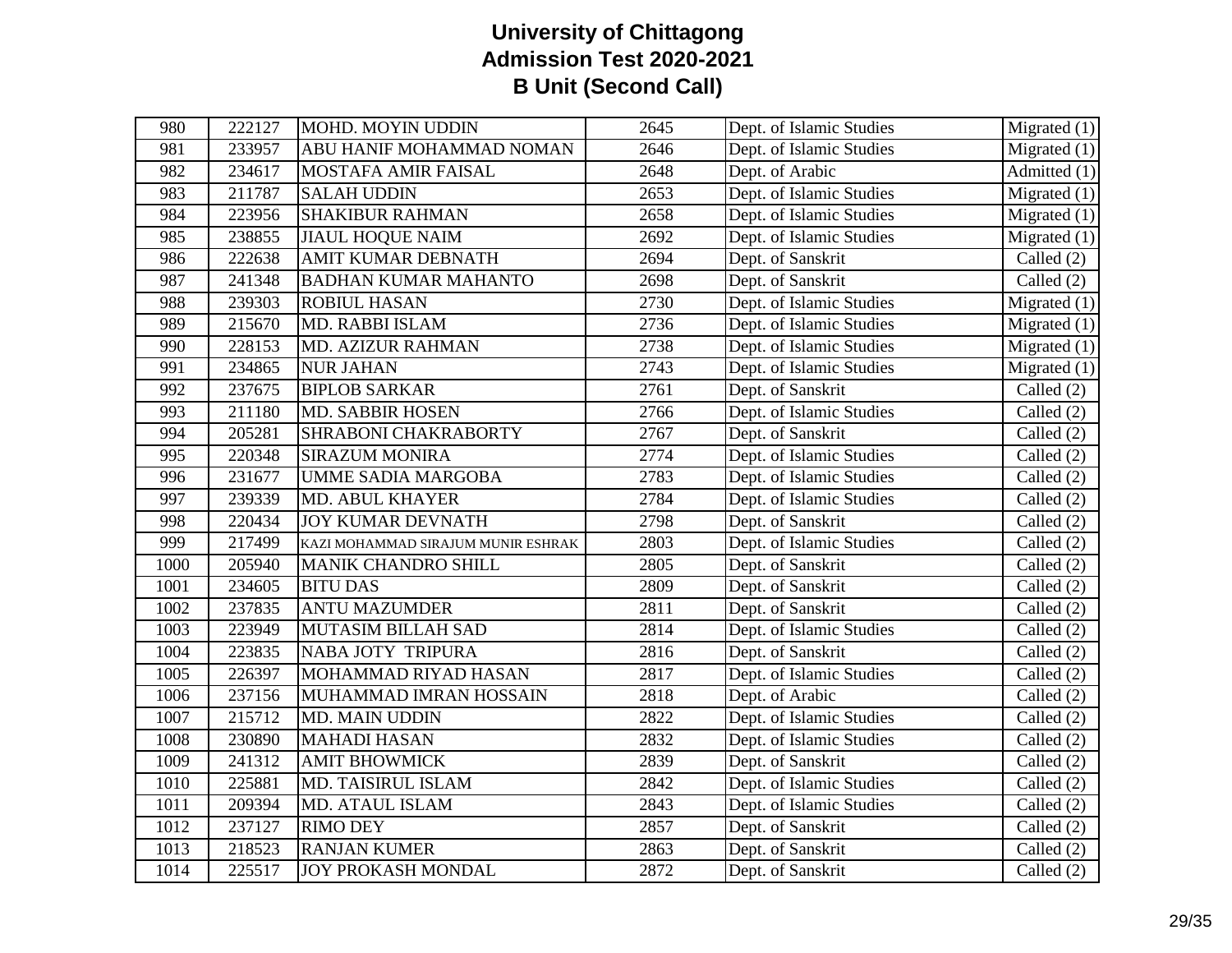| 1015 | 216895 | <b>RUMI RANI DAS</b>        | 2875 | Dept. of Sanskrit        | Called (2)                      |
|------|--------|-----------------------------|------|--------------------------|---------------------------------|
| 1016 | 225704 | <b>MD. EMON ALI</b>         | 2876 | Dept. of Islamic Studies | Called $(2)$                    |
| 1017 | 238157 | <b>MITHILA FARJANA</b>      | 2892 | Dept. of Islamic Studies | Called $(2)$                    |
| 1018 | 218747 | <b>ABU HURAIRA</b>          | 2894 | Dept. of Islamic Studies | Called (2)                      |
| 1019 | 241549 | MD. OHIDUZZAMAN             | 2896 | Dept. of Islamic Studies | Called $(2)$                    |
| 1020 | 220588 | MD. KOBIR ALI               | 2920 | Dept. of Islamic Studies | Called (2)                      |
| 1021 | 206553 | <b>SAIKAT BARUA</b>         | 2924 | Dept. of Pali            | Admitted (1)                    |
| 1022 | 223948 | MD. SAMIUL HASAN PATHAN     | 2938 | Dept. of Islamic Studies | Called $(2)$                    |
| 1023 | 238946 | <b>ABIR AHMED</b>           | 2945 | Dept. of Arabic          | Called (2)                      |
| 1024 | 216108 | <b>APURBO CHAKMA</b>        | 2948 | Dept. of Pali            | $\overline{\text{Admitted}}(1)$ |
| 1025 | 218079 | <b>ABDULLAH AL NOMAN</b>    | 2952 | Dept. of Islamic Studies | Called $(2)$                    |
| 1026 | 221566 | <b>MD. OBAIDUR RAHMAN</b>   | 2953 | Dept. of Islamic Studies | Called $(2)$                    |
| 1027 | 240443 | MOHAMMAD HASAN ULLAH        | 2967 | Dept. of Islamic Studies | Called $(2)$                    |
| 1028 | 217934 | MORSHEDA KHANAM             | 2971 | Dept. of Islamic Studies | Called $(2)$                    |
| 1029 | 217277 | <b>NAZMUL ISLAM</b>         | 2983 | Dept. of Islamic Studies | Called (2)                      |
| 1030 | 211198 | MD. OSMAN GONI FAISAL       | 2989 | Dept. of Islamic Studies | Called (2)                      |
| 1031 | 234858 | <b>MD. SAIF UDDIN</b>       | 2997 | Dept. of Islamic Studies | Called $(2)$                    |
| 1032 | 240188 | <b>URME BARUA</b>           | 3000 | Dept. of Pali            | Admitted (1)                    |
| 1033 | 219093 | MD. MASUD ALAM              | 3006 | Dept. of Islamic Studies | Called (2)                      |
| 1034 | 212144 | MD. NAJMUL HUDA             | 3021 | Dept. of Islamic Studies | Called $(2)$                    |
| 1035 | 223878 | MD. ALI AKRAM               | 3046 | Dept. of Islamic Studies | Called (2)                      |
| 1036 | 242503 | MOHAMMAD ABDUL KYUM         | 3089 | Dept. of Islamic Studies | Called (2)                      |
| 1037 | 203646 | <b>FOYZUL MOZID</b>         | 3110 | Dept. of Islamic Studies | Called (2)                      |
| 1038 | 225076 | MAHMUDUL HASAN ZOBAYER      | 3111 | Dept. of Islamic Studies | Called $(2)$                    |
| 1039 | 213210 | MOJAHIDUL ISLAM             | 3112 | Dept. of Islamic Studies | Called (2)                      |
| 1040 | 225763 | <b>RAQIBUL ISLAM</b>        | 3119 | Dept. of Arabic          | Called $(2)$                    |
| 1041 | 236685 | <b>MD. JABER HOSSEN</b>     | 3121 | Dept. of Arabic          | Called (2)                      |
| 1042 | 224914 | MD. SHOHID ALOM             | 3124 | Dept. of Arabic          | Called (2)                      |
| 1043 | 217422 | MOHAMMAD KAWSAR MARWAN      | 3126 | Dept. of Arabic          | Called (2)                      |
| 1044 | 225471 | <b>JAKIA KHATUN</b>         | 3133 | Dept. of Arabic          | Called $(2)$                    |
| 1045 | 229207 | <b>MAHFUJA AKTAR</b>        | 3134 | Dept. of Arabic          | Called (2)                      |
| 1046 | 214830 | MUHAMMAD MINHAJ UDDIN RAHAT | 3161 | Dept. of Arabic          | Called $(2)$                    |
| 1047 | 221961 | MD. MOFIZUR RAHMAN          | 3163 | Dept. of Arabic          | Called $(2)$                    |
| 1048 | 218682 | MD. ABDUL HALIM             | 3164 | Dept. of Arabic          | Called $(2)$                    |
| 1049 | 240415 | <b>MD. TANZIRUL ISLAM</b>   | 3214 | Dept. of Arabic          | Called (2)                      |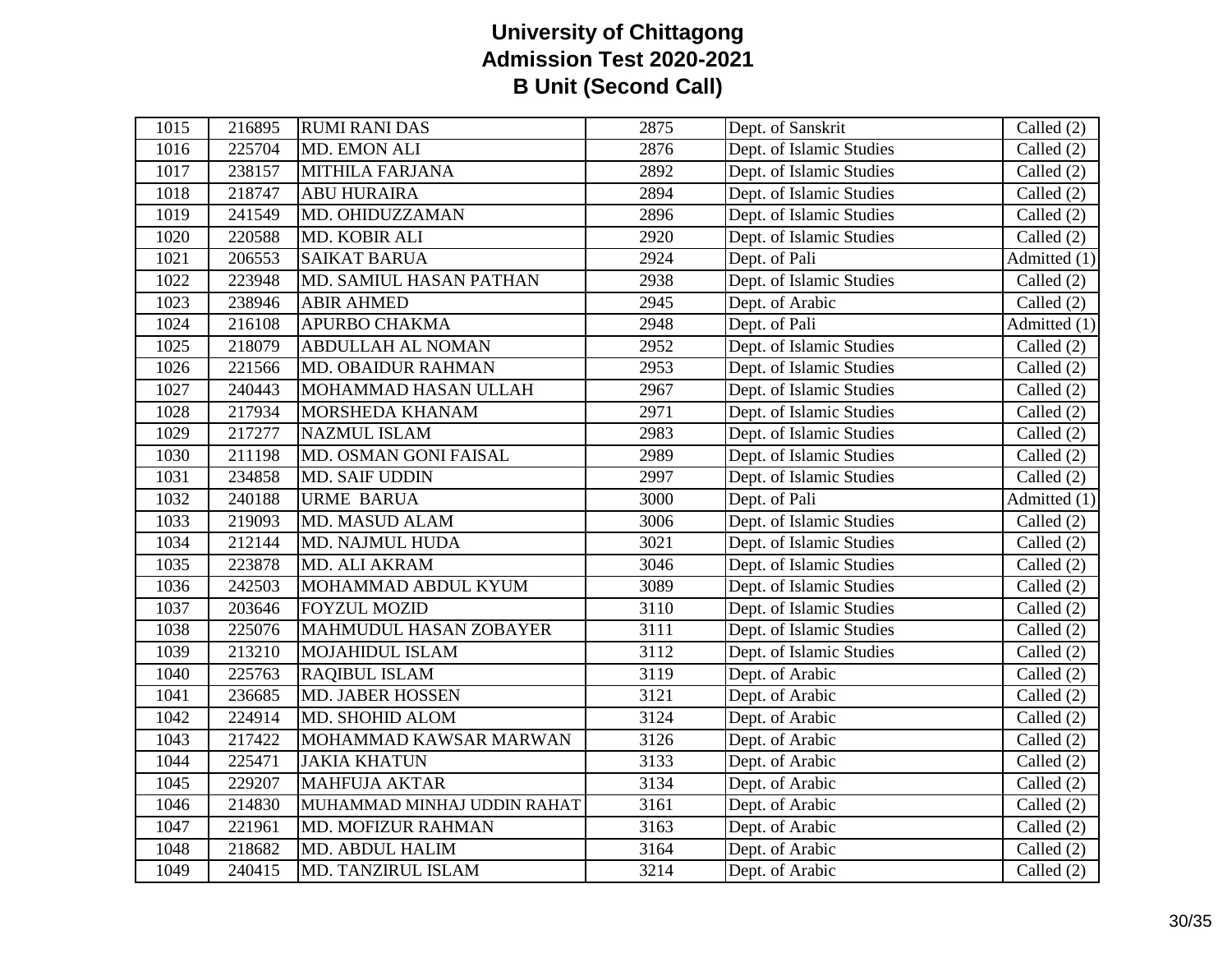| 1050 | 201415 | <b>MOHAIMINUL ANWER</b>     | 3226 | Dept. of Arabic | Called $(2)$                    |
|------|--------|-----------------------------|------|-----------------|---------------------------------|
| 1051 | 230142 | <b>SABUJ CHAKMA</b>         | 3251 | Dept. of Pali   | $\overline{\text{Admitted}}(1)$ |
| 1052 | 239090 | MOHAMMAD SALAH UDDIN        | 3280 | Dept. of Arabic | Called $(2)$                    |
| 1053 | 213098 | <b>ARMAN HOSSAIN</b>        | 3296 | Dept. of Arabic | Called (2)                      |
| 1054 | 218824 | <b>MD. YER KHAN</b>         | 3298 | Dept. of Arabic | Called $(2)$                    |
| 1055 | 238942 | MD. ABU SAYED               | 3299 | Dept. of Arabic | Called $(2)$                    |
| 1056 | 216278 | <b>MD. RAKIB HOSSAIN</b>    | 3307 | Dept. of Arabic | Called (2)                      |
| 1057 | 223058 | <b>SAYED ABDULLAH</b>       | 3308 | Dept. of Arabic | Called (2)                      |
| 1058 | 234803 | MOHAMMAD ULLAH              | 3315 | Dept. of Arabic | Called $(2)$                    |
| 1059 | 240046 | <b>NOOR MOHAMMAD SHARIF</b> | 3317 | Dept. of Arabic | Called (2)                      |
| 1060 | 232002 | EJAJ AHMMAD                 | 3318 | Dept. of Arabic | $\overline{\text{Called}}$ (2)  |
| 1061 | 220949 | <b>MD. ABDUL GAFFAR</b>     | 3319 | Dept. of Arabic | Called $(2)$                    |
| 1062 | 239906 | MD. TANJIM HASAN            | 3326 | Dept. of Arabic | Called (2)                      |
| 1063 | 233208 | <b>TANVIRUL ISLAM</b>       | 3335 | Dept. of Arabic | Called (2)                      |
| 1064 | 242163 | MD. ABU BAKAR SIDDIK        | 3338 | Dept. of Arabic | Called (2)                      |
| 1065 | 207253 | <b>SHAHA MIA</b>            | 3340 | Dept. of Arabic | Called $(2)$                    |
| 1066 | 221936 | TANVIR UDDIN JAMAL          | 3341 | Dept. of Arabic | Called (2)                      |
| 1067 | 230839 | ABDULLAH AL ASHRAFUL ISLAM  | 3345 | Dept. of Arabic | Called $(2)$                    |
| 1068 | 237801 | AMOR JOTI CHAKMA            | 3356 | Dept. of Pali   | Admitted (1)                    |
| 1069 | 226753 | MOHAMMAD REDUANUL HOQUE     | 3383 | Dept. of Arabic | Called (2)                      |
| 1070 | 205334 | MD. MAHMUDUL HASAN MAHDI    | 3393 | Dept. of Arabic | Called (2)                      |
| 1071 | 223646 | <b>ISRAT SULTANA RIPA</b>   | 3457 | Dept. of Arabic | Called (2)                      |
| 1072 | 226158 | <b>MD. FAISAL HOSEN</b>     | 3492 | Dept. of Arabic | Called $(2)$                    |
| 1073 | 230647 | MD. NURAY ALAM SIDDIK       | 3499 | Dept. of Arabic | Called (2)                      |
| 1074 | 235766 | <b>ISMAIL HOSSEN</b>        | 3503 | Dept. of Arabic | Called $(2)$                    |
| 1075 | 236187 | <b>FARUQUE HOSSAIN</b>      | 3505 | Dept. of Arabic | Called (2)                      |
| 1076 | 228453 | <b>MD. RIYAD UDDIN</b>      | 3524 | Dept. of Arabic | Called (2)                      |
| 1077 | 200716 | <b>MD. SAKIB MAHMUD</b>     | 3538 | Dept. of Arabic | Called (2)                      |
| 1078 | 237758 | <b>NAZMUL HODA</b>          | 3552 | Dept. of Arabic | Called $(2)$                    |
| 1079 | 226392 | MD. ABDULLAH AL MAMUN       | 3559 | Dept. of Arabic | Called (2)                      |
| 1080 | 238796 | NOMAN AN ASIF MONCI         | 3593 | Dept. of Arabic | Called $(2)$                    |
| 1081 | 238235 | MD. SAKIB AL HASAN          | 3599 | Dept. of Arabic | Called (2)                      |
| 1082 | 207453 | <b>ALAMGIR KOBIR</b>        | 3609 | Dept. of Arabic | Called $(2)$                    |
| 1083 | 239074 | <b>ARFATUL ISLAM</b>        | 3629 | Dept. of Arabic | Called (2)                      |
| 1084 | 228132 | YEAKUB HOSSAIN              | 3636 | Dept. of Arabic | Called (2)                      |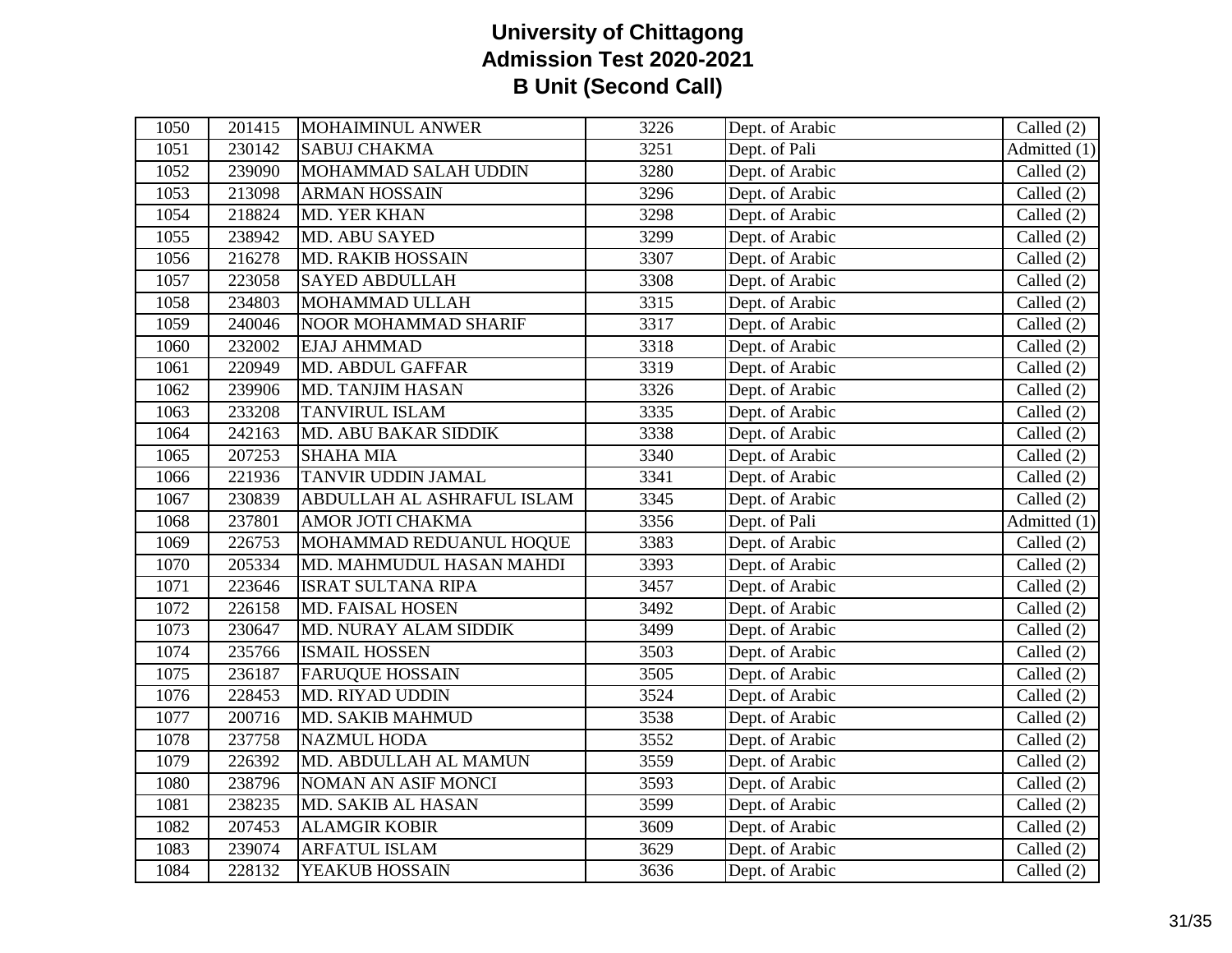| 1085 | 239703 | <b>SUJATA TANCHANGYA</b>          | 3653 | Dept. of Pali   | Admitted (1) |
|------|--------|-----------------------------------|------|-----------------|--------------|
| 1086 | 204353 | <b>ROMANA SHARKER</b>             | 3662 | Dept. of Arabic | Called $(2)$ |
| 1087 | 203551 | <b>OMAR HOSEN</b>                 | 3674 | Dept. of Arabic | Called $(2)$ |
| 1088 | 238366 | MD. ZIHADI HASAN                  | 3682 | Dept. of Arabic | Called $(2)$ |
| 1089 | 216655 | <b>MOHAMMAD KISAR</b>             | 3706 | Dept. of Arabic | Called $(2)$ |
| 1090 | 242296 | NURJAHAN BEGUM                    | 3708 | Dept. of Arabic | Called (2)   |
| 1091 | 228503 | <b>ROBIUL HOSSAIN</b>             | 3716 | Dept. of Arabic | Called $(2)$ |
| 1092 | 205083 | <b>JAFOR ULLAH</b>                | 3738 | Dept. of Arabic | Called (2)   |
| 1093 | 237245 | <b>MD. ARIF BILLAH</b>            | 3750 | Dept. of Arabic | Called $(2)$ |
| 1094 | 231407 | M. SAJIDUL ISLAM                  | 3756 | Dept. of Arabic | Called (2)   |
| 1095 | 240917 | <b>MAHMODA AKTER</b>              | 3769 | Dept. of Arabic | Called (2)   |
| 1096 | 241237 | <b>TASNIMUL JANNAT</b>            | 3777 | Dept. of Arabic | Called $(2)$ |
| 1097 | 223317 | <b>SIAM BHYUN</b>                 | 3778 | Dept. of Arabic | Called (2)   |
| 1098 | 219156 | <b>AHMAD NUR</b>                  | 3785 | Dept. of Arabic | Called (2)   |
| 1099 | 226312 | MD. NOMAN IBN SABIT               | 3794 | Dept. of Arabic | Called (2)   |
| 1100 | 223124 | <b>ATIKUR RAHMAN</b>              | 3798 | Dept. of Arabic | Called $(2)$ |
| 1101 | 229259 | MOHAMMAD NASRULLAH                | 3801 | Dept. of Arabic | Called (2)   |
| 1102 | 231170 | <b>MD. ABDUR RAHIM</b>            | 3802 | Dept. of Arabic | Called (2)   |
| 1103 | 222050 | <b>ABDUL KAYUM</b>                | 3807 | Dept. of Arabic | Called (2)   |
| 1104 | 216643 | <b>HADIUL ISLAM</b>               | 3814 | Dept. of Arabic | Called $(2)$ |
| 1105 | 201807 | <b>GOLAM MOHIUDDIN AHMED REZA</b> | 3822 | Dept. of Arabic | Called $(2)$ |
| 1106 | 226784 | MOHAMMAD JABER HASAN RIAJ         | 3841 | Dept. of Arabic | Called $(2)$ |
| 1107 | 223073 | <b>ABU RAYHAN</b>                 | 3890 | Dept. of Arabic | Called (2)   |
| 1108 | 209580 | <b>ABDUR RAHIM AL MAMUN</b>       | 3892 | Dept. of Arabic | Called (2)   |
| 1109 | 230692 | MOHAMMAD NASIR UDDIN              | 3902 | Dept. of Arabic | Called (2)   |
| 1110 | 225882 | <b>SHAHADAT ULLAH</b>             | 3952 | Dept. of Arabic | Called (2)   |
| 1111 | 242342 | <b>MD. NAJMUT TARIF</b>           | 3954 | Dept. of Arabic | Called (2)   |
| 1112 | 217963 | <b>HABIBUR RAHMAN</b>             | 3955 | Dept. of Arabic | Called $(2)$ |
| 1113 | 235909 | <b>ROBIUL ISLAM</b>               | 3964 | Dept. of Arabic | Called (2)   |
| 1114 | 217139 | <b>MD. RAKIB HOSEN</b>            | 3971 | Dept. of Arabic | Called (2)   |
| 1115 | 240086 | <b>FAHAMIDA HASAN EMA</b>         | 3976 | Dept. of Arabic | Called (2)   |
| 1116 | 224559 | MD. AKBAR HOSSAIN                 | 3988 | Dept. of Arabic | Called $(2)$ |
| 1117 | 220384 | <b>MD. ARIFUL ISLAM</b>           | 3993 | Dept. of Arabic | Called (2)   |
| 1118 | 235617 | MD. NAYEM HASSAN                  | 4011 | Dept. of Arabic | Called $(2)$ |
| 1119 | 224465 | <b>MD. ABDUL WAHID</b>            | 4019 | Dept. of Arabic | Called (2)   |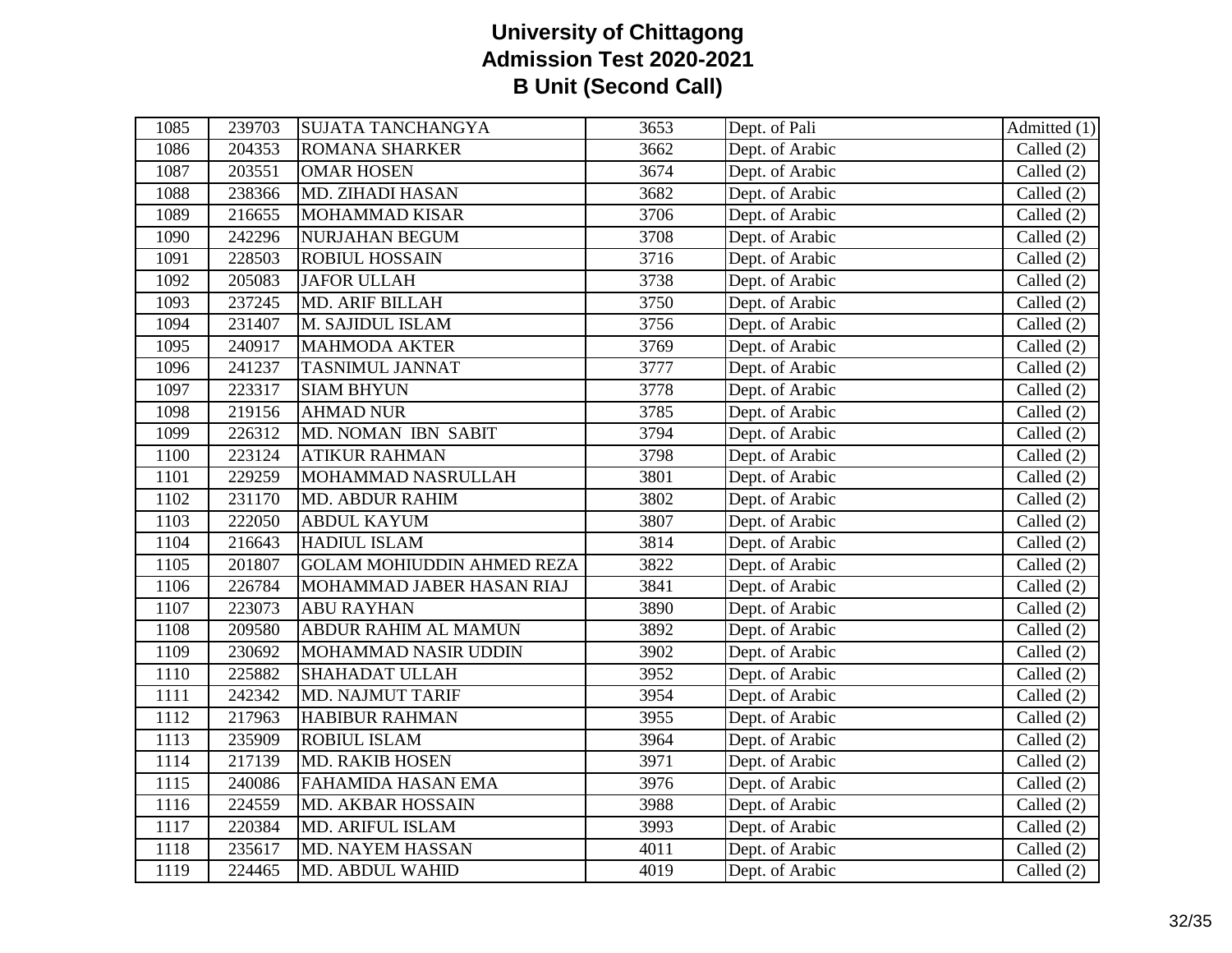| 1120 | 208421 | <b>MAHMUDUL HASAN</b>       | 4023 | Dept. of Arabic | Called $(2)$                    |
|------|--------|-----------------------------|------|-----------------|---------------------------------|
| 1121 | 241140 | <b>JAKARIA</b>              | 4029 | Dept. of Arabic | Called (2)                      |
| 1122 | 204623 | <b>MATIUR MAHMUD FARHAD</b> | 4031 | Dept. of Arabic | Called $(2)$                    |
| 1123 | 206079 | K. M. SAIHAM RAHMAN KHAN    | 4034 | Dept. of Arabic | Called $(2)$                    |
| 1124 | 215320 | <b>MOHIDUL ISLAM RAKIB</b>  | 4050 | Dept. of Arabic | Called $(2)$                    |
| 1125 | 216641 | MOHAMMAD MIZANUR RAHMAN     | 4053 | Dept. of Arabic | Called $(2)$                    |
| 1126 | 238315 | MOHAMMAD TAUHIDUL ISLAM     | 4055 | Dept. of Arabic | Called $(2)$                    |
| 1127 | 213266 | <b>ASHRAFUL ISLAM</b>       | 4059 | Dept. of Arabic | Called $(2)$                    |
| 1128 | 235697 | MD. MASUM BILLAH            | 4075 | Dept. of Arabic | Called (2)                      |
| 1129 | 230104 | MD. KHALID SAIFULLAH        | 4109 | Dept. of Arabic | Called $(2)$                    |
| 1130 | 225155 | <b>DELUAR HOSSEN</b>        | 4123 | Dept. of Arabic | Called (2)                      |
| 1131 | 237677 | <b>MD. ABDUR RAHIM</b>      | 4124 | Dept. of Arabic | Called (2)                      |
| 1132 | 220918 | <b>MD. RUHUL AMIN</b>       | 4132 | Dept. of Arabic | Called (2)                      |
| 1133 | 213617 | MD. SHAFIQUL ISLAM          | 4150 | Dept. of Arabic | Called $(2)$                    |
| 1134 | 215454 | MOHAMMAD FAISAL UDDIN       | 4152 | Dept. of Arabic | Called $(2)$                    |
| 1135 | 211848 | <b>NAJMOS SAKIB</b>         | 4156 | Dept. of Arabic | Called (2)                      |
| 1136 | 231363 | MD. SUMON                   | 4161 | Dept. of Arabic | Called $(2)$                    |
| 1137 | 211644 | <b>JAKARIA MASUD</b>        | 4162 | Dept. of Arabic | Called (2)                      |
| 1138 | 240455 | RAHNOMA TABASSUM            | 4171 | Dept. of Arabic | Called (2)                      |
| 1139 | 221350 | MD. MOSTAFIZUR RAHMAN       | 4177 | Dept. of Arabic | Called (2)                      |
| 1140 | 218060 | <b>JAMADIUL AOWAL</b>       | 4185 | Dept. of Arabic | Called $(2)$                    |
| 1141 | 237561 | <b>MD. ABDUL KADER</b>      | 4199 | Dept. of Arabic | Called $(2)$                    |
| 1142 | 221811 | <b>KAMORUN NESA</b>         | 4200 | Dept. of Arabic | Called $(2)$                    |
| 1143 | 225782 | MD. JUBAYAR JAHAN           | 4209 | Dept. of Arabic | Called (2)                      |
| 1144 | 215725 | MUHAMMAD TAWHIDUL ISLAM     | 4217 | Dept. of Arabic | Called (2)                      |
| 1145 | 222912 | MD. KHALID SAYFULLAH RAIHAN | 4222 | Dept. of Arabic | Called $(2)$                    |
| 1146 | 241206 | MOHAMMAD SAKIB KHAN         | 4229 | Dept. of Arabic | Called (2)                      |
| 1147 | 225381 | MD. NEZAM UDDIN             | 4231 | Dept. of Arabic | Called (2)                      |
| 1148 | 234763 | <b>MD. MASUD RANA</b>       | 4239 | Dept. of Arabic | Called $(2)$                    |
| 1149 | 238719 | MAHMUDUL HASAN SARWAR       | 4242 | Dept. of Arabic | Called (2)                      |
| 1150 | 234771 | <b>SAGOR</b>                | 4279 | Dept. of Arabic | Called $(2)$                    |
| 1151 | 219169 | <b>BITHI BARUA</b>          | 4511 | Dept. of Pali   | Admitted (1)                    |
| 1152 | 238158 | PRATTAY BARUA               | 4711 | Dept. of Pali   | Admitted (1)                    |
| 1153 | 228017 | PARESH CHAKMA               | 4810 | Dept. of Pali   | Admitted (1)                    |
| 1154 | 205024 | <b>AUNG SWE NU MARMA</b>    | 5044 | Dept. of Pali   | $\overline{\text{Admitted}}(1)$ |
|      |        |                             |      |                 |                                 |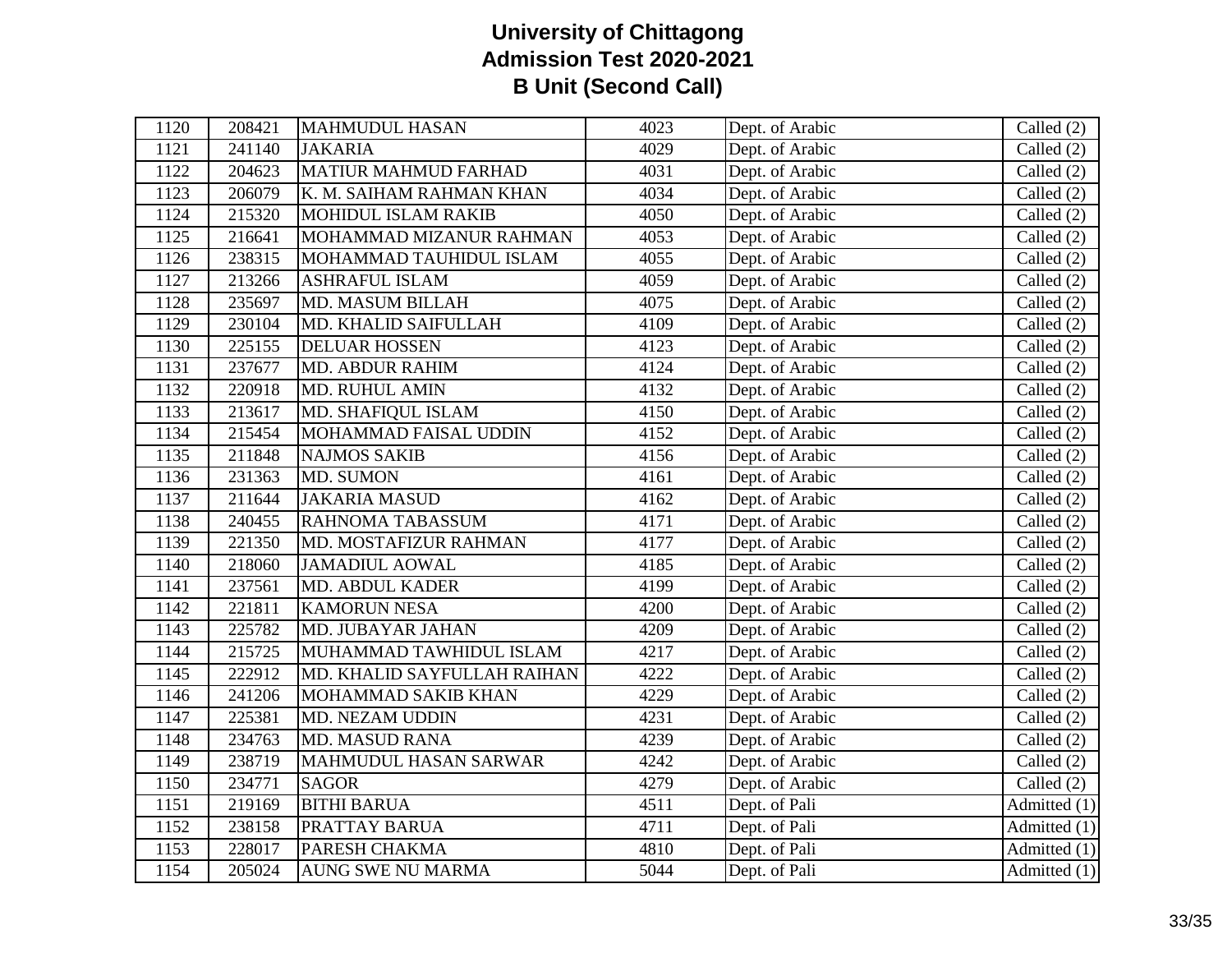| 1155 | 232658 | <b>DIPTA CHAKMA</b>       | 5060 | Dept. of Pali | Admitted $(1)$                  |
|------|--------|---------------------------|------|---------------|---------------------------------|
| 1156 | 220712 | <b>SAIKAT BARUA UTSHA</b> | 5263 | Dept. of Pali | Admitted $(1)$                  |
| 1157 | 203996 | <b>SAMANTA BARUA</b>      | 5716 | Dept. of Pali | Admitted $(1)$                  |
| 1158 | 240745 | <b>SHISHIR CHAKMA</b>     | 5792 | Dept. of Pali | Admitted (1)                    |
| 1159 | 214793 | PRAPA BARUA               | 5801 | Dept. of Pali | Admitted $(1)$                  |
| 1160 | 226297 | <b>CHANDRIMA BARUA</b>    | 5847 | Dept. of Pali | Admitted (1)                    |
| 1161 | 240305 | SARAT TANCHANGYA          | 5959 | Dept. of Pali | Admitted (1)                    |
| 1162 | 242186 | <b>SUJATA BARUA</b>       | 6470 | Dept. of Pali | Admitted (1)                    |
| 1163 | 234809 | <b>MAY SHO THAN</b>       | 6564 | Dept. of Pali | Admitted (1)                    |
| 1164 | 234152 | <b>DOLON BARUA</b>        | 6725 | Dept. of Pali | Admitted (1)                    |
| 1165 | 241069 | <b>BIPULEE CHAKMA</b>     | 6844 | Dept. of Pali | Admitted $(1)$                  |
| 1166 | 216774 | <b>SHARTA KHISA</b>       | 6874 | Dept. of Pali | $\overline{A}$ dmitted (1)      |
| 1167 | 231172 | KAINUMONG TONGCHONGYA     | 6902 | Dept. of Pali | Admitted (1)                    |
| 1168 | 214014 | PARTHA BARUA BABU         | 7115 | Dept. of Pali | Admitted (1)                    |
| 1169 | 236733 | SHIMUL CHAKMA             | 7270 | Dept. of Pali | Admitted (1)                    |
| 1170 | 216897 | <b>DIPANNITA BARUA</b>    | 7274 | Dept. of Pali | $\overline{\text{Admitted}}(1)$ |
| 1171 | 232550 | <b>MISHAU MARMA</b>       | 7332 | Dept. of Pali | Admitted $(1)$                  |
| 1172 | 215858 | <b>DIBBO BARUA</b>        | 7335 | Dept. of Pali | Admitted $(1)$                  |
| 1173 | 240037 | PURI PURNA CHAKMA         | 7422 | Dept. of Pali | Admitted $(1)$                  |
| 1174 | 218945 | <b>SAING SUI MARMA</b>    | 7437 | Dept. of Pali | Admitted (1)                    |
| 1175 | 220745 | <b>USHAI MARMA</b>        | 7650 | Dept. of Pali | Admitted $(1)$                  |
| 1176 | 229729 | KHUSHI CHAKMA             | 8093 | Dept. of Pali | Admitted (1)                    |
| 1177 | 235350 | <b>RINEL CHAKMA</b>       | 8141 | Dept. of Pali | Admitted (1)                    |
| 1178 | 202586 | <b>HEMA CHAKMA</b>        | 8171 | Dept. of Pali | Called (2)                      |
| 1179 | 219113 | <b>ARPITA BARUA</b>       | 8205 | Dept. of Pali | Called $(2)$                    |
| 1180 | 229426 | <b>JONA CHAKMA</b>        | 8233 | Dept. of Pali | Called $(2)$                    |
| 1181 | 204440 | <b>USAIN MARMA</b>        | 8283 | Dept. of Pali | Called (2)                      |
| 1182 | 210206 | <b>UDOY BARUA</b>         | 8292 | Dept. of Pali | Called $(2)$                    |
| 1183 | 236237 | <b>CHONGRAW MRO</b>       | 8334 | Dept. of Pali | Called (2)                      |
| 1184 | 241513 | <b>ALFRED CHAKMA</b>      | 8352 | Dept. of Pali | Called (2)                      |
| 1185 | 229305 | PRANTA CHAKMA             | 8437 | Dept. of Pali | Called (2)                      |
| 1186 | 241496 | KIRTI MAN CHAKMA          | 8471 | Dept. of Pali | Called $(2)$                    |
| 1187 | 236705 | <b>ENTES CHAKMA</b>       | 8502 | Dept. of Pali | Called $(2)$                    |
| 1188 | 240022 | <b>SHABLU MARMA</b>       | 8520 | Dept. of Pali | Called $(2)$                    |
| 1189 | 241803 | <b>AMRESH TANCHANGYA</b>  | 8534 | Dept. of Pali | Called $(2)$                    |